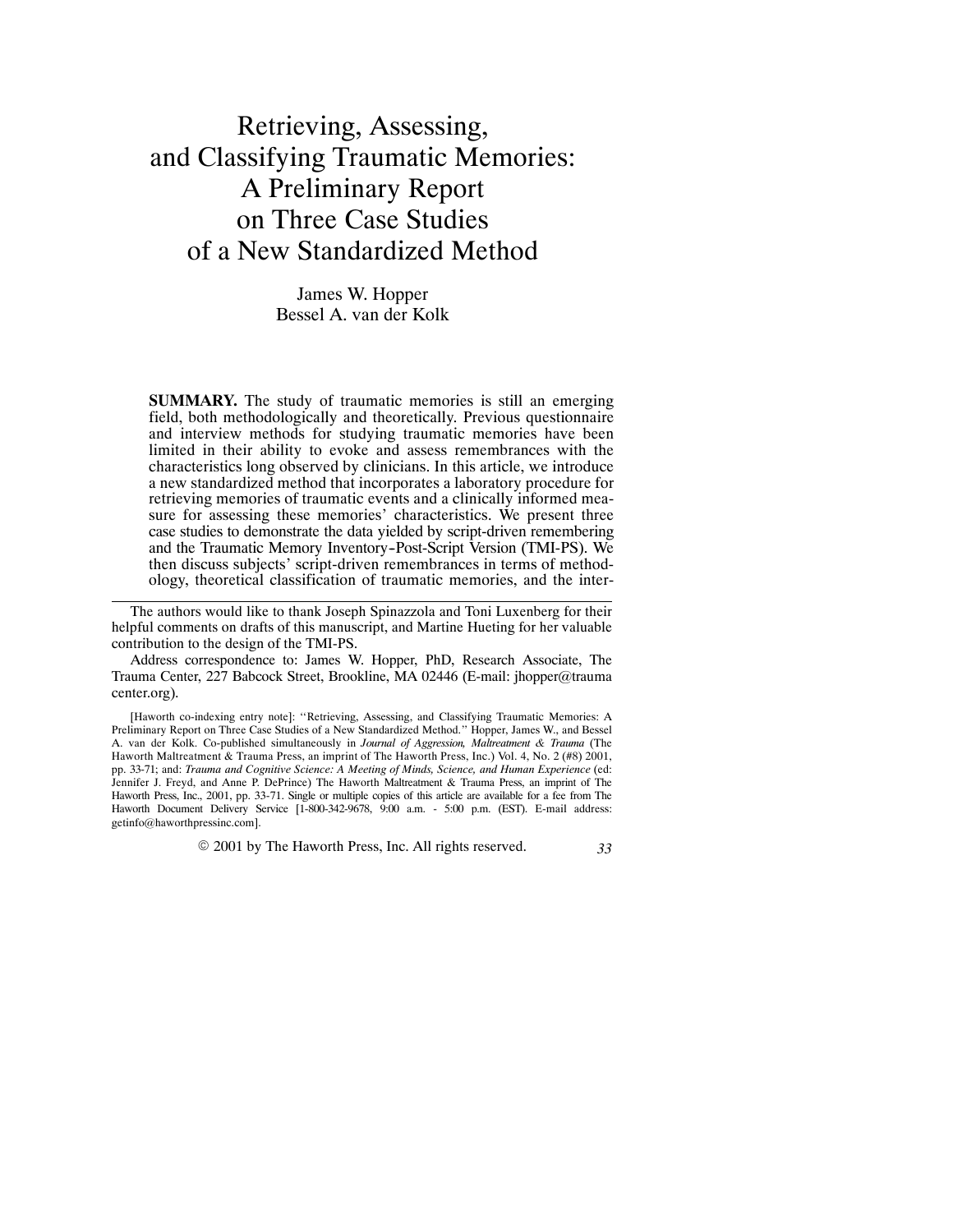play between the two. Finally, we critique our method in detail and offer suggestions for future research. If validated as a method for evoking and assessing traumatic memories, and shown to yield reliable data, this integrative method shows great promise for advancing both clinical and cognitive research on traumatic memories. *[Article copies available for a fee from The Haworth Document Delivery Service: 1-800-342-9678. E-mail address: <getinfo@haworthpressinc.com> Website: <http://www.HaworthPress. com>* © 2001 by The Haworth Press, Inc. All rights reserved.]

**KEYWORDS.** Traumatic memories, autobiographical memory, posttraumatic stress disorder, research methodology

In recent years, much of the research on traumatic memories has focused on recovered memories, true or false, and much of the theory on speculations about encoding and storage processes responsible for amnesia and delayed recall. This state of affairs has largely been a function of social and cultural factors. Scientifically speaking, however, the cart may have been put before the horse. That is, even though research on episodic traumatic memories is dependent on subjects' reports of memories they have just retrieved, research has shed little light on the processes and contents of memory retrieval in traumatized individuals. In this article, we present a new method for evoking traumatic memories and assessing some of their basic characteristics. Our method brings together a laboratory procedure for standardized retrieval of memories, and a semi-structured interview for assessing memory characteristics based on well-established observations by clinicians dealing with traumatized patients. We offer this easily adapted approach to promote controlled research on the characteristics of traumatic memories, particularly prospective studies of their transformations over time.

Endel Tulving's (1972) classic chapter on episodic and semantic memory begins, ''One of the unmistakable signs of an immature science is the looseness of definition and use of its major concepts'' (p. 381). This certainly appears to be the case today for the scientific study of traumatic memories. Use of the unitary construct of ''traumatic memory'' is common, though clinical experience and recent empirical and theoretical work suggest that memories for traumatic experiences are complex and heterogeneous phenomena, which change over time in a variety of ways. At this early stage, it might be more helpful to use the super-ordinate and plural construct of ''traumatic memories'' and methodically build a definitional taxonomy--just as traditional memory researchers have done since Tulving's incisive statement nearly 30 years ago.

A primary goal of this article is to demonstrate that progress toward an empirically derived taxonomy of traumatic memories will be advanced by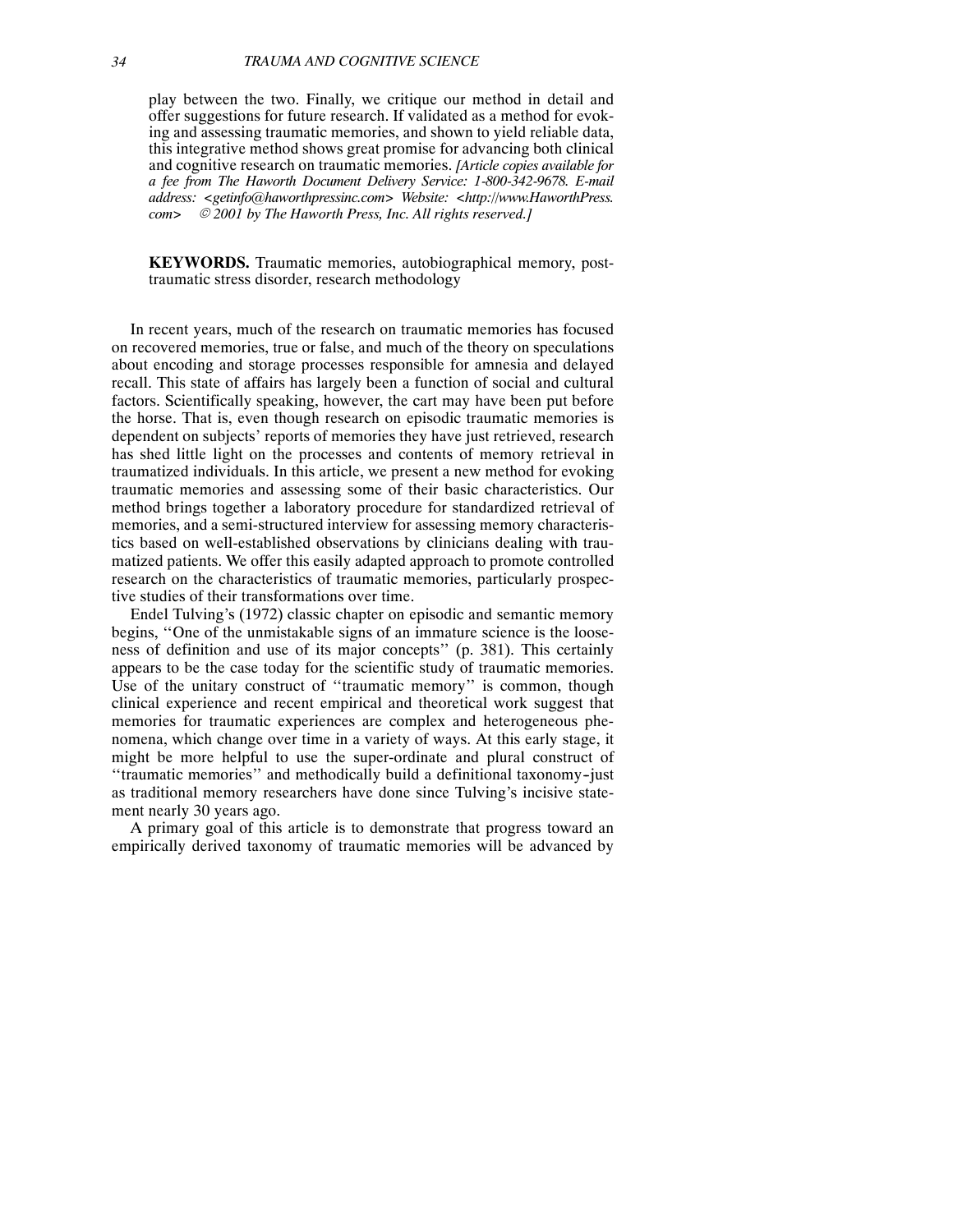more attention to the following: (1) memory retrieval or evocation methods, and (2) instruments for assessing memory characteristics. We also aim to show that the former must draw more from laboratory research, and the latter from clinical experience and understanding-otherwise a shift in emphasis from encoding and storage to the processes and contents of retrieval cannot realize its potential. We believe such changes in shared theoretical and methodological frameworks can foster the understanding, communication and collaboration needed to advance the field. $<sup>1</sup>$ </sup>

Pierre Janet (1889, 1919/1925) was the first clinician to clearly articulate differences between ordinary and traumatic memories. He described memories that were inaccessible to retrieval under ordinary conditions and beyond conscious control. The memories of his patients, he noted, consisted of sensory experiences, emotional states, intrusive recollections, and behavioral reenactments (Janet, 1889, 1919/1925; van der Kolk & van der Hart, 1989, 1991). Janet wrote of memory fragments that were remembered with particular vividness, yet resisted integration into existing mental structures, leaving the person ''incapable of making the necessary narrative which we call memory regarding the event. . ." (1919/1925, p. 663). It is important to note, however, that Janet's lucid descriptions were limited to the kinds of traumatic memories he could observe in his severely traumatized patients.

In the literature review that follows, we begin by examining the work of three research groups that have investigated the characteristics of traumatic memories in some depth. Next we outline a recent theory of posttraumatic stress disorder which offers a framework for classifying traumatic memories and points to a critical limitation of current methods for assessing those memories' characteristics. We then recount our discovery of a procedure that overcomes this limitation through standardized evocation and assessment of traumatic memories, particularly their somatosensory and affective characteristics.

## *PRIOR METHODS FOR RETRIEVING AND ASSESSING CHARACTERISTICS OF TRAUMATIC MEMORIES*

To date, few researchers have studied in depth the characteristics that, according to clinicians, distinguish many traumatic memories from non-traumatic memories. Fewer still have investigated the characteristics of memories for traumatic events in non-clinical samples. During the last decade three research groups have attempted to capture the nature of traumatic memories by investigating qualities such as intensity and vividness of somatosensory and affective components, fragmentation and disorganization, and the ability to share memories as coherent narratives. Table 1 provides an overview of their studies, and Table 2 details how they have assessed traumatic memory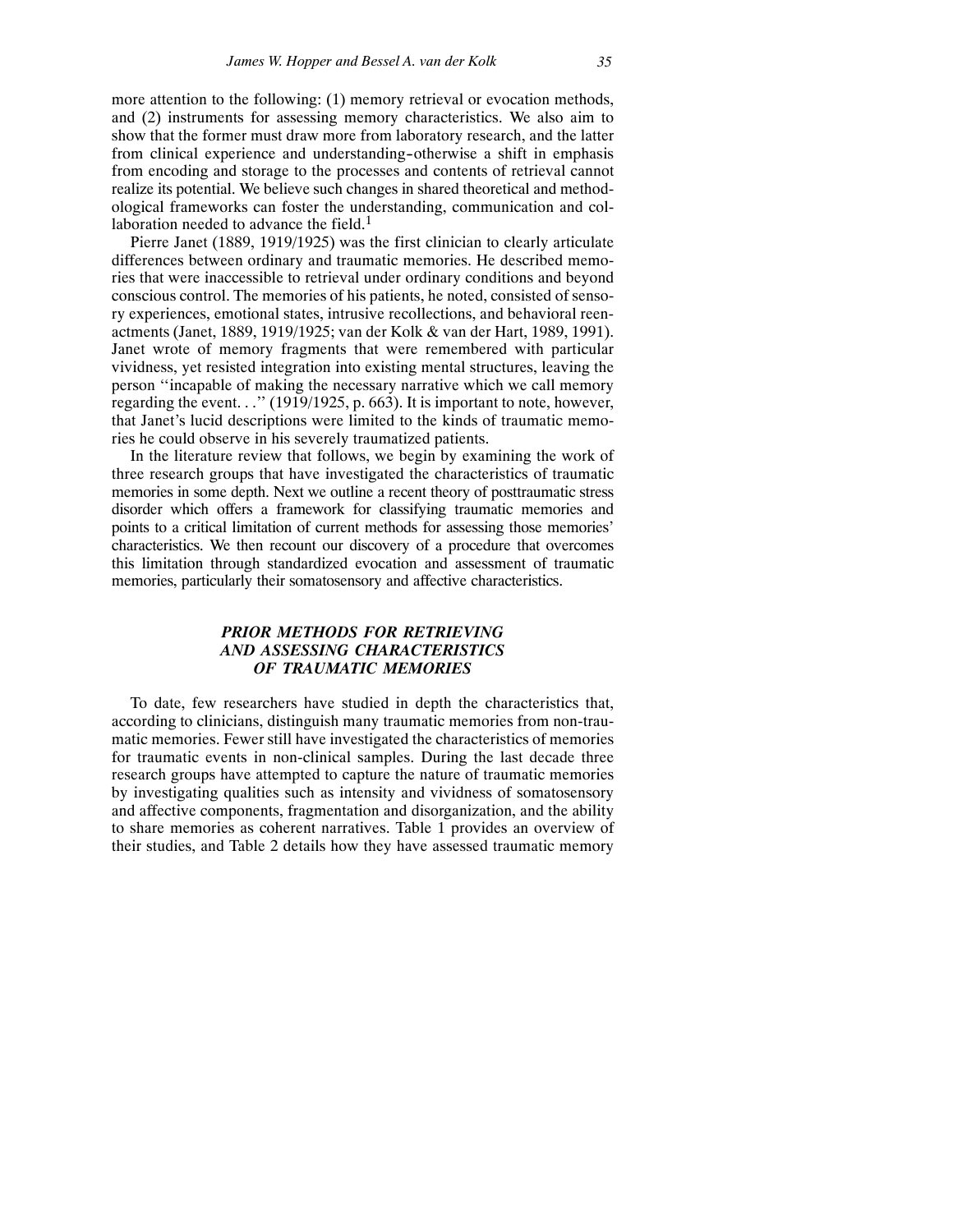characteristics. The following brief review is not focused on study results, but on some strengths and limitations of these investigators' methods for retrieving traumatic memories and assessing their characteristics.

Two studies by Koss, Tromp and colleagues (Koss et al., 1996; Tromp et al., 1995) compared characteristics of rape memories and memories for other unpleasant events. Both studies were conducted on the same two samples of respondents to surveys mailed to all female employees of a medical center  $(N = 1,047)$  and all female employees of a university  $(N = 2,142)$ . Such large non-clinical samples offered these researchers the possibility of discovering characteristics of traumatic memories that have not been observed in clinical populations. The other major strength of this work was the use of a detailed measure for assessing memory characteristics (see Table 2). It consisted of 23 items, most taken from a measure proven useful for differentiating real from imagined memories (Suengas & Johnson, 1988), and six items relating to flashbulb memory qualities. Each item was rated on a 1 to 7 scale, which makes for greater sensitivity (than dichotomous or categorical scoring) to gradations of difference between types of memories. Continuous scoring also permitted factor analyses, and four distinct but correlated factors were confirmed: Clarity, Affect, Reexperiencing, and Nonvisual Sensory.

The major limitation of these studies concerns the conditions for retrieval of memories. Subjects first read a series of detailed behavioral descriptions of

| <b>Research Group and Study</b>                        | <b>Type of Event</b>                      | <b>Method of Cueing</b>        | <b>Memories Assessed</b>                                                                      |
|--------------------------------------------------------|-------------------------------------------|--------------------------------|-----------------------------------------------------------------------------------------------|
| Tromp, Koss et al. (1995)<br>Koss, Tromp et al. (1996) | rape<br>rape                              | questionnaire<br>questionnaire | current memory of event<br>current memory of event                                            |
| Reynolds & Brewin (1998)                               | various stressful<br>and traumatic        | interview                      | current most disturbing<br>intrusion                                                          |
|                                                        |                                           |                                | initial most disturbing intrusion<br>(cognitions as well as<br>memories)                      |
| Reynolds & Brewin (1999)                               | various stressful<br>and traumatic        | interview                      | current two most disturbing<br>intrusive memories                                             |
| van der Kolk & Fisler (1995)                           | various adult<br>and childhood<br>traumas | interview                      | current memory of event<br>most distressing memory of<br>event<br>initial memory of the event |
| van der Kolk et al. (1997)                             | same as above                             | interview                      | same as above                                                                                 |
| van der Kolk et al. (2000)                             | awareness under<br>general anesthesia     | interview                      | same as above                                                                                 |

TABLE 1. Overview of In-Depth Studies of Traumatic Memory Characteristics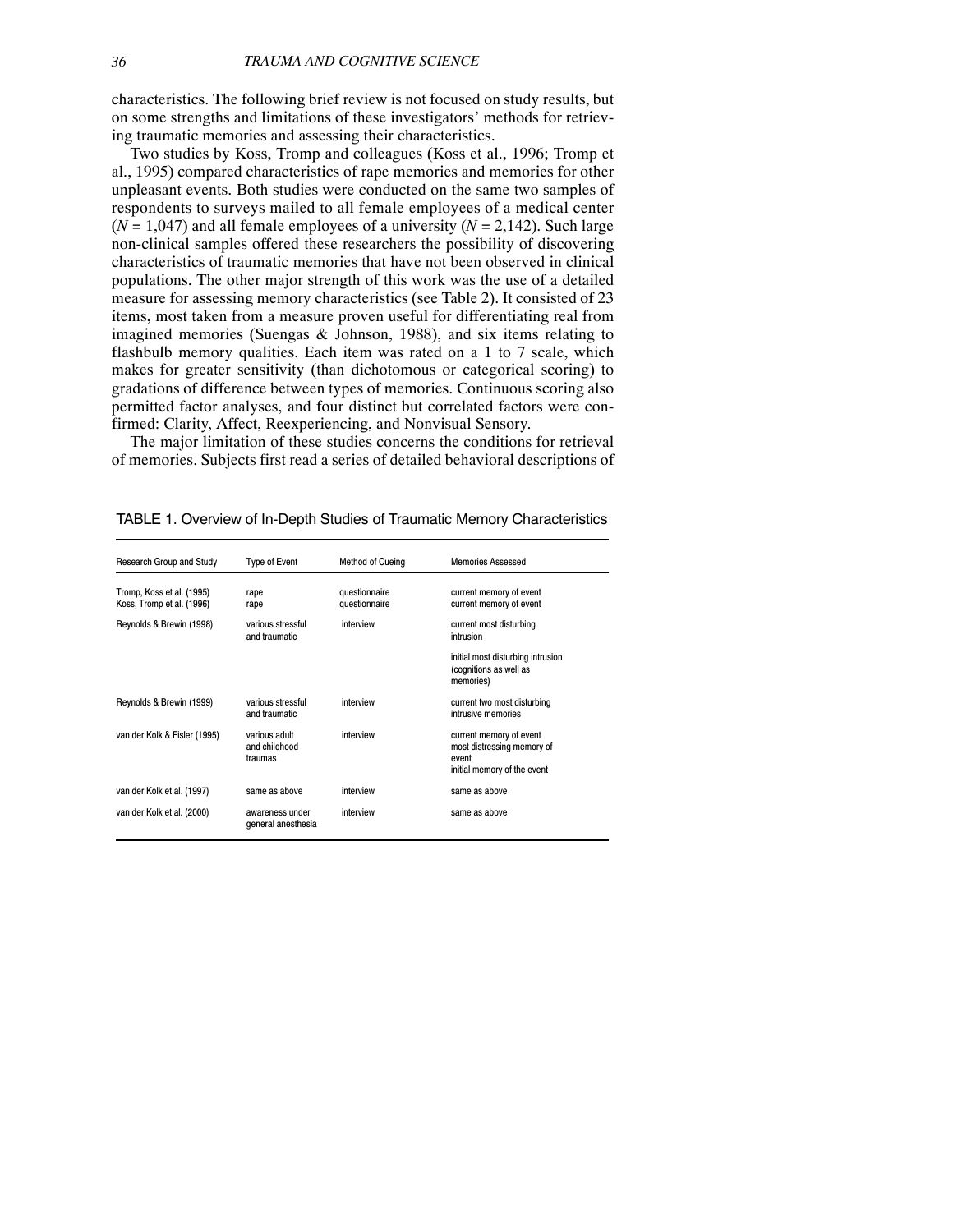| TABLE 2. Memory Characteristics Assessed and Types of Variables Used in |  |
|-------------------------------------------------------------------------|--|
| In-Depth Studies                                                        |  |

|                              | Research group, measure used, and coding of variables |                               |                               |
|------------------------------|-------------------------------------------------------|-------------------------------|-------------------------------|
|                              |                                                       | Tromp, Koss et al.            | Reynolds & Brewin             |
|                              | van der Kolk et al.                                   | <b>Memory Characteristics</b> | Life Events and               |
| Characteristics              | <b>Traumatic Memory Inventory</b>                     |                               | Questionnaire (adapted)       |
|                              | <b>Memories Interview</b>                             |                               |                               |
|                              |                                                       |                               |                               |
| <b>Visual memory</b>         | dichotomous                                           |                               |                               |
| Affective/emotional memory   |                                                       | dichotomous                   |                               |
| Auditory/sound memory        | dichotomous                                           | continuous                    |                               |
| <b>Bodily memory</b>         | [incl. in "tactile"]                                  |                               |                               |
| Tactile/touch memory         | dichotomous                                           | continuous                    |                               |
| <b>Taste memory</b>          |                                                       | continuous                    |                               |
| Olfactory/smell memory       | dichotomous                                           | continuous                    |                               |
| Components together          | dichotomous                                           |                               |                               |
| Able to tell coherent story  | dichotomous                                           |                               |                               |
| Order of events              |                                                       | continuous                    |                               |
| Feelings at time             |                                                       | continuous                    | free recall                   |
| Feelings now                 |                                                       | continuous                    | free recall                   |
| Affect intensity then        |                                                       | continuous                    |                               |
| Reexperiencing physical      | [incl. in "tactile"]                                  | continuous                    |                               |
| Reexperiencing feelings      | [incl. in "affective"]                                | continuous                    |                               |
| <b>Memory clarity</b>        |                                                       | continuous                    |                               |
| <b>Visual detail</b>         |                                                       | continuous                    |                               |
| Color/BW memory              |                                                       | continuous                    |                               |
| Vividness of memory          |                                                       | continuous                    |                               |
| Affect intensity now         |                                                       | continuous                    |                               |
| Unexpectedness               |                                                       | continuous                    |                               |
| Consequences, valence        |                                                       | continuous                    |                               |
| Thoughts about since         |                                                       | continuous                    |                               |
| Overall memory               |                                                       | continuous                    |                               |
| Talked about since           |                                                       | continuous                    |                               |
| How long memory lasted       |                                                       |                               | graded categorical (5 levels) |
| Frequency of memory          |                                                       |                               | graded categorical (2 levels) |
| <b>Clarity and vividness</b> |                                                       |                               | graded categorical (3 levels) |
| Strong physical sensations   |                                                       |                               | dichotomous                   |
| Feeling of reliving          |                                                       |                               | dichotomous                   |
| How distressing              |                                                       |                               | continuous                    |
| Specific associated emotions |                                                       |                               | free recall                   |
| Accompanied by out-of-body   |                                                       |                               | dichotomous                   |
| experience                   |                                                       |                               |                               |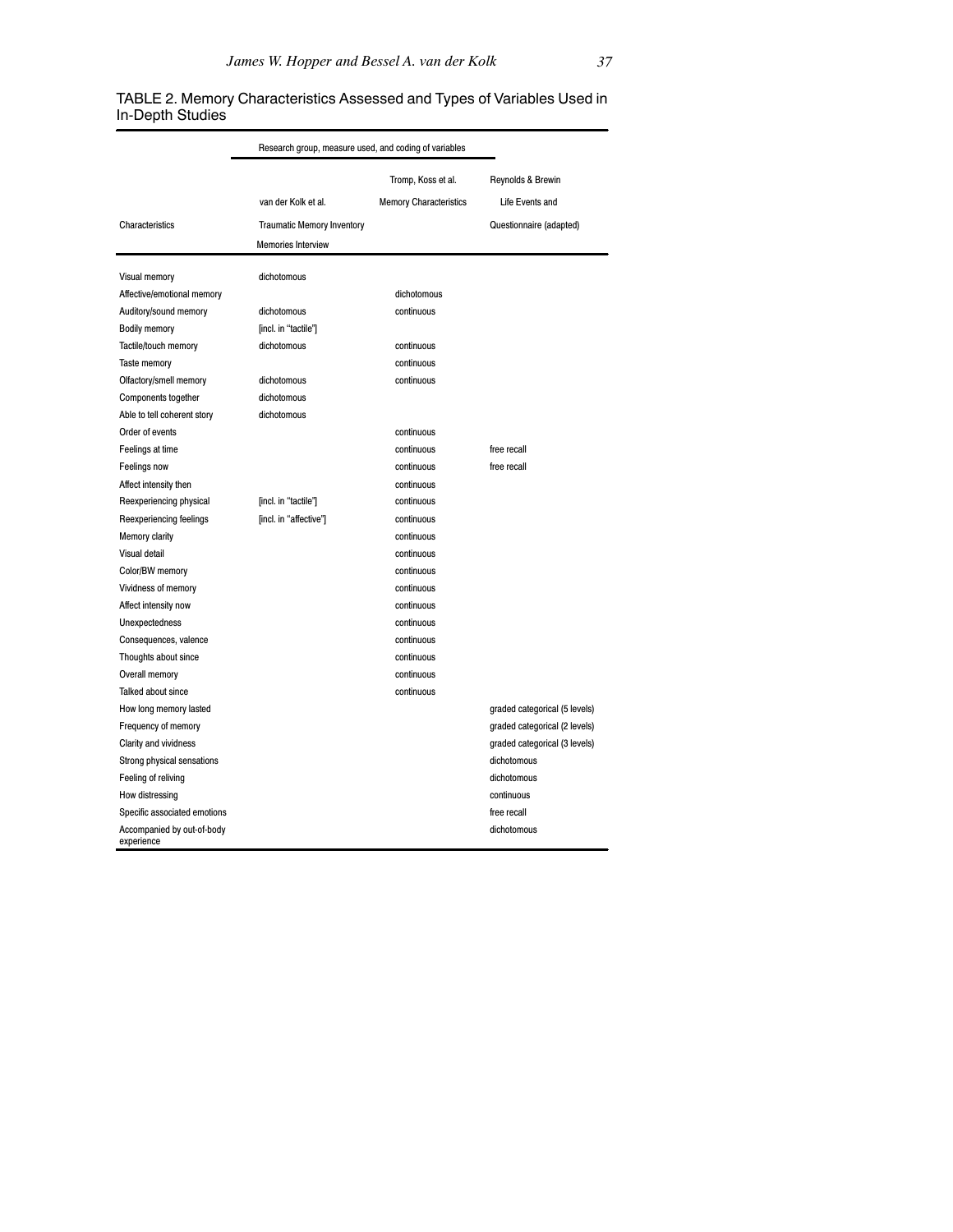possible experiences of attempted and completed rape, and indicated if they had experienced any of them. For subjects victimized in this way, that section of the survey constituted a cued recall intervention. In contrast, respondents who did not report sexual victimization were simply asked to pick another significant memory-i.e., to engage in free recall-then to rate its emotional valence as pleasant or unpleasant, and to respond to the same memory items as the victimized subjects. These different recall strategies may have fostered better retrieval of rape memories than other pleasant or unpleasant ones (Tulving, 1976), and in turn may have biased their comparative data on memory characteristics. Researchers using questionnaire or interview measures to assess and compare traumatic memories and non-traumatic memories need to be alert to this potential problem, and whenever possible to control for recall strategy across types of memories. The other limitation related to conditions of retrieval is that subjects were asked to rate characteristics of their memory as called up and experienced while filling out the questionnaire. A remembrance cued via survey questions is not likely to be representative of some traumatic memories, i.e., flashbacks and other reexperiencing phenomena associated with posttraumatic stress disorder. To summarize, behaviorally descriptive recall cues for the rape memories would be expected to enhance their retrieval relative to unpleasant memories; and traumatic remembrances evoked by survey items should yield less retrieval of somatosensory and affective components than, for example, a method capable of evoking a flashback. Both features are likely to shape these researchers' findings.

The most important finding of the Tromp et al. (1995) study, that the Clarity factor best discriminated between rape and other unpleasant memories, was both against their prediction and in the opposite direction of the divergent recall biases for the two types of memories. That is, they reported that rape memories ''were *less* clear and vivid, *less* likely to occur in a meaningful order, *less* well-remembered, *less* thought about and *less* talked about'' (Tromp et al., 1995, p. 622, italics in original). These findings were unexpected. In the clinical literature, from Janet (1889, 1919/1925) to the present (e.g., van der Kolk & van der Hart, 1989, 1991), *more* clarity and vividness have tended to be associated with less meaningful ordering and incompleteness. However, this discrepancy could be partly an artifact of methodology and semantics. First, the items of the Clarity factor associated with these researchers' terms "clear" and "vivid" were phrased in terms of the memory *as a whole*, while the clinical literature has focused on the clarity and vividness of memory *fragments* in the *absence* of an overall clear and vivid memory. Second, questionnaire cueing would not be expected to evoke the types of remembrances described by clinicians. Tromp and colleagues (1995) interpreted their findings primarily in terms of avoidance coping. However,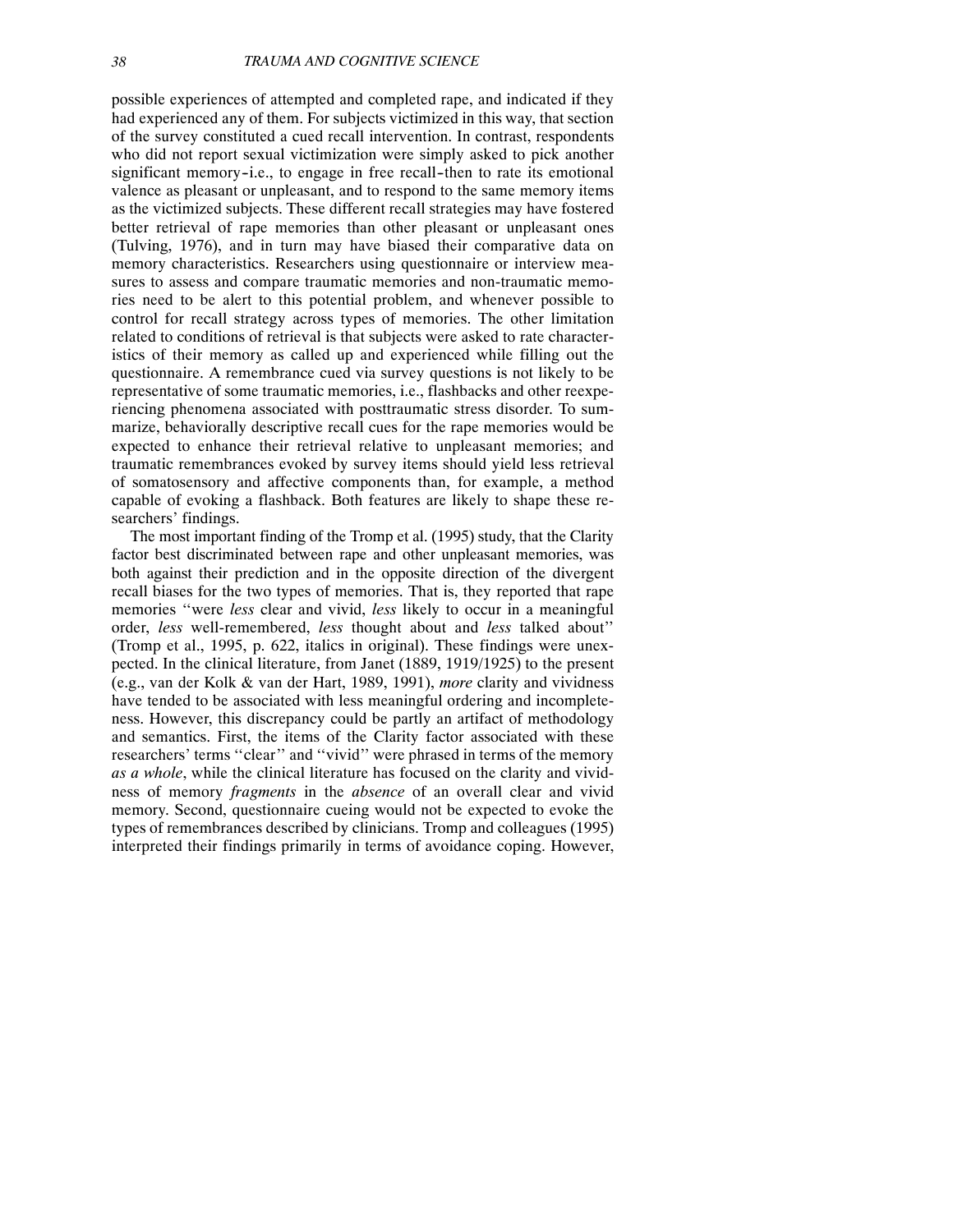from a methodological perspective attentive to factors influencing memory retrieval, it may be that surveys in general, even when they involve numerous cues to recall, tend to *reveal, but not challenge* avoidant coping strategies that constrain the accessibility of traumatic memories--particularly distressing somatosensory and affective aspects. Indeed, this could be true of many interview measures as well.

Taking a different approach, Reynolds and Brewin developed (1998) and revised (1999) a structured interview to assess relationships among several phenomena: the type of event recalled, diagnosis of posttraumatic stress disorder (PTSD) versus major depression, and the contents and characteristics of intrusive memories (Table 2). In their second study, in contrast to the approach of Koss and colleagues (Koss et al., 1996; Tromp et al., 1995), Reynolds and Brewin (1999) had subjects identify actual intrusive memories they had experienced over the past week, then answer questions about each of the two most prominent ones. The memories retrieved with this method are more likely than survey-evoked ones to be flashbacks or other memories characterized by intense somatosensory and affective representations. In addition, their revised interview included a simple yet powerful feature: a free recall item that asked subjects to ''name any emotions they associated with" their intrusive memory (Reynolds & Brewin, 1999, p. 206). Responses to this item revealed that memories associated with fear were not associated with sadness and vice versa. This finding suggests that assessing a memory's general ''emotional intensity,'' without *also* assessing the presence and intensity of certain key emotions, may obscure important characteristics of traumatic memories and their transformations over time.

Our research group has always assumed that to document the characteristics that distinguish traumatic memories from non-traumatic memories, it would be necessary to show changes in memory characteristics over time. To that end, we developed a retrospective interview measure, the Traumatic Memory Inventory (TMI) (van der Kolk & Fisler, 1995; see Table 2). Subjects were asked about how they had remembered the trauma at three times: initially, peak (i.e., when it was most distressing), and at the time of the study. The idea was to investigate the characteristics of particular remembrances over the entire ''life of the memory.'' The TMI's focus on assessing changes in the characteristics of traumatic memories over time is its greatest strength *and* weakness. In terms of the heterogeneity of traumatic memories, this constitutes a strength because, as clinicians know, traumatic memories may change over time, and they can be transformed into relatively normal memories, sometimes very slowly and at others quite rapidly (e.g., with effective treatment). Yet the biggest weakness of the TMI is the *extent* to which it asks subjects to look back over time. It requires subjects to *remember how they remembered up to years or decades in the past*. This sort of retrieval task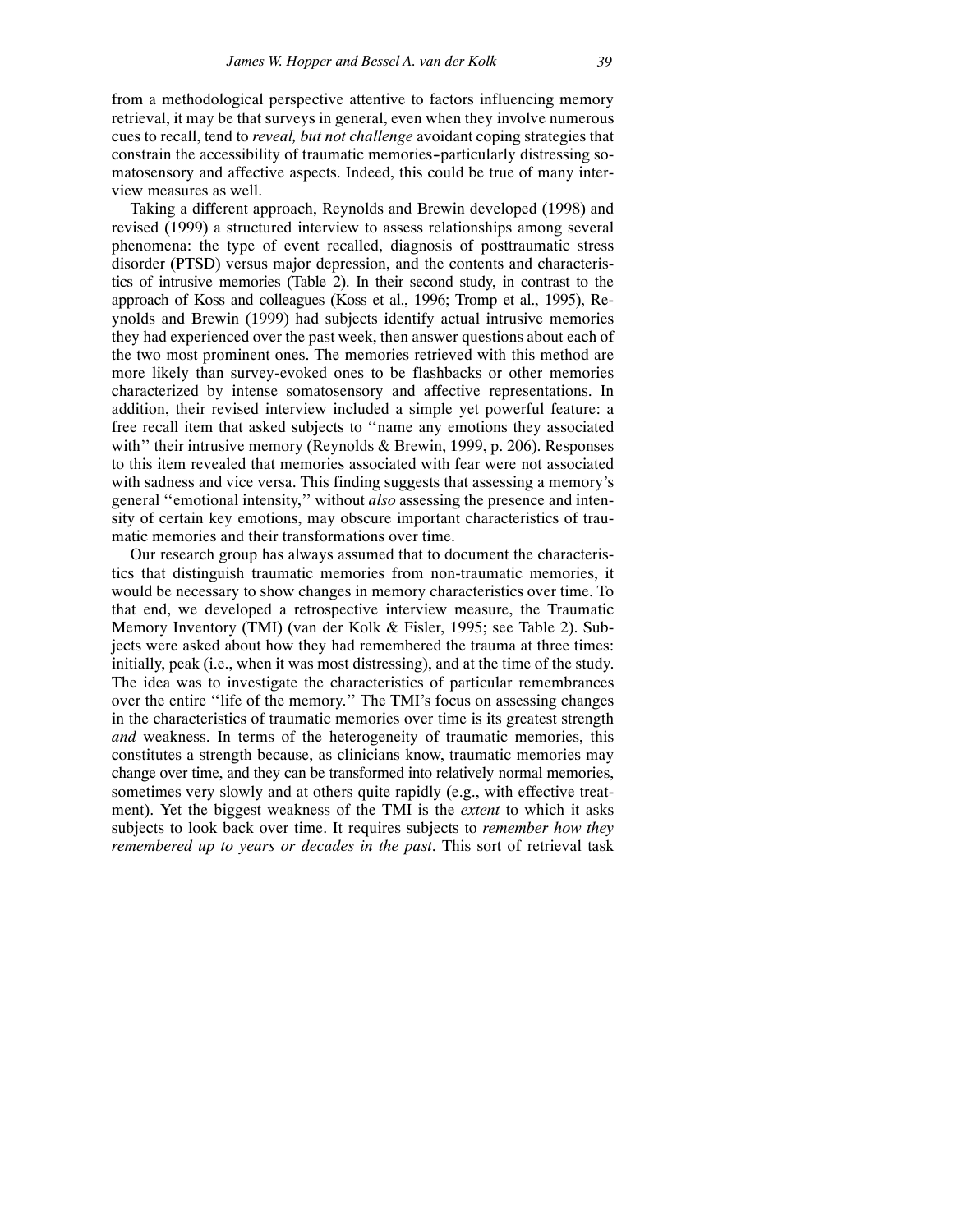increases the threats to validity and reliability already associated with retrospective reports and their potentials for inaccuracy and distortion.

In the first two studies using the TMI (van der Kolk & Fisler, 1995; van der Kolk, Burbridge, & Suzuki, 1997), both conducted with subjects currently suffering from PTSD, the findings corresponded to classical clinical knowledge about the characteristics of traumatic memories. Many subjects reported that they initially had no narrative memory at all for the event. They could not tell a story about what had happened, regardless of whether they always knew that the trauma had happened, or whether they retrieved memories of the trauma at a later date. Further, the TMI data suggested that all of these subjects initially ''remembered'' the trauma in the form of flashback experiences in a variety of modalities: visual, affective, auditory, olfactory and kinesthetic. At the same time, subjects reported that these modalities initially tended not to occur together. Finally, the TMI data suggested that as the traumatic memories came into consciousness with greater intensity, more sensory modalities were activated along with the affective component, and over time there emerged a capacity to tell others about what had happened in narrative form.

However, the most recent TMI study (van der Kolk, Hopper, & Osterman, this volume) failed to replicate some key findings of the earlier studies. In a sample of subjects who had experienced the trauma of awareness of surgery under general anesthesia, some with PTSD and some without, no differences were found between groups in the prevalence of sensory and affective memory modalities for reports over time, i.e., initial, peak, and current memories. Nor were significant differences found between the memory characteristics of subjects with and without PTSD at any of the stages of remembering. We concluded that these negative findings stemmed, in part, from a limitation of the TMI: constrained by a dichotomous scoring system, it assessed only whether sensory and affective memory components were present or absent, not the *intensity* with which these components were experienced.

From this brief review, it is clear that these three research groups have already revealed-in their methods, their findings, and evidence of interplay between the two-several of the complexities of traumatic memories and attempts to study them. To make sense of such complexities, and to think clearly about the challenges to research methodology that they pose, we must draw on theory. Given this paper's primary concern with methods for retrieving and assessing characteristics of traumatic memories, the theoretical focus will be limited to the work of Brewin and his colleagues (Brewin, Dalgleish, & Joseph, 1996). Their theory is accessible to cognitive scientists, clinical researchers and clinicians; relevant to memory retrieval and assessment methodology; and contributes to the development of more refined definitions and classifications of traumatic memories.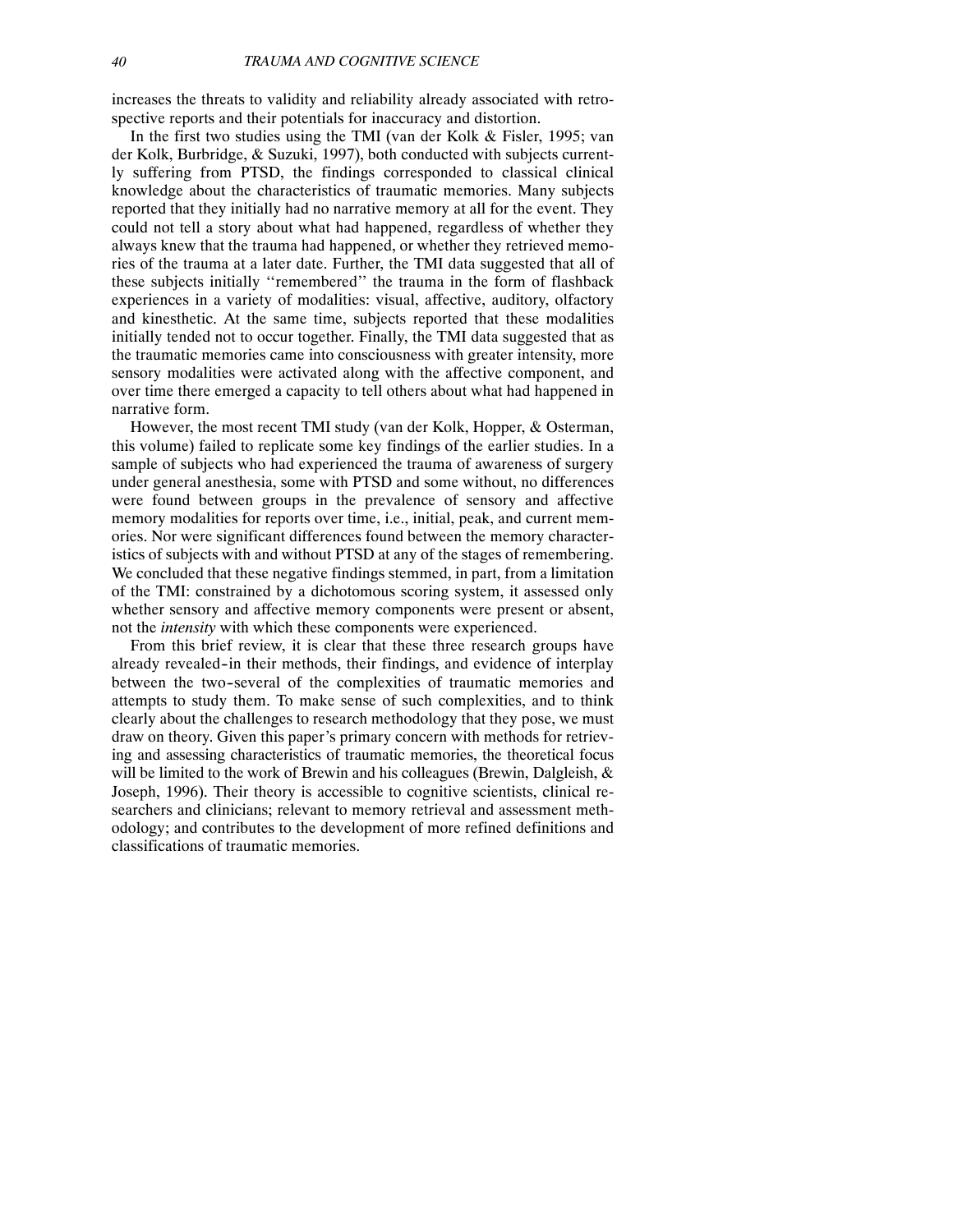## *DUAL REPRESENTATION THEORY: MEMORY REPRESENTATION SYSTEMS AND PROCESSING OUTCOMES*

Brewin and colleagues (Brewin et al., 1996), in line with earlier descriptions (van der Kolk & van der Hart, 1991), formulated a ''dual representation theory'' of PTSD. They cite lines of well-established research in several areas of cognitive psychology, social psychology, clinical psychology, and neuropsychology which support the view that sensory input is subject to both conscious and nonconscious processing. They propose that two types of memory representations are the ''minimum cognitive architecture'' within which the complex memory and other phenomena of PTSD can be understood: verbally accessible memories and situationally accessible memories. By verbally accessible memories of trauma, Brewin and colleagues mean a set of representations of a person's conscious experience of the trauma, which consists of ''a series of autobiographical memories that can be deliberately and progressively edited'' (Brewin et al., 1996, p. 677). Situationally accessible memories, in contrast, are defined as a different set of representations that cannot be accessed deliberately, but may be accessed automatically when sufficient retrieval cues are present.<sup>2</sup>

The other major feature of Brewin and colleagues' (1996) theory consists of three proposed outcomes of the emotional processing of traumatic events: completed processing, chronic emotional processing, and premature inhibition of processing. They characterize completed processing or integration, well-described in clinical literature from Janet to the present, as ''the ideal stage in which the memories of trauma have been fully processed, or worked through, and integrated with the person's other memories and sense of self in the world'' (Brewin et al., 1996, p. 679). At this stage, a person may still experience situationally accessible somatosensory memories that are unexpected and distressing, but these will not be overwhelming or strongly avoided; rather, they can be placed within a network of organized and personally meaningful verbally accessible memories, and processed further if needed or desired. As Janet noted, ''It is not enough to be aware of a memory that occurs automatically in response to particular current events; it is also necessary that the personal perception 'knows' this image and attaches it to other memories" (translation from Janet, 1898, p. 135).

The second outcome described by Brewin and colleagues (1996), chronic emotional processing, is when both verbally and situationally accessible memories of the trauma are chronically processed, and the person is preoccupied with the trauma and its consequences. Whether ruminating about a past trauma, flooded with intrusive memories, or consciously and deliberately restricting one's life to avoid such memories being triggered, one is preoccupied with the trauma. People in this stage have classic PTSD reexperiencing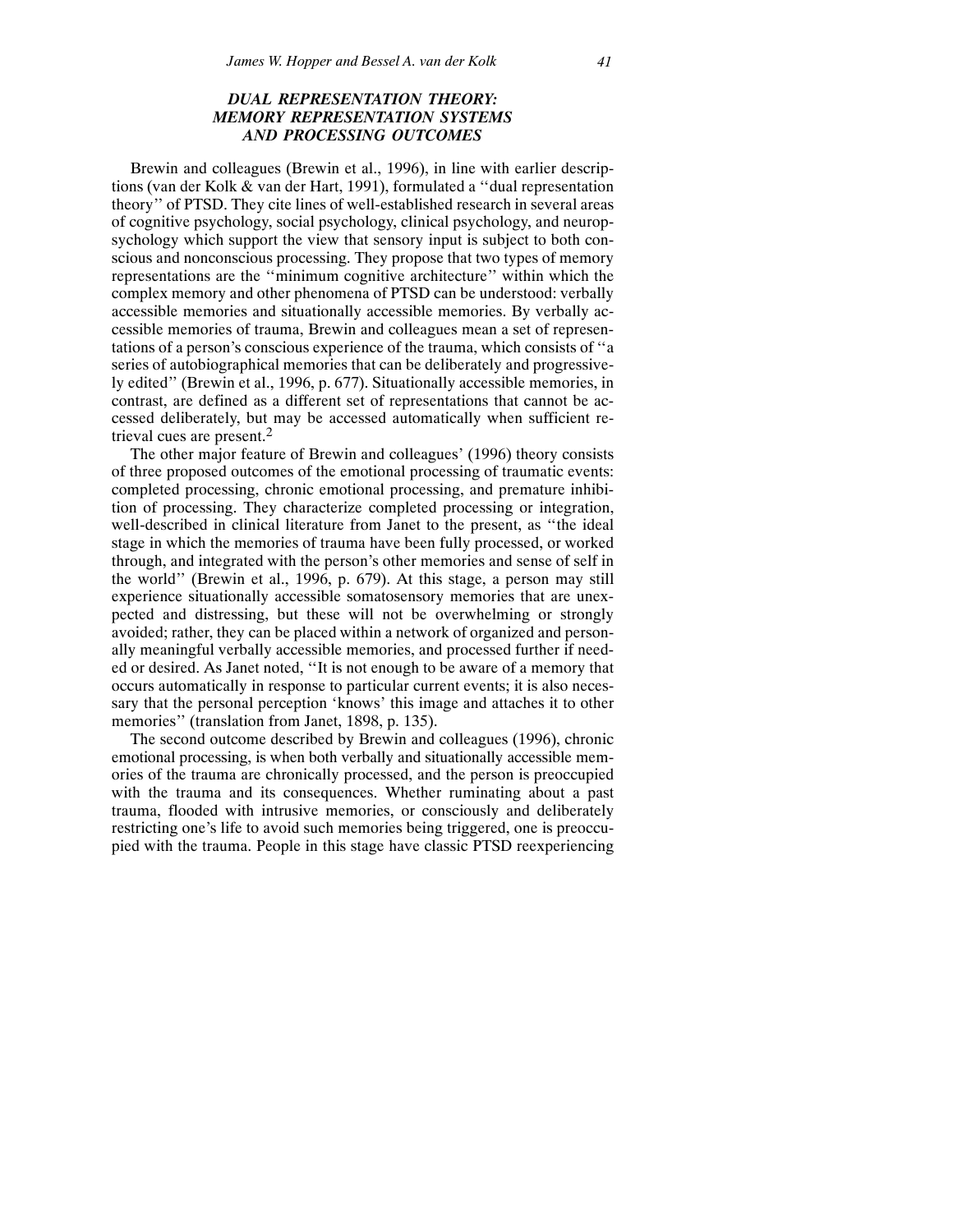symptoms and/or avoidance symptoms, and are more likely to seek therapy or volunteer for researcher on PTSD.

The notion of prematurely inhibited processing of traumatic memories, that is, the *sustained and automatic* suppression of situationally accessible or intrusive fragmentary memories, is an uncommon one in the literature on psychological trauma. An exception is the work of Creamer and colleagues (Creamer, Burgess, & Pattison, 1990, 1992), who, like Brewin et al. (1996), describe this outcome as the result of long-sustained efforts to avoid both verbally and situationally accessible memories. But while Creamer et al. (1992) propose a general theory of posttraumatic outcomes based on this concept, Brewin and colleagues (1996) view prematurely inhibited processing as a particular outcome that can result from combinations of psychological and social factors. Creamer and colleagues' (1992) theory is largely based on their longitudinal study of office-shooting victims, a sample less likely than clinical ones to include subjects who chronically or completely process the trauma. Similarly, many of the rape victims whose memories were studied by Koss, Tromp and colleagues (Koss et al., 1996; Tromp et al., 1995) may have fit into this category. Indeed, Tromp et al. (1995) cited Creamer and colleagues' (1992) work in their discussion of avoidance coping as an explanation of their findings.

Brewin and colleagues' (1996) theory, with its two types of traumatic memory representations (situationally and verbally accessible) and three processing outcomes (premature inhibition, chronic and completed), can provide a preliminary framework for classifying traumatic memories. However, dual representation theory focuses on the two memory systems as corresponding to distinct types of remembrance (Brewin et al., 1996; Reynolds & Brewin, 1999, p. 204). In contrast, we focus on how these different types of representations can also be mixed together within particular remembrances, and this perspective informs our framework for describing traumatic memories and investigating their characteristics. That is, each processing outcome can be described in the following terms: (1) the nature of the relationship between the memory systems, and (2) how situationally and verbally accessible traumatic memories are experienced. The chronic processing outcome is characterized by (1) dominance of situationally accessible memory, or fluctuating dominance of situationally accessible memories and verbally accessible memories marked by intense secondary emotions like sadness, shame or anger, and (2) both forms of memory being experienced as distressing, and situationally accessible as very dangerous. In the case of premature inhibited processing, (1) verbally accessible memory is dominant and situationally accessible memory is suppressed, but more as one would control a violent prisoner who could some day attack with terrible consequences, and (2) neither form of traumatic memory is consciously experienced as dangerous. Finally, with completion/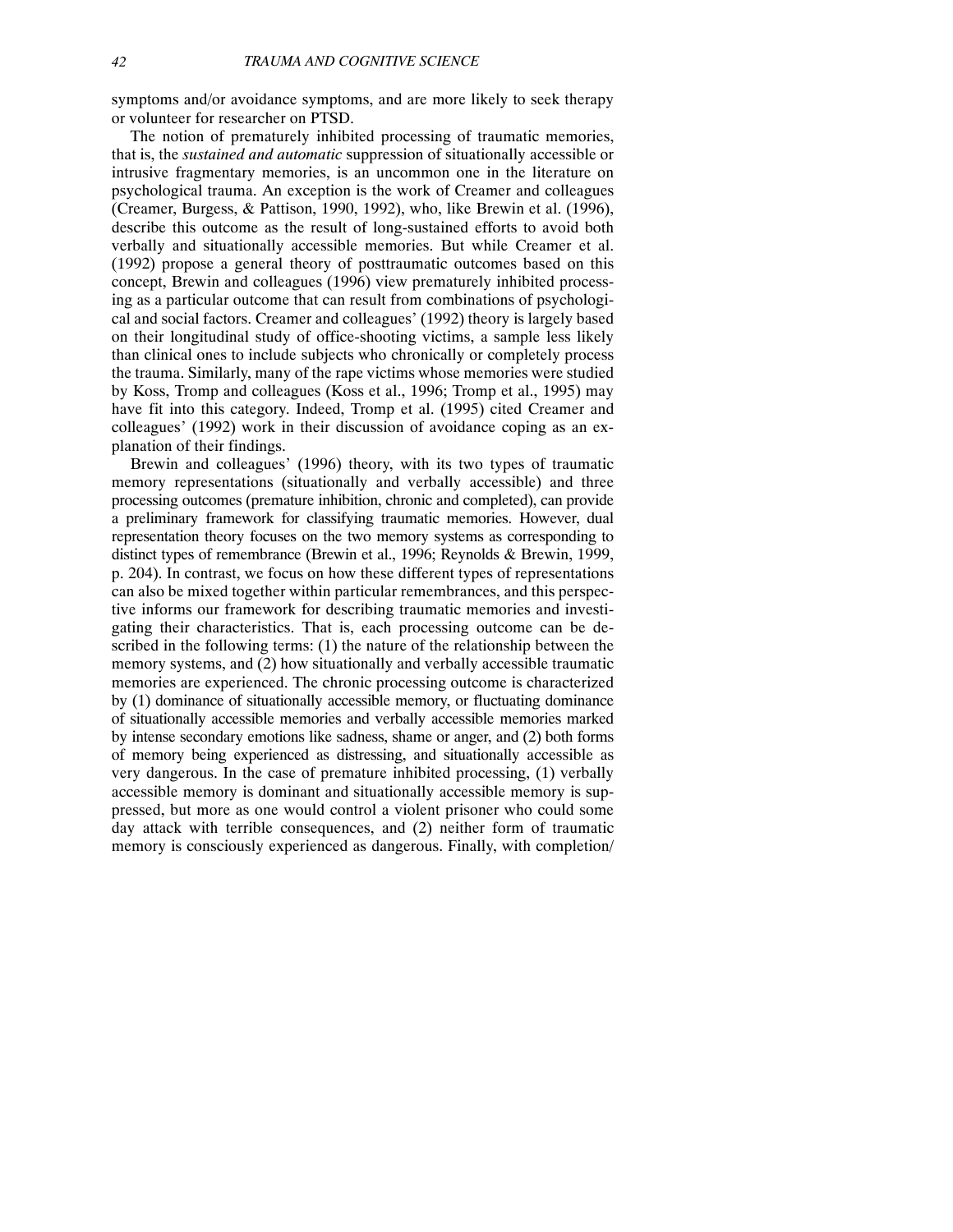integration, (1) verbally accessible memories are dominant, and situationally accessible memories arise seldom, only with strong cueing, and are easily coded into narrative memory, while (2) neither form of memory is experienced as dangerous, and verbally accessible memory is experienced as a vehicle for mastery. Not only processing *outcomes*, however, but every stage of memory processing should be the focus of research on characteristics of traumatic memories and their transformations over time. There is a great need for prospective research of this kind.

Many critical methodological issues stem from potential interactions among key factors: *sample type* (e.g., clinical vs. non-clinical), *traumatic event type* (e.g., single incident vs. chronic exposure, accident vs. interpersonal violence), *memory representation type* (verbally vs. situationally accessible), *memory retrieval method* (e.g., questionnaire vs. interview) and *instrument for assessing memory characteristics* (e.g., questionnaire vs. interview, probing primarily for verbally accessible vs. situationally accessible representations). For example, because "existing scales do not capture" the distinction between situationally and verbally accessible traumatic memories, Brewin and colleagues suggested ''it may be profitable to examine the phenomenology of intrusive memories in more detail, with a view to developing more comprehensive data'' (Brewin et al., 1996, p. 683).

## *HOW MEMORIES ARE RETRIEVED DETERMINES THE MEMORY CHARACTERISTICS AVAILABLE FOR ASSESSMENT*

While we agree that new measures are needed to assess the characteristics of traumatic memories, the creation of better *scales*--whether questionnaires or interviews, however strong the psychometric properties--is insufficient. Our position is best summed up in two questions:

- 1. What kind of instruments enable valid and reliable assessment of the characteristics of both (a) verbally accessible and (b) situationally accessible somatosensory and affective traumatic memory representations?
- 2. Which retrieval-facilitation methods enable valid and reliable *evocation* of these two types of memory systems, particularly situationally accessible somatosensory and affective representations, so that they *can* be assessed with appropriate instruments?

One possible answer to the second question emerged from our Positron Emission Tomography (PET) study of PTSD (Rauch, van der Kolk et al., 1996), which we conducted in an attempt to elucidate neurobiological sub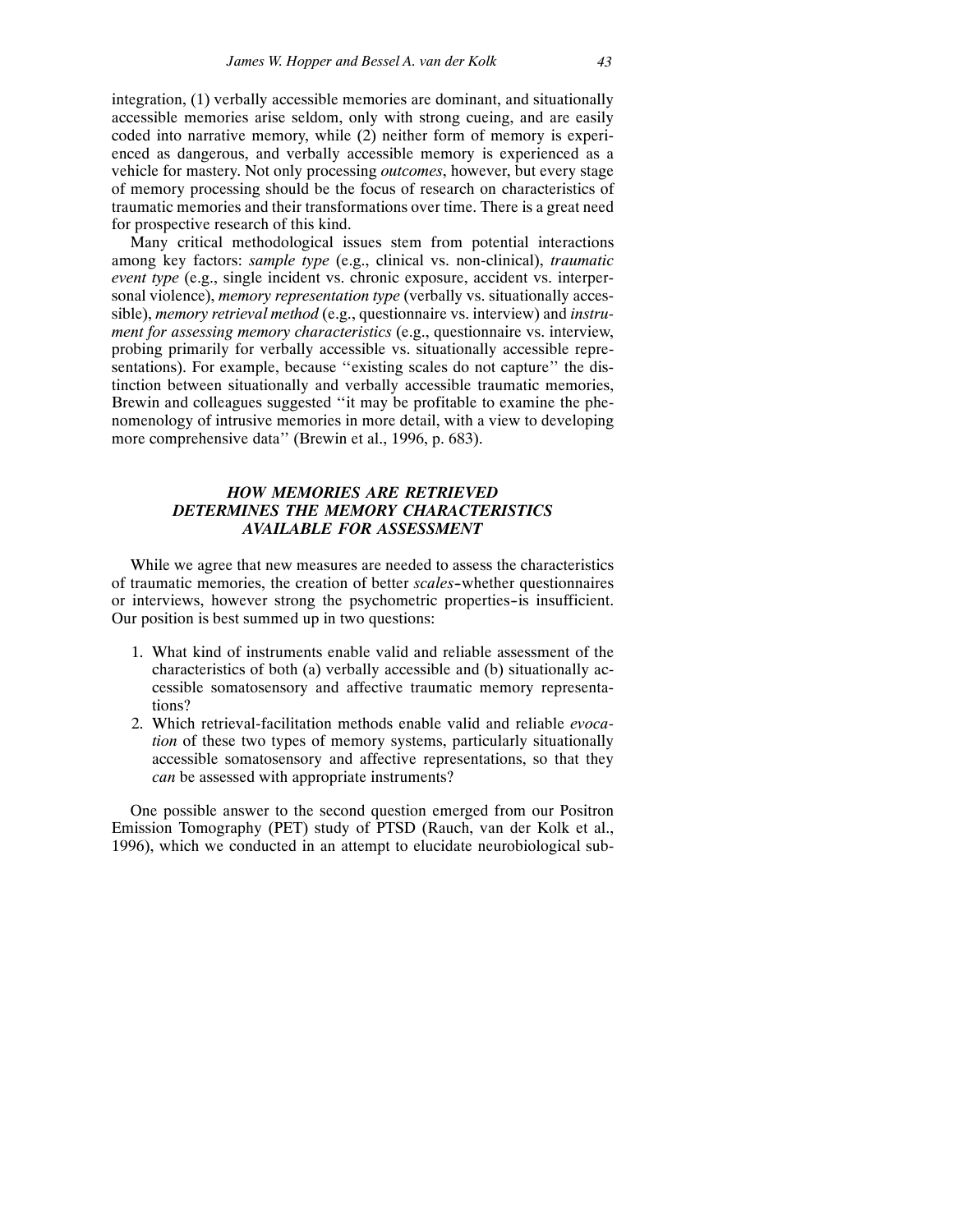strates of the traumatic memory characteristics we had previously investigated with the TMI (van der Kolk & Fisler, 1995). This neuroimaging study incorporated ''script-driven imagery,'' a laboratory research method, to retrieve both traumatic and control neutral memories in an individualized yet standardized way. Script-driven imagery is a method pioneered in the field of psychophysiology by Lang and colleagues (e.g., Lang, Levin, Miller, & Kozac, 1983) and later applied to the psychophysiology of PTSD by Pitman, Orr and colleagues (e.g., Pitman, Orr, Forgue, de Jong, & Claiborn, 1987), who were co-investigators on the PET study. This study taught us that researchers can exert considerable control over the retrieval of traumatic memories, and that a standardized retrieval-facilitation method can provide an excellent opportunity to gather phenomenological data on the characteristics of memories. We realized that, when linked to such a method, the TMI or a similar instrument could be used to assess how subjects remembered their trauma *immediately after a controlled retrieval process*, which we saw as an advance over prior methods.

## *THREE CASE STUDIES USING A NEW METHOD FOR STANDARDIZED RETRIEVAL AND ASSESSMENT*

We present three cases of subjects whose script-driven traumatic memories were assessed with an adapted version of the TMI, before and after treatment with Eye Movement Desensitization and Reprocessing (EMDR) (Shapiro, 1995), an intervention that fosters processing of traumatic memories. Our aim is to provide sufficient preliminary data for readers to evaluate whether this new method warrants further study.

## *Method*

*Design*. Characteristics of traumatic memories were prospectively assessed by script-driven remembering and a brief structured interview, and compared for differences between pre- and post-treatment. Data on three cases were qualitatively analyzed. There were comparisons of responses to free-recall questions, and continuous indices of the intensity of somatosensory and affective memory components.

*Participants*. Three of 12 participants in a functional neuroimaging study of treatment outcome of PTSD were given the Traumatic Memory Inventory--Post-Script Version (TMI-PS) immediately after script-driven remembering, both before and after a course of three 90-minute sessions of EMDR treatment. Subjects were recruited via advertisements in newspapers and fliers posted in public spaces. As in previous research with the TMI (van der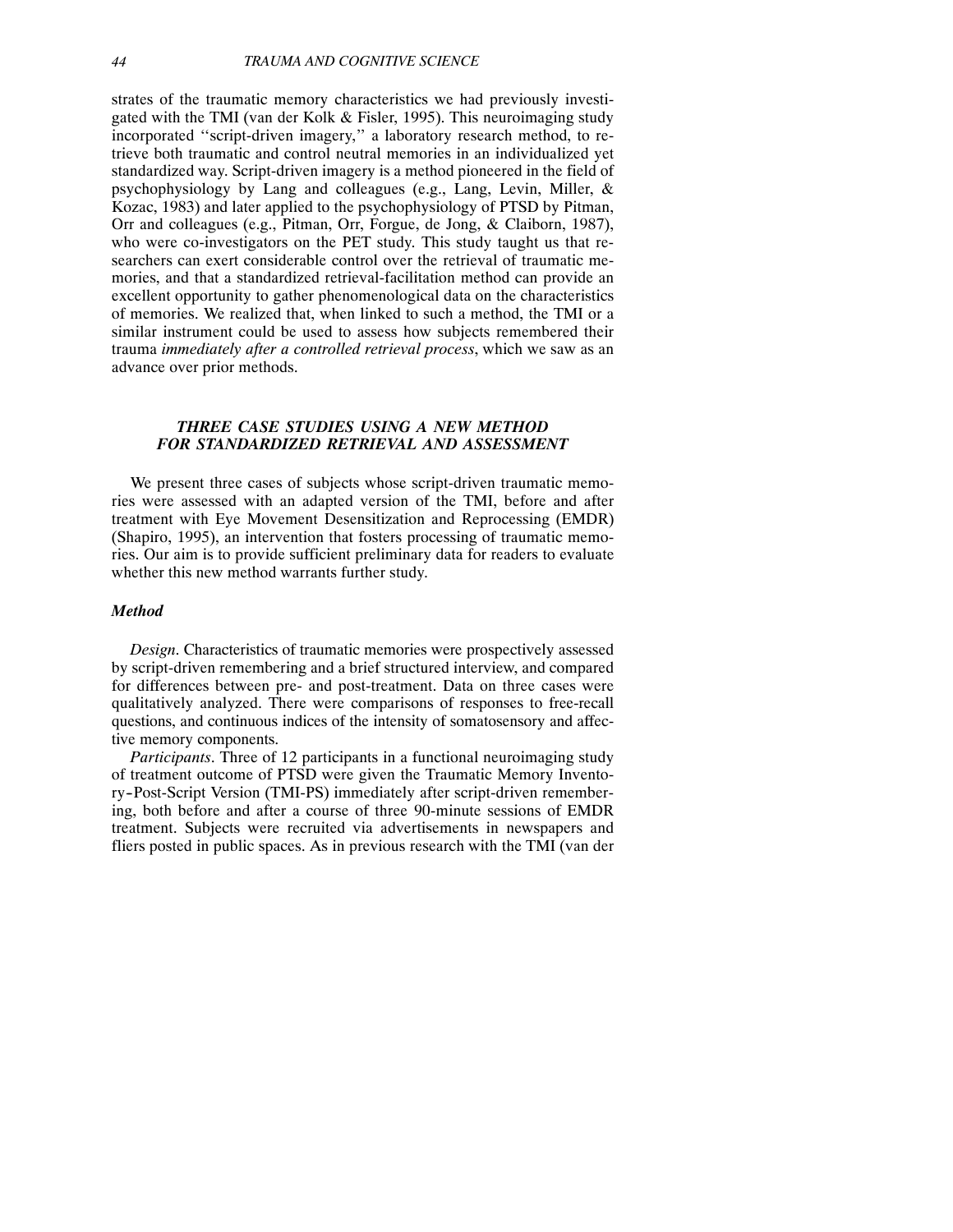Kolk & Fisler, 1995), the advertisements and fliers prominently featured descriptions of intrusive PTSD reexperiencing symptoms, and all subjects were men and women 18 years of age or older who met DSM-IV criteria for PTSD. All had continuously remembered the traumatic experiences for which memories were retrieved and assessed. Procedures were conducted at an outpatient psychiatric clinic specializing in the treatment of traumatized populations and at the nuclear medicine department of an academic hospital. Human subjects approval was obtained from both institutions where the study was performed, and written informed consent was obtained from all subjects. Exclusion criteria included scores over 35 on the Dissociative Experiences Scale, suicidal or self-mutilating behaviors in the past six months, and active substance abuse in the past six months (DSM-IV criteria).

*Materials*. Subjects were assessed by trained interviewers for PTSD diagnosis and severity of PTSD symptoms with the Clinician Administer PTSD Scale (CAPS; Blake et al., 1995), a structured interview which has been shown to yield reliable data and has been validated for the purpose of assessing PTSD symptoms and their severity. The CAPS was administered at the initial assessment, and immediately before and after treatment. Comorbidity of DSM-III-R Axis I disorders was assessed with the SCID-I for DSM-III-R (Spitzer, Williams, & Gibbon, 1987).

*Procedure*. Subjects completed all eight visits of the neuroimaging study. These visits included (1) initial assessment, (2) laboratory psychophysiology assessment, (3) pre-treatment SPECT scan of neutral memory, (4) pre-treatment assessment, including SPECT scan of script-driven remembering, (5-7) three EMDR sessions, and (8) post-treatment assessment, including a SPECT scan of script-driven remembering. Data reported below were gathered in the fourth and eighth visits, when SPECT scans were conducted to assess CNS correlates of script-driven remembrance of the trauma addressed in treatment.

*Script-Driven Remembering*. At visit 1 the subject and a research assistant composed an individualized script portraying the most traumatic experience the subject could recall, after the method of Lang's group (e.g., Lang et al., 1983), as adapted for PTSD psychophysiology research by Pitman, Orr, and colleagues (for details of the methodology, see Pitman et al., 1987, and Orr, Pitman, Lasko, & Herz, 1993). Subjects were asked to describe their target traumatic experience in writing on script preparation forms (for current version, see Appendix A). Each form has two pages. The first page has directions for writing a description that includes contextual information, sensations, bodily experiences, emotions, and cognitions. The second page consists of a ''menu'' of subjective visceral and muscular reactions (associated with physiological arousal), from which subjects select those they remembered having accompanied the experiences. The research assistant reviewed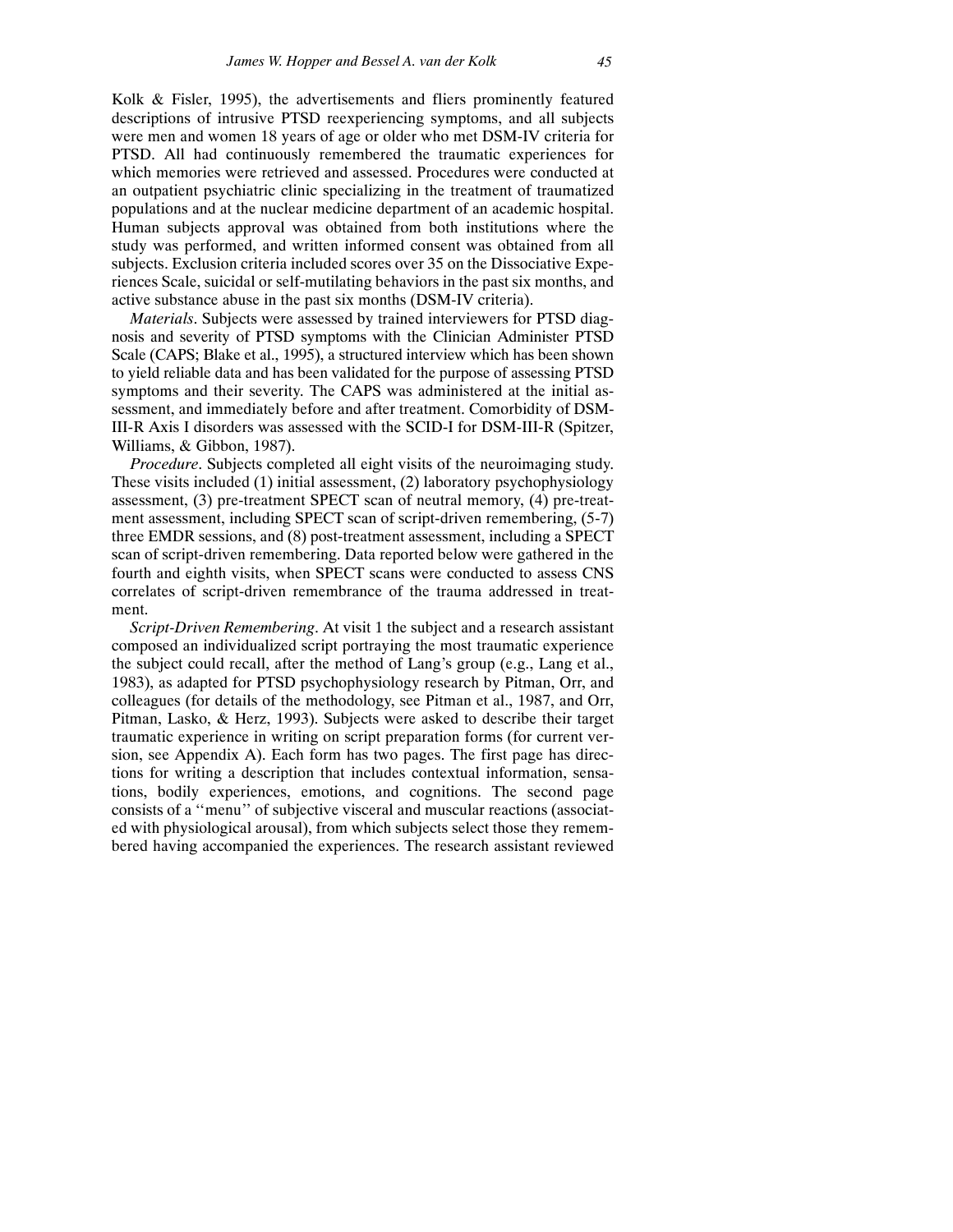subjects' forms and asked them to clarify or expand on the details where necessary for script construction.

The research assistant then composed a written script of the traumatic experience, which portrayed the experiences in the second person and present tense. Scripts were written to maximize accessibility of episodic, situationally accessible memory representations. Each script began with information that set the context of time, place and situation. Then it narrated the event by incorporating, in the sequence specified by the subject, sensory, affective, cognitive and physiological details from the subject's description (including five visceral and muscular reactions, or as many as the subject selected, whichever was less). Each script, approximately 30 seconds in length when read aloud, was then narrated onto an audiotape for later playback.

The subject was seated in a comfortable chair in an examination room that did not include scanning equipment. After a baseline rest period, the subject listened to the taped script with eyes closed. The subject was instructed to ''remember the experience as vividly as you can, in all of its details--all the sensations, feelings, etc.," while the tape played, and to continue remembering in this way until signaled to ''relax'' by a research assistant. In this study subjects received an intravenously administered injection of a radioactively labeled tracer immediately before the tape started, and had a script-driven remembering period of 3 minutes, including 2 1/2 minutes after the tape. (This long post-tape period may not be optimal, but was necessary because it takes nearly 3 minutes for 80% of the tracer to absorb into brain tissue.)

*Administration of the Traumatic Memory Inventory--Post-Script Version*. Immediately after a memory was evoked by the standardized script method, the TMI-PS was administered (for current version, see Appendix B). First, subjects were asked a free-recall question, ''When you remembered the traumatic experience today, listening to the tape and/or during the imaging phase, how did you remember it?'' Next, they were asked to report whether or not their experience included content in various modalities (visual, etc.), and if so, what they had experienced. At the level of the whole memory, these modality-specific inquiries constitute cued recall prompts; at the level of the memory modalities, they are free recall questions. In contrast to the original TMI, which only has subjects report the absence or specific content of each memory component, the TMI-PS followed up on these responses by having subjects go back and provide intensity/vividness ratings for each component. The interviewer said, ''Now I'd like you to go back and rate the intensity of each aspect of the memory, with 0 being not at all present and 10 being as intense or vivid as the original event.'' This rating is intended to allow more valid and reliable determination of the extent to which contents of a particular memory modality were experienced as relived sensory or affective fragments versus less intense and vivid recollections (perhaps partly derived from a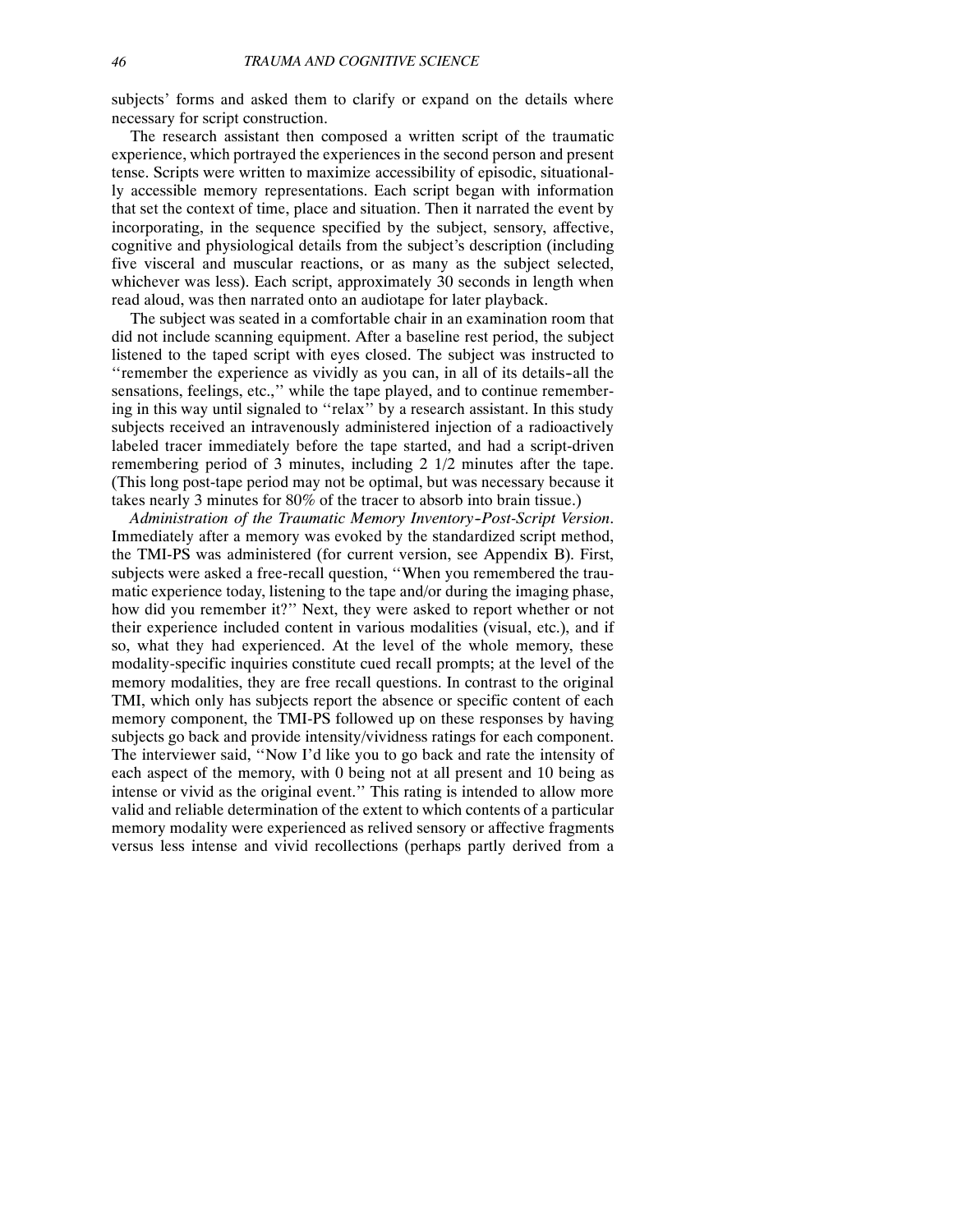semantic memory schema). Subjects were next asked three questions related to fragmentation and narrative incoherence (see Appendix B). As a validity check on subjects' compliance with the task, and to probe for additional important but unexpected data, subjects were then asked, ''Were you thinking about or remembering anything else while listening to the tape and/or during the imagining phase?'' (Please note: The TMI-PS in Appendix B is a revision of this earlier version, with changes in the wording and ordering of some items; as discussed below, ethical considerations may also dictate modifications, e.g., removing free-recall questions if the data will not be analyzed).

*Eye Movement Desensitization and Reprocessing*. EMDR is a comprehensive treatment approach to PTSD (Shapiro, 1995) that involves exposing people to memories of their trauma (Chemtob, Tolin, van der Kolk, & Pitman, 2000). Patients rapidly move their eyes back and forth during exposure to their traumatic memories, including visual, affective and physiological components. ''Desensitization and reprocessing'' refers to reducing the distress associated with a traumatic memory and integrating it into autobiographical memory. A memory previously experienced as a traumatizing intrusion to be assiduously avoided should become, after successful EMDR, a less painful or even painless memory that one can remember without being overwhelmed, or choose to stop remembering without engaging in debilitating avoidance. Successful treatment should render a memory less intense and fragmented in its somatosensory and affective aspects, and more dominated by verbal narrative constructions. In short, successful and completed treatment is indicated by transformation of a traumatic memory into a more normal memory. Subjects received three EMDR sessions, which were expected to transform their memories to varying degrees partly dependent on the severity of their trauma histories and PTSD.

## *Results*

Three cases are presented, each beginning with identifying information and CAPS scores indicating severity of PTSD symptoms before and after treatment (measured the same day memory characteristics were assessed). Then TMI-PS data are presented, in the following order: first, quotations from responses to the first, open-ended TMI-PS question about how the subject remembered; second, verbatim descriptions of the reported contents of memory components (no subject reported an olfactory memory component); third, a bar graph depicting intensity ratings for somatosensory and affective modalities. And finally, one subject's particularly illuminating responses to TMI-PS questions about whether (a) she experienced the components of the memory separately or together, and (b) she could ''tell it to someone as a coherent story.''

*Subject 1* was a 50-year-old married man who worked as a computer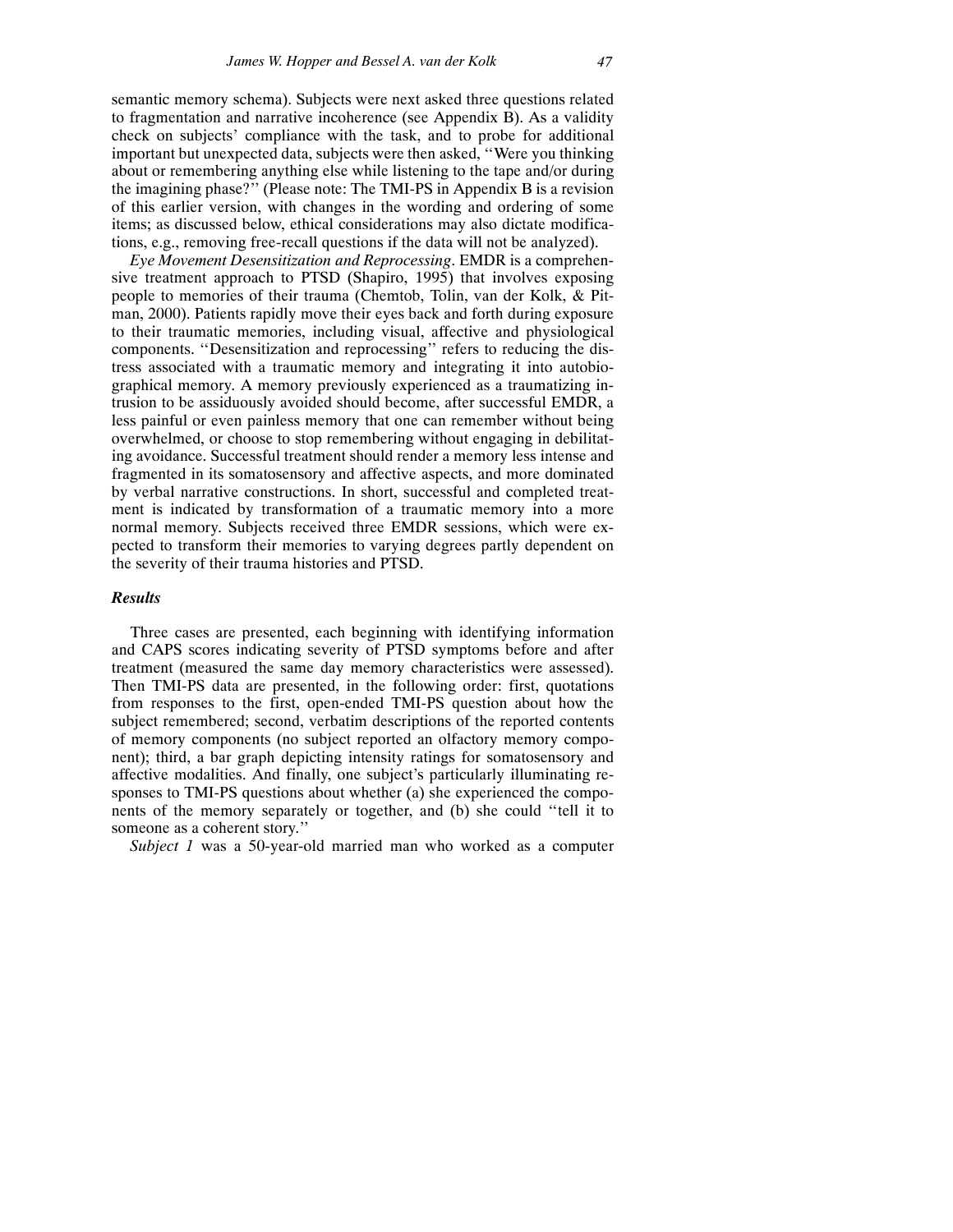programmer. He had experienced repeated sexual abuse by a 19 year old male babysitter over a period of 2 years. His script narrated an incident that occurred when he was 5 years old, the incident he found most upsetting and remembered most vividly. Subject 1 had a history of alcohol abuse from adolescence to age 38, and he continued to struggle with compulsive sexual behaviors, a source of intense shame. He had been in psychotherapy for 1 1/2 years before entering the study, and though he had discussed his traumatic experiences and their effects often in therapy, he had no prior experience with any exposure therapies, including EMDR. He had been on 60mg of fluoxetine (Prozac) since 3 1/2 months prior to entering the study. When entering the study he met criteria for Dysthymia and Obsessive Compulsive Disorder, though neither condition was severe. On the day of his pre-treatment memory assessment, his CAPS score was 54, indicating PTSD of mild to moderate severity, and at post-treatment it was 16, a sub-clinical level of symptomatology.

In his responses to the initial, open-ended TMI-PS question about his experience of the memory, this subject focused on his reactions to the memory.

*Pre-treatment*: "Pretty much the way I always do, as far as the pictures. I didn't feel as intense or as involved as I normally do. . . . I think there was an undercurrent of knowledge where I was. But, I'm not sure. It was a very strange feeling for me to hear it being narrated. . . . In one respect I think it was almost lifting some burden, hearing it, but on the other hand I wanted to run away from hearing it. I felt like I wanted to escape. . . .''

*Post-treatment*: ''I remembered it as though it was a real memory, but it was a little distant, and more manageable. There wasn't the vividness I am used to having. And there wasn't the bright light--remember the bright light?. . . . I guess a clear way of putting that very simply is, I typically drown in it, and this time I was floating on top.''

''. . . .There's another thing that was very foreign to me in terms of this particular memory. I'm reluctant to say it: There was a certain *power* in calling up the memory. I didn't feel as helpless. Right now I'm feeling angry'' (spoken emphasis).

''I felt difficulty in connecting to it. I was remembering the emotions as opposed to experiencing the emotions. I didn't feel like it was happening all over again. That's probably where the power came from.''

In response to specific probes about each potential sensory and affective modality, he only reported experiences of visual and affective components (intensity ratings are in parentheses):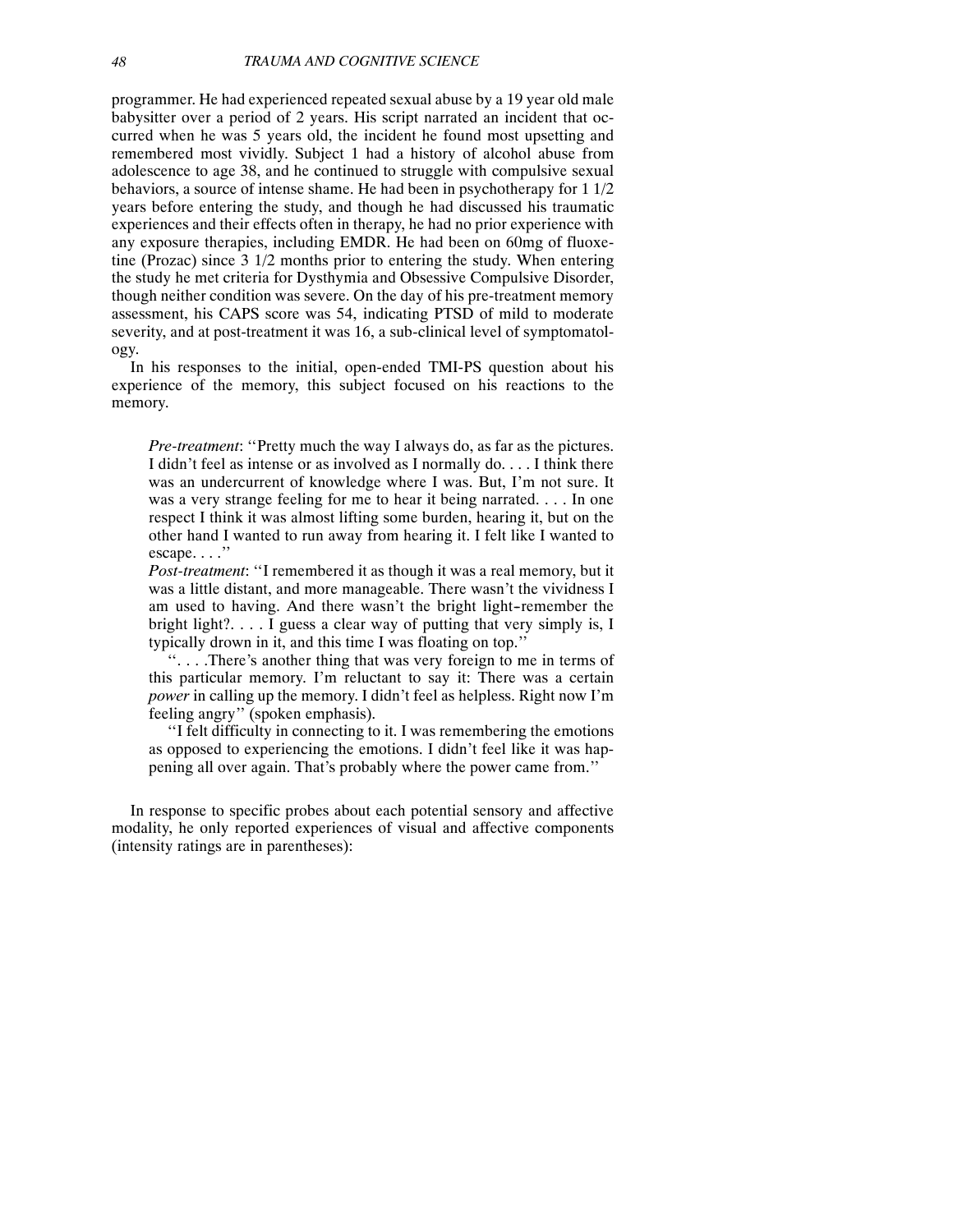*Pre-treatment visual (8)*: ''I swear there was a multi-colored comforter. I saw my baby-sitter next to me-same thing as I always see. I think what strikes me is that the room is incredibly bright."

*Post-treatment visual (3)*: "No bright light. I saw the same snapshot I always see. It was subdued, darker. It was harder to connect with it in terms of getting emotionally involved with it. And it didn't feel as real as it used to.''

*Pre-treatment affective (8)*: ''Embarrassed, frightened, helpless. Maybe disgust. Upset.''

*Post-treatment affective (1)*: "I felt sad. If I had to say there was one consistent emotion, it was sadness. I really didn't seem to get involved. It was pretty difficult for me to connect with it. But some anger. I am still feeling that. Intensifies and subsides.''

Bar graph A of Figure 1 visually depicts differences between the subject's pre- and post-treatment remembrances, i.e., greater intensity ratings in the visual and affective modalities for the pre-treatment than the post-treatment remembrance.

*Subject 2* was a 55-year-old single woman who worked as a childcare provider and had been collecting disability since 1994. She used the EMDR sessions to address the effects of a brutal rape by her ex-husband at age 33. She had experienced significant emotional abuse by both parents in childhood, and had a history of substance abuse (alcohol, amphetamines and marijuana) which began immediately after the rape and ended at age 39. Subject 2 had been in supportive therapy several times, and had seen her current therapist bi-weekly for 5 years. That therapy had focused sporadically on how the rape continued to affect her and how to manage related symptoms, but little progress had been made in terms of her intrusive symptoms and intense shame and self-hate. When entering the study she met criteria for Dysthymia and Past Major Depressive Episode, for which she had been taking 300 mg of bupropion (Wellbutrin) daily for 2 years. At pre-treatment her CAPS score was 64, and at post-treatment it had dropped to 30.

For this case, we include her traumatic script, which ends moments before her ex-husband initiates the rape, to illustrate this method:

It is October of 1976, and after coming home late you are taking a shower in the bathroom off the master bedroom. You have locked the door, but suddenly hear your husband smashing through it. You are seized with terror and your heart pounds as he breaks through the door, piece by piece. You are unable to escape and can only freeze. He pulls you from the shower, throws you on the floor, kicks you and drags you into the bedroom. Your body is shaking and he's got you up against the wall. You're naked though he's clothed, and he's punching you.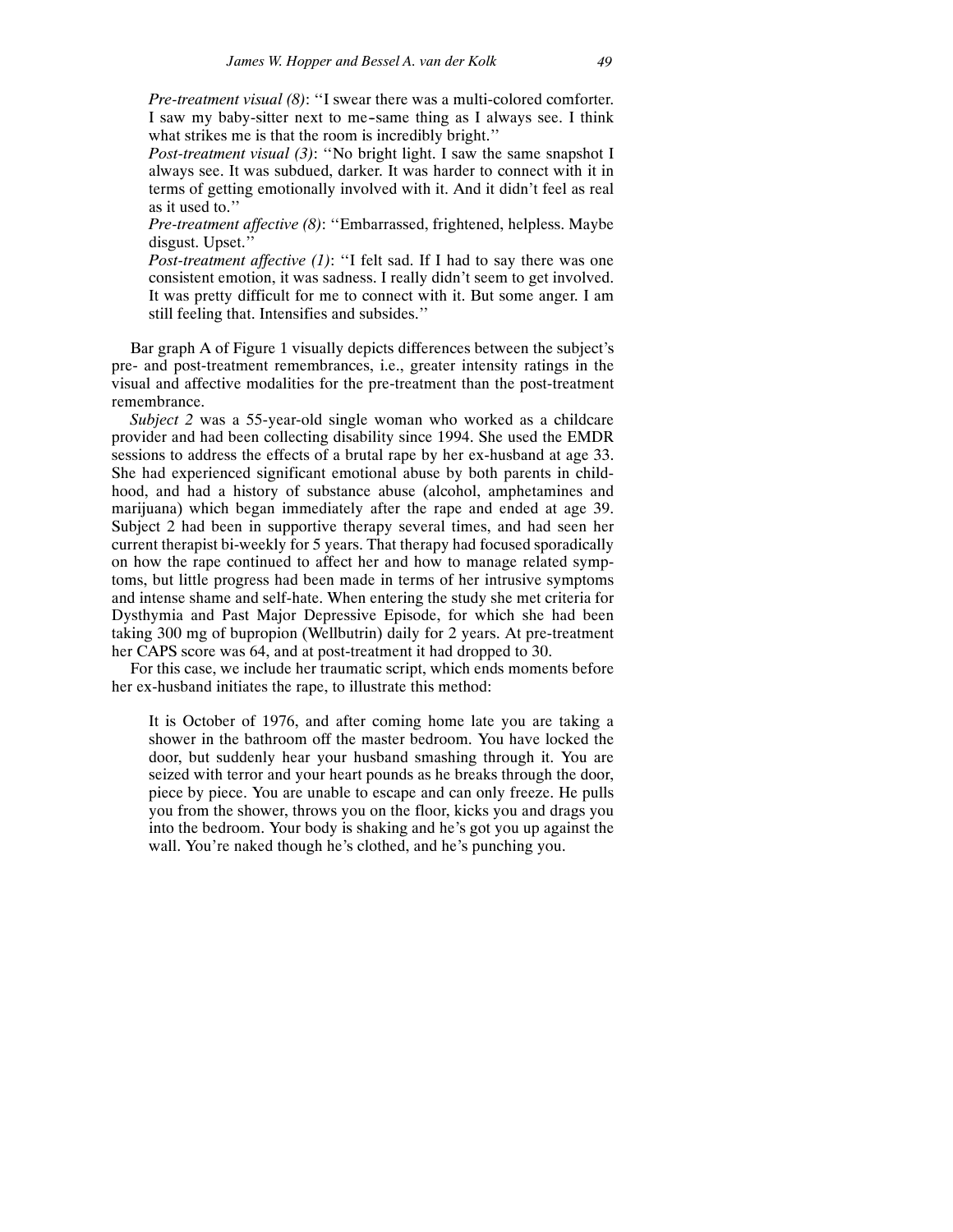

FIGURE 1. Transformations of Traumatic Memories as Measured by TMI-PS Intensity Ratings

Both before and after treatment, this subject's response to the initial openended TMI-PS question focused on affective aspects of the memory. Her post-treatment response to this question also addressed the issue of fragmentation versus cohesion over time.

*Pre-treatment*: ''As soon as I heard it, just the date, I got really anxious and sad. I got all choked up. I think that's masked anger. Powerless. Real powerless. Part of it was kind-of a reenactment. I was definitely there.

''There aren't too many incidents where I haven't been able to take control. You know what, I just flashed back to a drunk experience. Woke up with someone, there were these attack dogs growling at me, he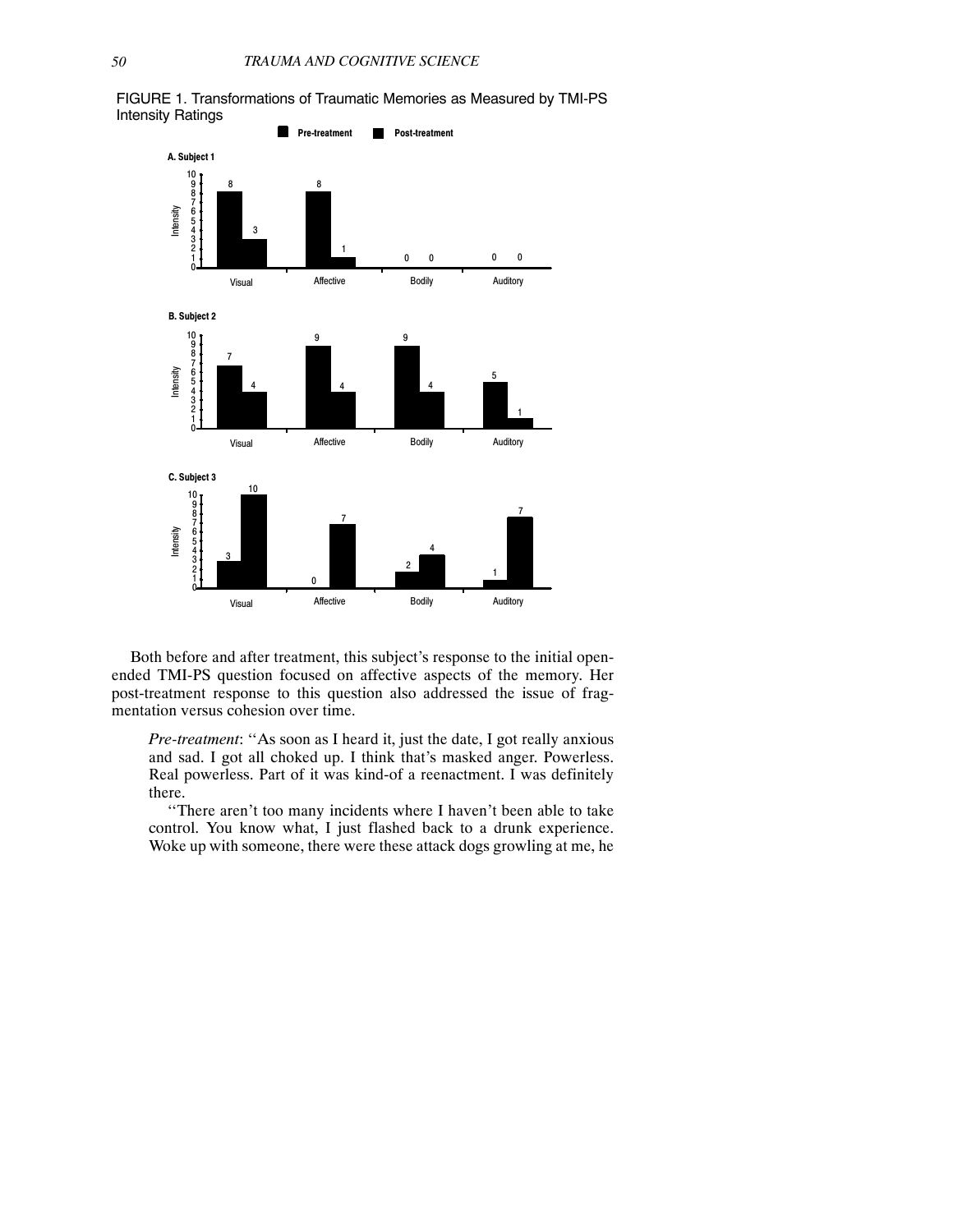had me in a headlock. I was around 35. . . . I think I was so traumatized and freaked out that I've chosen not to remember that.''

Post-treatment: "Vividly, pretty vividly. And I was surprised that it stirred me to the degree it did. But my body didn't tremble and shake like it did the first time . . . Less traumatic. I don't think I've cried-it's the first time I've cried about it. . . .''

''More sadness than horror. It was unsettling, mostly because I thought I was gonna sail through, which was unrealistic.''

''This time it was like a cohesive unit. You know what I mean? Before, I felt each and every step of it. Now it's like an event. It's like a whole instead of fragments, so it's more manageable. In the past, five years ago, I would *think* of it as an event, but wouldn't allow myself to go there'' (spoken emphasis).

Asked specifically about each sensory and affective modality, she reported experiences in each modality except olfactory:

*Pre-treatment visual (7)*: ''I saw myself really skinny and naked in the shower. What I saw was trouble coming. I just see me with my skin kind of glistening. He was dressed and I wasn't. He was dressed and waiting for me.''

*Post-treatment visual (4)*: "It wasn't as vivid. I didn't see myself on the floor, skinny and wet and frightened. I just kind of listened to it and didn't see anything, until he slammed me against the wall. I saw him clothed on top of me, which the tape brought back. So the beating part was blurrier, but the rape was clear.''

*Pre-treatment affective (9)*: "I was only conscious of how I was feeling today. Just this horrible overwhelming sadness.''

*Post-treatment affective (4)*: ''I said there wasn't any horror. I think it's more sadness. I didn't feel disgust. I didn't feel anger. . . . I think the other part of the sadness is that I waited 22 years to go through this. . . .''

*Pre-treatment bodily (9)*: ''I was trying not to just burst out crying. My whole body was pulsing!'' [Interviewer asks, ''Did you remember how your body felt then?''] ''No. I think I try to block that out. I sort-of won't go there.''

*Post-treatment bodily (4)*: ''I felt myself kind of shaking, but nothing like the first time.''

*Pre-treatment auditory (5)*: ''Not many, not real vivid. I did hear the wood breaking and cracking.''

*Post-treatment auditory (1)*: "I didn't hear him crashing the door. I didn't hear much. I guess I did hear him say, 'You're just like my mother.' I heard less, and it was less significant. No grunting, no animal sounds.''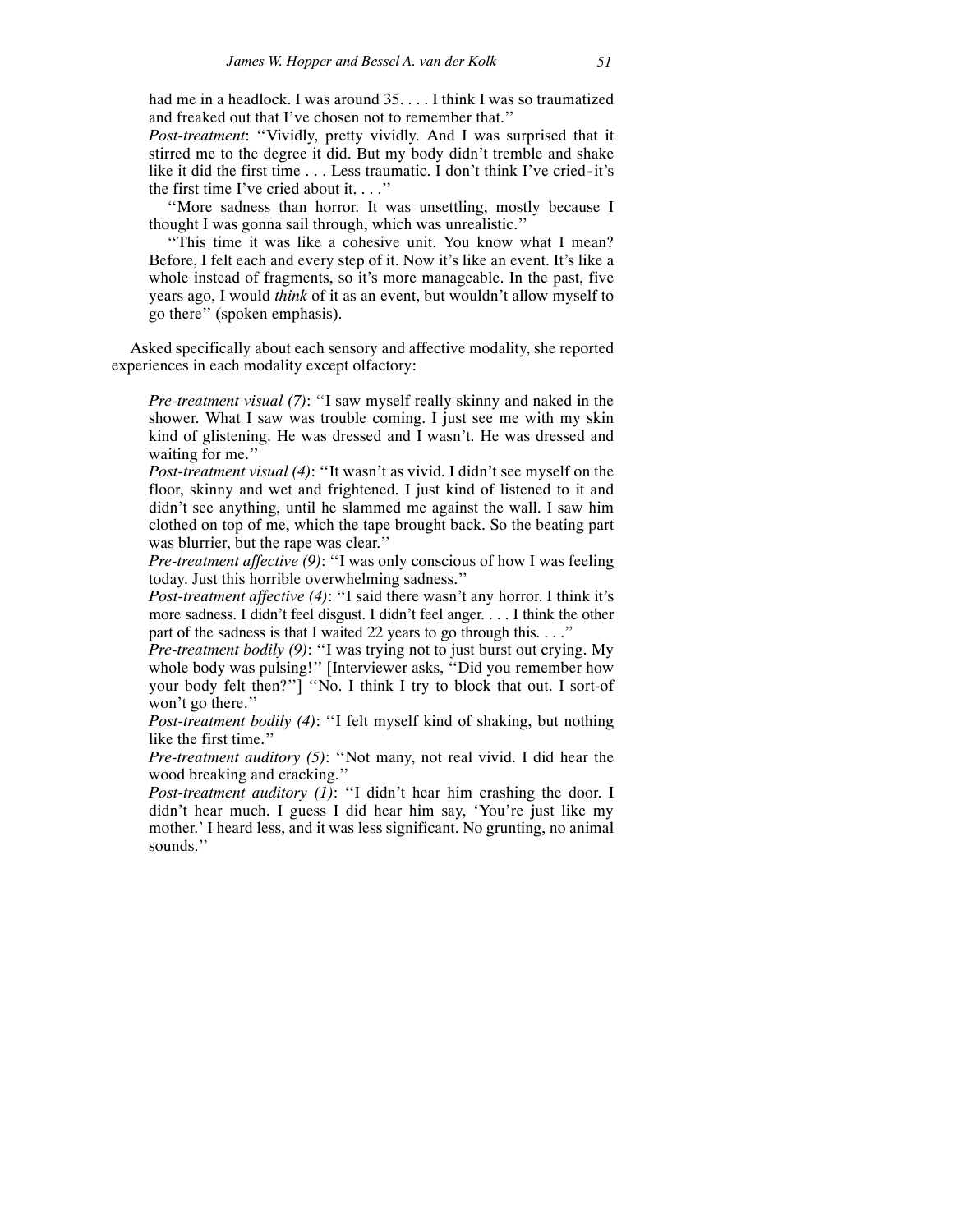Bar graph B of Figure 1 conveys significant differences between pre- and post-treatment intensity ratings for the sensory, bodily and affective representations in subject 2's remembrances.

*Subject 3* was a 25-year-old woman severely physically and emotionally abused by both parents throughout childhood and adolescence. She had no prior psychotherapy experience and entered the study hoping to reduce post-traumatic symptoms, particularly intrusive memories of an incident of sadistic emotional abuse by her mother. Thus, the event she focused on was not a ''Criterion A event,'' that is, not traumatic according to the DSM-IV definition, but experienced by her as traumatic because of its *meaning* to her and its thematic linkage to many other traumatic experiences involving her mother. Subject 3 was employed as a temporary office worker at the time of the study, and was struggling to finish a senior thesis, her final requirement at a prestigious college. She met criteria for current major depressive disorder (recurrent), past simple phobia, and agoraphobia without panic, but had never taken psychiatric medications. She entered the study with an extremely high CAPS score of 122 (maximum score is 136), which after three EMDR sessions had dropped to 75, still in the moderate to severe range of PTSD symptomatology.

This subject had a very different pre-treatment script-driven memory experience than the other two subjects. Theirs were primarily characterized by reexperiencing phenomena (i.e., PTSD Criterion B). Her response to the opening TMI-PS question indicates that her pre-treatment response to the script was a numbing one (i.e., PTSD Criterion C). However, on the same day as the pre-treatment memory assessment, she reported frequent and severe reexperiencing symptoms for the past week on the CAPS, including flashbacks with extremely intense visual and affective components. Thus the comparisons she draws below in her post-treatment comments refer to her more typical intrusive memories.

*Pre-treatment*: ''It was hard to get into it this time. It can be hardest to psych into it if I'm feeling safe. . . .''

''Either I'm really worked up, or I'm really calm. But there's nothing else. I felt more numb.''

''When I'm calm about it, I don't feel anything and I can function. But I don't *feel* anything. Like in high school. . . . I really had a grip on things, but in gym class I couldn't function. . . . ''(spoken emphasis).

''The decision I made [only recently]: I'd rather be fucked up but feel something. . . . I didn't react to anything in the past.'' *Post-treatment*: ''Just calmer. That's the biggest thing. I can think of it and it's not gripping me. Be able to think about it, and not be controlled when it's happening. It's like, I feel fine now, like, I feel safer about it is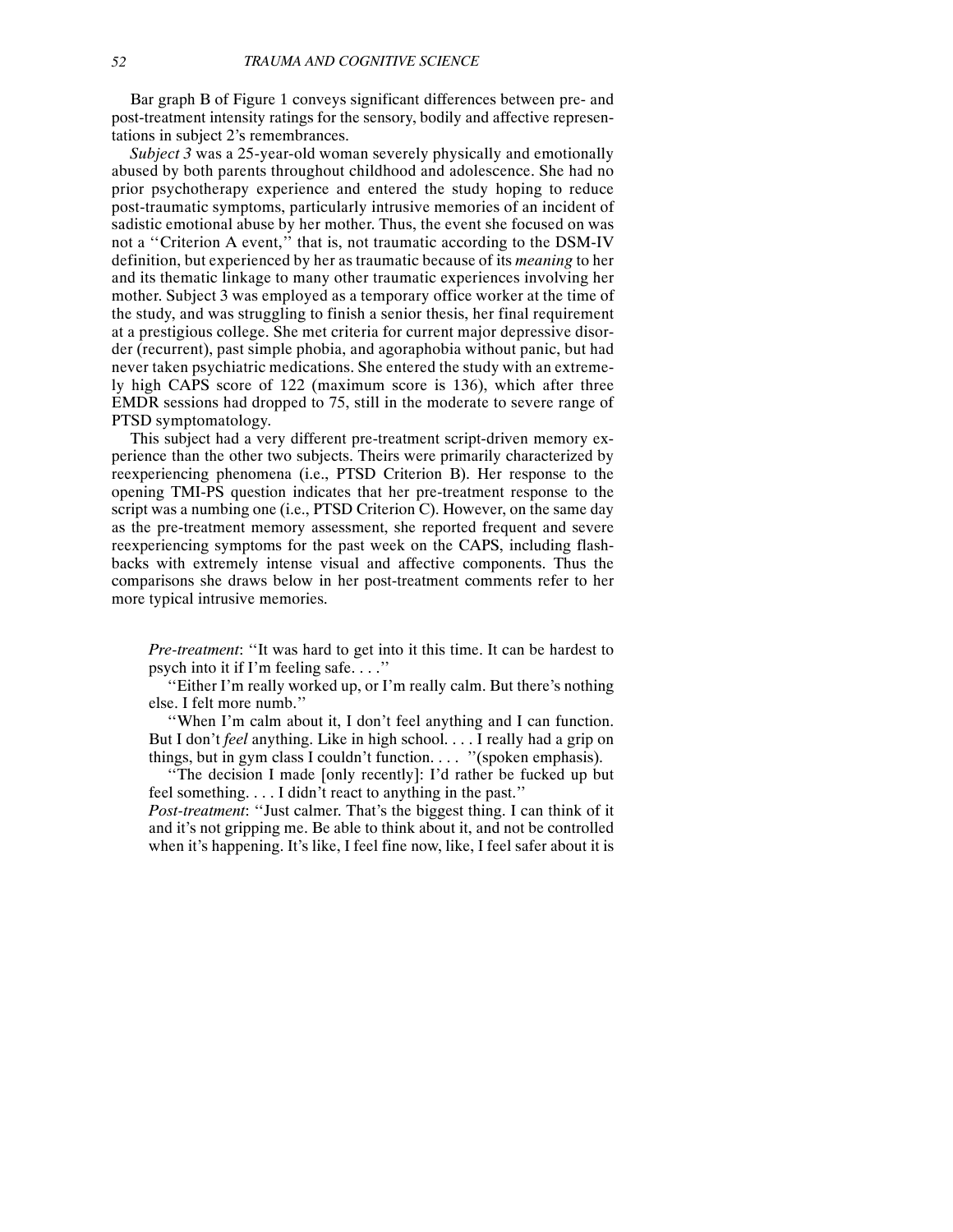probably the biggest thing. Like if I walk outside it's not going to happen again. But it's still there. It's going to be there a long time."

In terms of specific sensory and affective components, the contrast between the pre- and post-treatment remembrances is quite striking, though again a reversal of the pattern for the other two subjects.

*Pre-treatment visual (3)*: ''I tried to hold an image of her in front of me of her looking at me. It was silence, looking at her through a glass wall, so it couldn't affect me, couldn't touch me.''

*Post-treatment visual (10)*: ''Her, looking at me, not from the outside, more her in front of me. I think I saw her body more so, not just her face. I can remember her body now-it didn't remain as part of the memory. It's not realistic, a lot of darks and lights."

*Pre-treatment affective (0)*: "It was like an anti-emotional effect, total calmness like wanting really badly to sleep. Feeling of emptiness.''

*Post-treatment affective (7)*: "I feel like I'm in the memory now, instead of her totally taking over the situation. I felt sorry for myself. I usually don't feel bad for myself. I felt kind-of a little bit sad, sad for myself.''

*Pre-treatment bodily (2)*: ''Just stiff, and sometimes really calm. There's part of me that feels it will totally psychologically destroy me.''

*Post-treatment bodily (4)*: ''I could feel myself breathing. I felt a lot more stable physically. Usually I don't feel there, but this time I felt physically calm, like I was there, calm in a settled way. Sometimes I feel calm in a numb way.''

*Pre-treatment auditory (1)*: ''Silence. Nothingness. Instead of hearing her talking to me, it was coming from me.''

*Post-treatment auditory (7)*: ''Her voice. More background noise. Her voice was dimmed. It's like it used to be like in movies, that overvoice, thunderous, but now it's less like that.''

Bar graph C of Figure 1 depicts the intensity ratings of subject 3, which are quite different from those of subjects 1 and 2, both in terms of magnitudes at pre- and post-treatment and which of the two remembrances had higher ratings.

Finally, this subject, who still had a relatively high CAPS score of 75 at post-treatment, gave the following answers to TMI-PS questions about whether she had experienced the memory components together and whether she could tell someone the experience as a ''coherent story'':

*Post-treatment, components together? (No)*: ''It's not cohesive. It's definitely pretty fragmented. I just don't see it being any other way for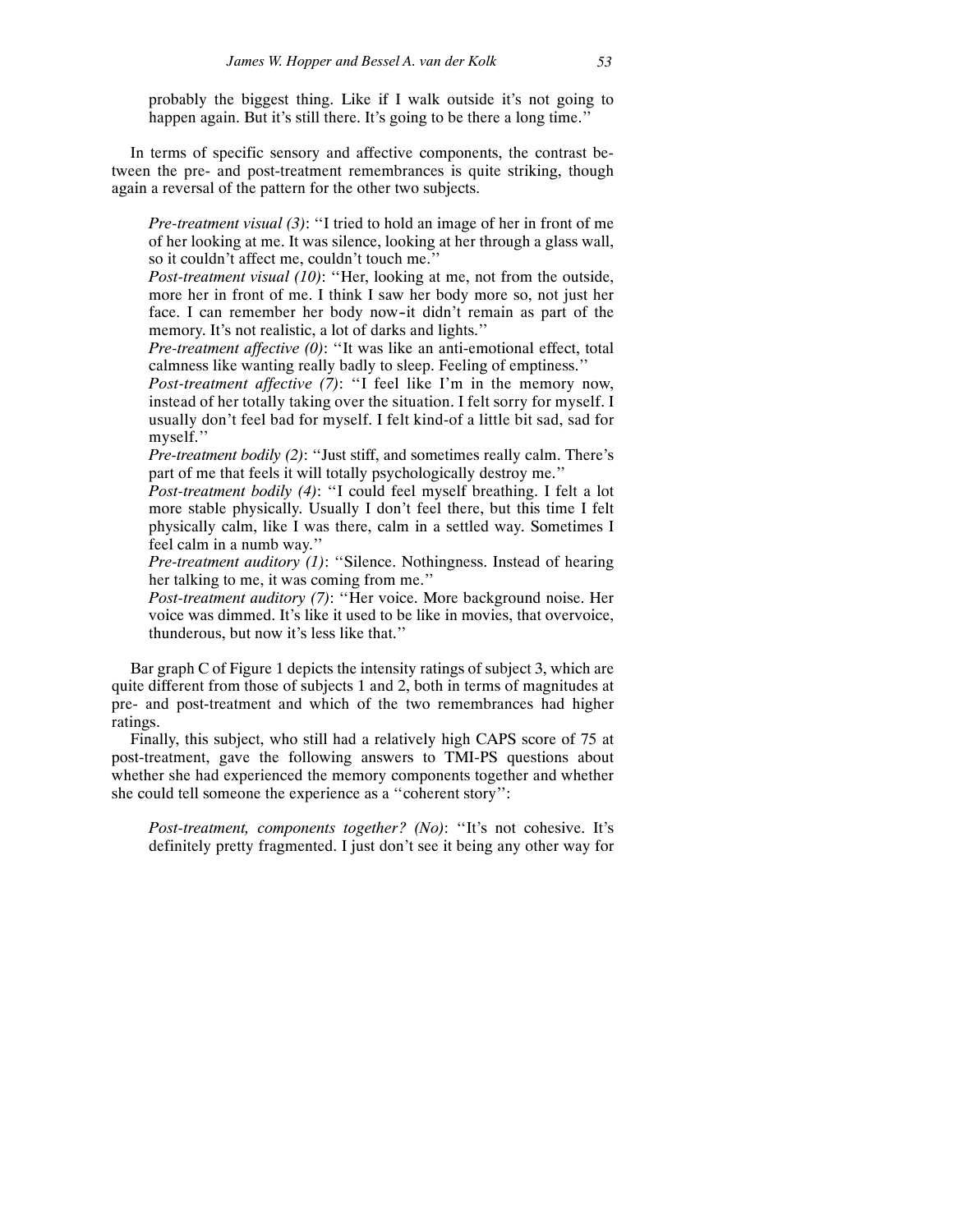a while, because personally I just want to deal with a little at a time. Like I don't want to get overwhelmed by it again. Only recently have I felt like I can choose not to get into it. There's actual distance now. It's so little, but very significant. I feel like I have a little layer of skin on me now."

*Post-treatment, tell coherent narrative? (No)*: ''I think I'd start crying. But I'd much rather cry than laugh about it. No. Too much. I'd have to stop.''

## *DISCUSSION*

What are the characteristics of traumatic memories? Are there different subtypes? How are traumatic memories different from normal memories? How do we know when traumatic memories have *become* normal memories, or have changed in less dramatic but clinically significant ways? Traumatized individuals and the clinicians who treat them continually attempt to answer such questions, and the clinical literature addressing these issues is over a century old (e.g., Breuer & Freud, 1893; Janet, 1889, 1898). Yet valid and reliable methods for answering these questions with empirical research are just beginning to be developed. The cases presented here demonstrate that a clinically informed memory assessment instrument, when combined with a laboratory science method for retrieving memories, can yield phenomenological data that are complex, true to the experiences of traumatized people, yet quantifiable. Such integrative methods-if shown to yield reliable data and validated as assessments of traumatic memories--could provide a sound basis for more systematic and comprehensive classification traumatic memories, for distinguishing them from non-traumatic ones, and for discerning stages and outcomes of processing.

## *Retrieving Traumatic Memories*

Distressing memories are the hallmark of posttraumatic stress disorder. ''Reexperiencing'' symptoms are listed first in the DSM-IV (APA, 1994), and all of them involve distress associated with remembering or being reminded of the traumatic event. Just as people with panic disorder suffer mainly from panic attacks, people with PTSD, as Breuer and Freud commented over a century ago, when the disorder had a different name, ''suffer mainly from reminiscences" (1893, p. 7). Though not every remembrance of a traumatic event is a *traumatic remembrance,* such remembrances are important types of traumatic memories-and the characteristics of such memories (not only recovered ones) have been a topic of heated debate between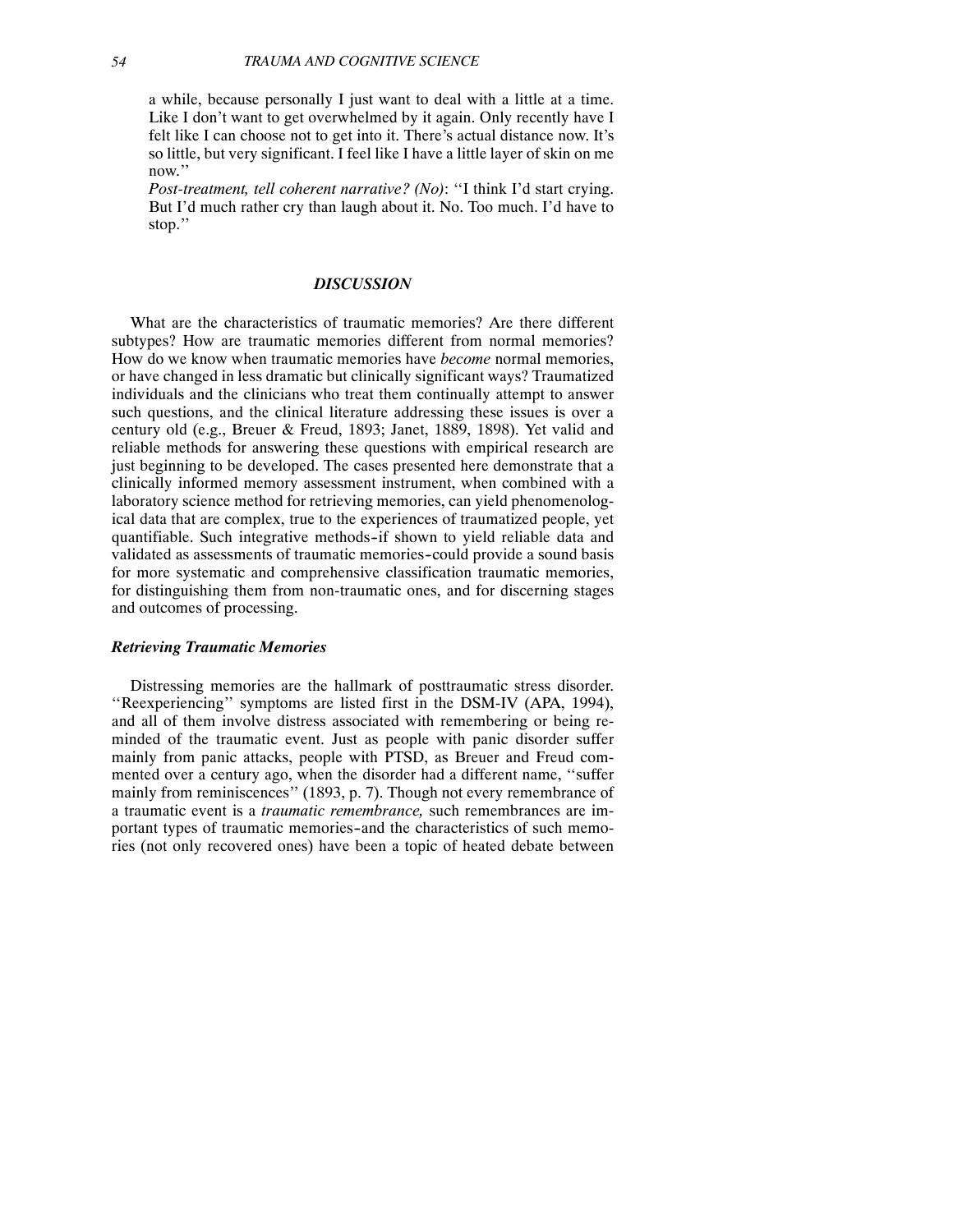psychological trauma researchers and cognitive scientists (e.g., Shobe & Kihlstrom, 1997).

To investigate *these* sorts of traumatic memories the procedures for memory retrieval are crucial. In research on panic disorder, researchers have developed methods to provoke panic attacks so they can assess their phenomenology and biological correlates (e.g., Lindsay, Saqi, & Bass, 1991; Reiman et al., 1989; Verburg, Pols, de Leeuw, & Griez, 1998). In contrast, for the study of traumatic memories, *how to evoke the memories to be assessed* is neither obvious nor straightforward. A questionnaire or interview can be used to assess characteristics of a memory evoked by the questionnaire or interview itself (e.g., Koss et al., 1996; Tromp et al., 1995), or a remembrance the subject experienced in the past week (e.g., Reynolds & Brewin, 1999). An interview might have subjects ''call the memory to mind,'' and then pose questions about its characteristics, or it might direct and redirect subjects to narrate the trauma out loud, in the present tense, as if it were happening again (e.g., Foa et al., 1995). Clearly each method utilizes very different strategies to evoke remembrances of traumatic events, and we should not be surprised if assessment of identical characteristics yields data that are different or apparently contradictory.

Several features of script-driven remembering appear to make this a uniquely effective method for evoking traumatic memories in the laboratory. The method is both individualized and standardized, thus capable of evoking memories for unique events using highly structured procedures. Three features of script-driven remembering are designed to channel the retrieval process rapidly from contextual information directly into situationally accessible event-specific knowledge: (1) the directions given to the subject, (2) the present-tense narration of the script, and (3) the sequential specification of somatosensory and affective details. When subjects listen to the tape, they experience a memory evocation procedure that is directive rather than interrogative, and that employs detailed and sequentially unfolding cues to retrieve an episodic memory that is ''script-driven.'' The fundamental goal of script-driven remembering is not perfect matching between cue and memory store, but as full as possible activation of the episodic memory system under well-controlled conditions. That is a task for which questionnaire and interview measures alone are not well suited. The superficial cueing of questionnaires is likely to undermine their validity, and interviews are likely to lack reliability because an interactive conversation of several minutes cannot approach the standardization of listening to a brief and formulaic script. This individualized, standardized and adaptable method warrants further research to determine its validity as a method for evoking traumatic memories, and the reliability of the data it yields.

The greatest strength of the TMI-PS, the ''assessment side'' of our evoca-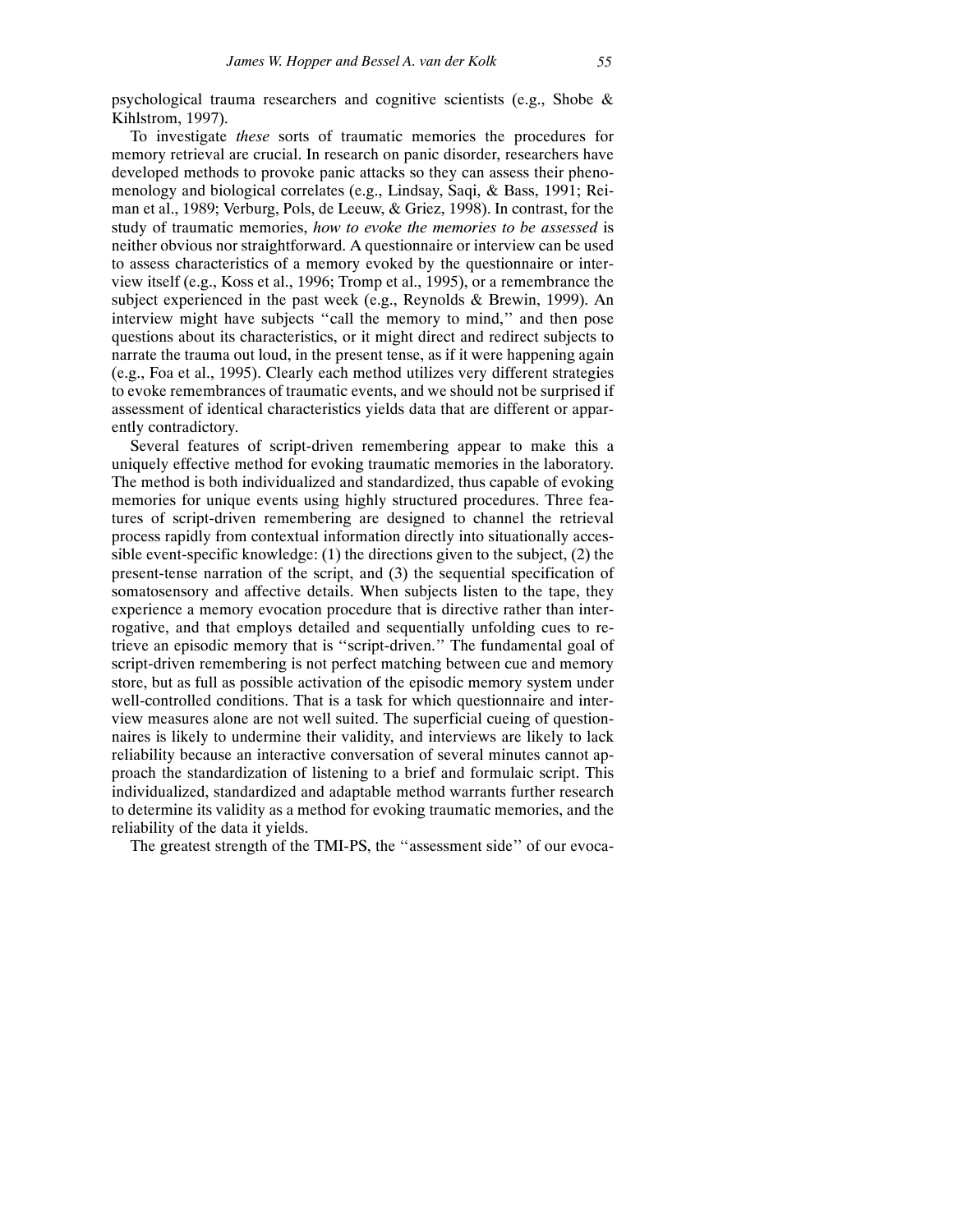tion-assessment methodology, is its ''delegation'' of memory retrieval to the preliminary procedure of script-driven remembering. In prior research, the procedure for evoking a remembrance has been embedded in the instrument used to assess the same remembrance's characteristics. The TMI-PS acquires data on particular remembrances *already* evoked under very controlled conditions, and is minimally retrospective--minutes at most. Further, its intensity ratings of somatosensory and affective modalities are meant to provide data on characteristics of traumatic memories long observed by clinicians. Thus we also believe that the TMI-PS warrants further research on its validity as a measure of these memory characteristics and the reliability of the data it yields.

## *Script-Driven Remembrances and the Classification of Traumatic Memories*

In the absence of empirical research demonstrating the validity and reliability of our method, we cannot draw definitive conclusions from the case data presented here. We do not know whether these subjects' pre- or posttreatment responses to script-driven remembering would have demonstrated stability over time. And even if we did, we would have no way of knowing, for example, whether a simple habituation effect accounted for any differences between observed pre- and post-treatment remembrances. Indeed, strictly speaking, we cannot even say that we measured characteristics of memories, only that *we evoked remembrances with certain characteristics, some of which we attempted to measure*. Therefore, in discussing our case data, we only *describe* these subjects' remembrances, sparingly using theoretical constructs in order to suggest how researchers might approach the interpretation of such findings. Only the unexpected pre-treatment numb remembrance of subject 3 is used for tentative theoretical speculation, and in that case, mainly because of the possible implications of such remembrances for the research required to establish the reliability of script-driven remembering.

Though designed to assess script-driven remembrances, the TMI-PS itself is necessarily a collection of memory retrieval methods. These methods include an opening free recall question, several items concerning the contents of somatosensory and affective modalities, and cues that elicit intensity ratings for the contents of each modality. Besides its delegation of memory evocation to script-driven remembering and its minimally retrospective nature, the major advance of the TMI-PS (over the original TMI) is the elicitation of somatosensory and affective intensity ratings in addition to modality contents reports. Therefore, we focus our discussion on the data yielded by this section of the instrument.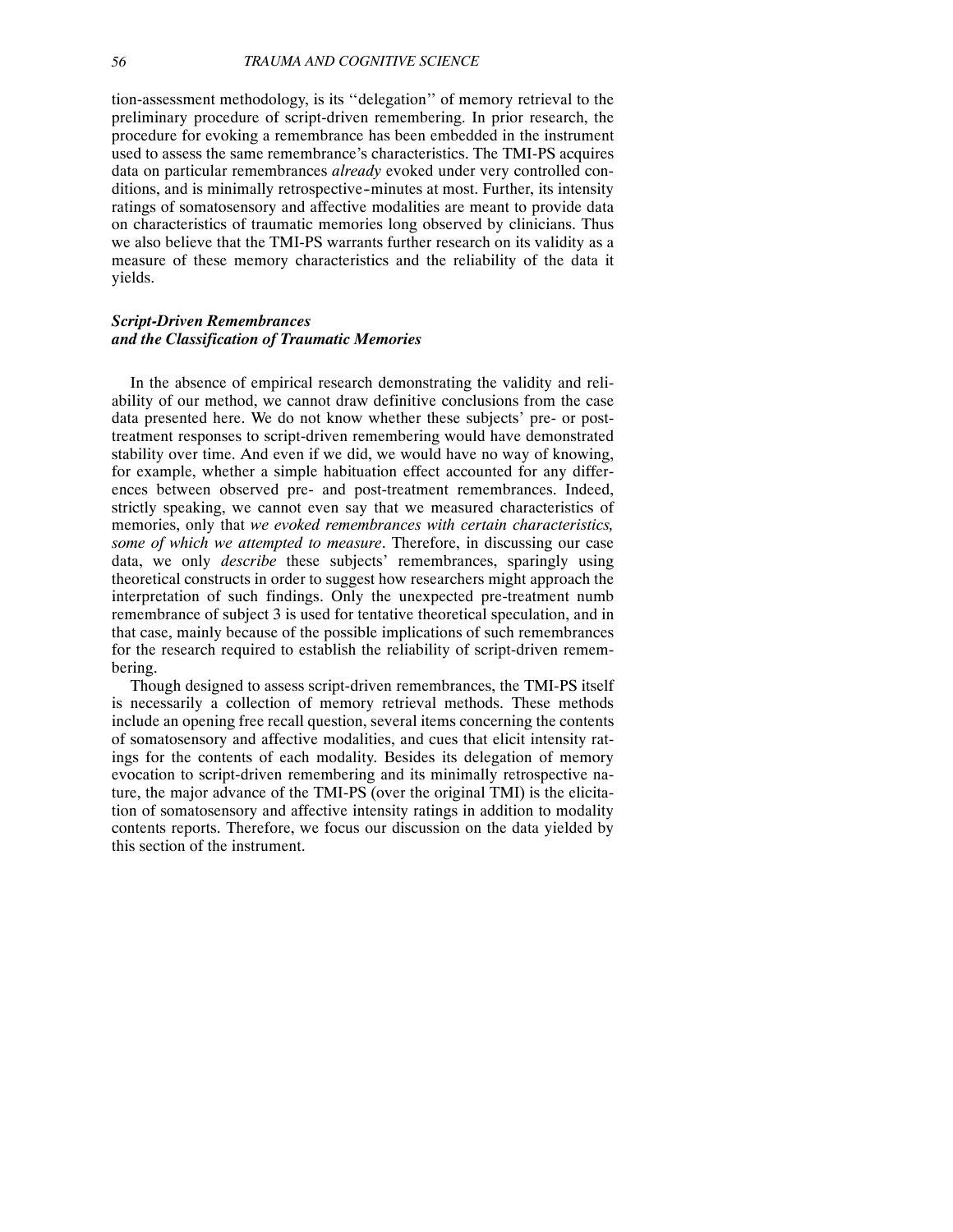Figure 1's bar graphs warrant two observations: First, for all subjects, the pre-treatment traumatic memory does not resemble the post-treatment memory on somatosensory and affective intensity ratings. Second, subject 3's pre-treatment memory is strikingly different from those of subjects 1 and 2. As the validity of the method and the reliability of these data are not established, causality cannot be established either. However, we believe it is worthwhile to describe differences between each subject's pre- and post-treatment remembrances. Thus we will not discuss ''changes in memories'' from pre- to post-treatment, but ''differences in remembrances'' assessed at two times.

Subject 1's reports of modality contents and intensities suggest two differences between the remembrances, in terms of relative dominance of verbally versus situationally accessible memories. First, the intensity ratings for visual and affective modalities were less in the post- than the pre-treatment remembrance; second, different affective experiences were reported for each memory. At pre-treatment, subject 1 referred to a "bright light" and at posttreatment to its absence, and he gave visual intensity ratings of 8 and 3, respectively. His affective intensity rating at pre-treatment was 8, compared to 1 at post-treatment. However, the *types* of affects he experienced were different as well: "frightened" and "upset" at pre-treatment versus "sadness'' and ''some anger'' at post-treatment--that is, feelings experienced *during* the original event versus feelings *about* the event based on what it means to him now. This distinction fits with that of Brewin and colleagues' between ''conditioned emotional reactions corresponding to the activation of specific emotional states. . . experienced during the trauma," and "secondary emotions,'' which ''follow from the consequences and implications of the trauma,'' and are part of verbally accessible memories (Brewin et al., p. 677). The different types of affects experienced by subject 1 at pre- and post-treatment also fit with an empirical finding (Reynolds & Brewin, 1999), that memories associated with fear were not associated with sadness, and vice versa. Any future research with this method should probably evaluate the utility of the *combination* of the affective intensity rating and content report, particularly for categorizing traumatic memories into different types.

Subject 2 described her pre-treatment auditory memory of ''wood breaking and cracking" as "not real vivid," but gave an intensity rating of 5, much higher than the rating of 1 at post-treatment, when she ''didn't hear him crashing the door.'' It is notable that those sounds were missing from the memory evoked at post-treatment, even though the script *suggested* that she hear them. For the bodily modality, at pre-treatment subject 2 reported ''trying not to burst out crying,'' and exclaimed, ''My whole body was pulsing!'' Interestingly, she did *not* report that fear accompanied these intense somatosensory representations, but that she was ''only conscious of what I was feeling today . . . horrible overwhelming sadness.'' Recall that for subject 1, a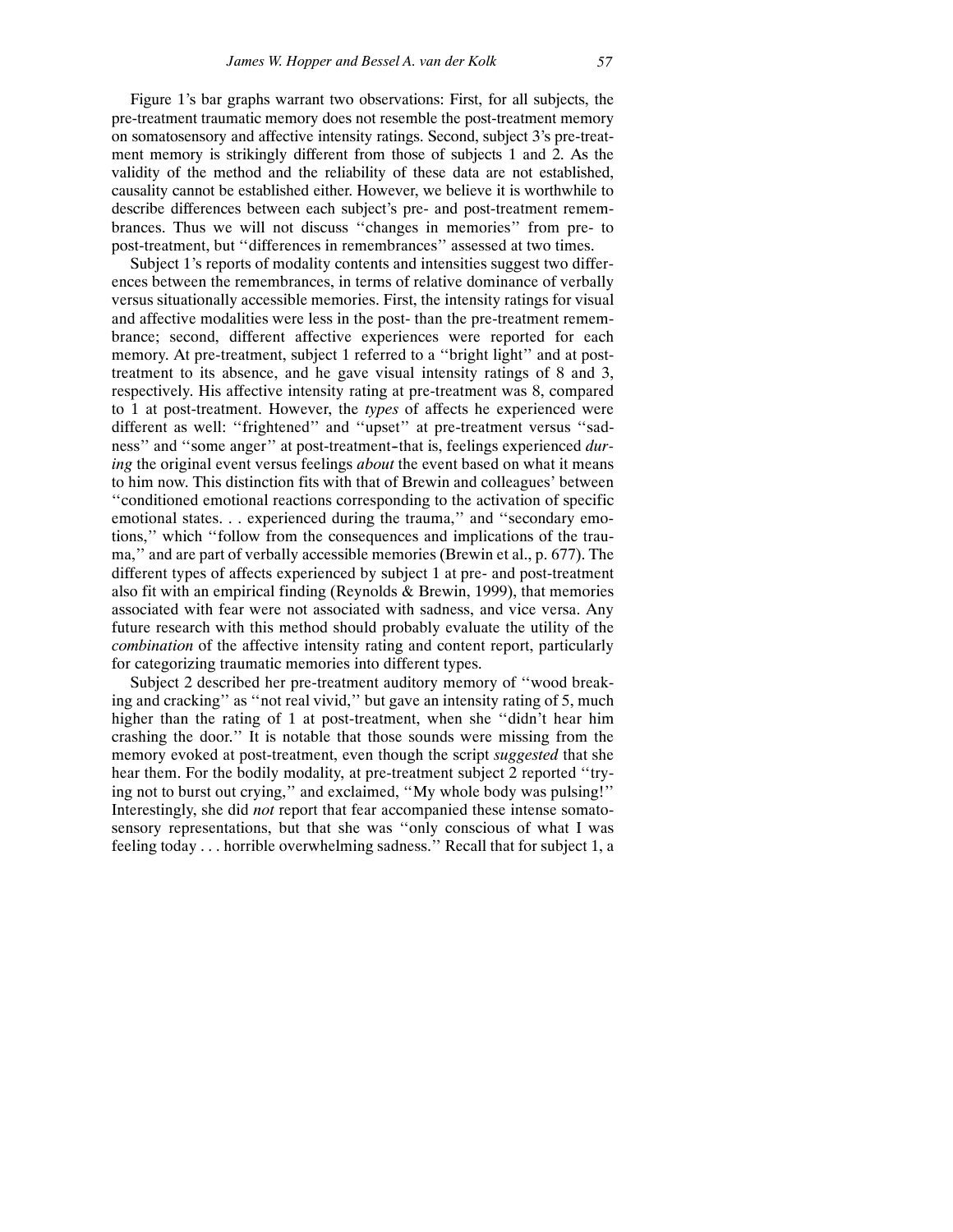pre- versus post-treatment difference in the affective intensity rating (8 versus 1) corresponded to a difference in affective content, of primarily fear in the first remembrance and sadness and anger in the second. In contrast, subject 2 reported different intensities of 9 at pre-treatment versus 4 at post-treatment in both affective and bodily modalities, but with *consistency* of content: "horrible overwhelming sadness" versus "sadness" but not "horror"; and ''whole body . . . pulsing'' versus ''kind of shaking.'' It appears, then, that the relationships of sadness and fear to somatosensory and affective contents may be quite complex within and across remembrances. The finding of sadness co-occurring with intense somatosensory representations also suggests that situationally and verbally accessible memory representations may be simultaneously activated and blended together within the same remembrance.

Before discussing subject 3's data, two tentative conclusions are warranted concerning methodology. First, script-driven remembering appears capable of *eliciting* remembrances that are characterized by (a) intensely experienced somatosensory and affective contents, and (b) the presence of affects associated either with the traumatic event or subsequent interpretations of its meaning. Second, the TMI-PS appears capable of *detecting*, in particular scriptdriven remembrances, gradations in the intensities of sensations, bodily experiences and emotions.

Subject 3's pre-treatment remembrance can be interpreted in two ways: (1) as evidence that our method lacks validity and/or reliability; (2) as an example of a type of traumatic memory not adequately addressed by current theories of PTSD or traumatic memory. It is worth considering each interpretation to shed light on methodological and theoretical issues related to our method. How does her pre-treatment remembrance cast doubt on script-driven remembering as a method for evoking traumatic memories? Subject 3 was found to have extremely severe PTSD, including *frequent and intense intrusive memories*, on a validated and reliable measure for assessing PTSD diagnostic status and symptom severity (i.e., a CAPS score of 122). If someone with such extreme reexperiencing symptoms does not respond or does not consistently respond to script-driven remembering with an intrusive memory characterized by intense somatosensory and affective experiences, then there may be something wrong with the method.

On the other hand, subject 3 herself said spontaneously that her pretreatment remembrance was familiar to her, indeed, as familiar as having an intense intrusive memory. That is, responding to the opening free-recall question of the TMI-PS, she said, ''Either I'm really worked up, or I'm really calm. But there's nothing else. I felt more numb.'' Subject 3 presents a clear picture of extreme numbing. Of the visual images she said, ''It was silence, looking at her through a glass wall,'' and rated their intensity at 3. Asked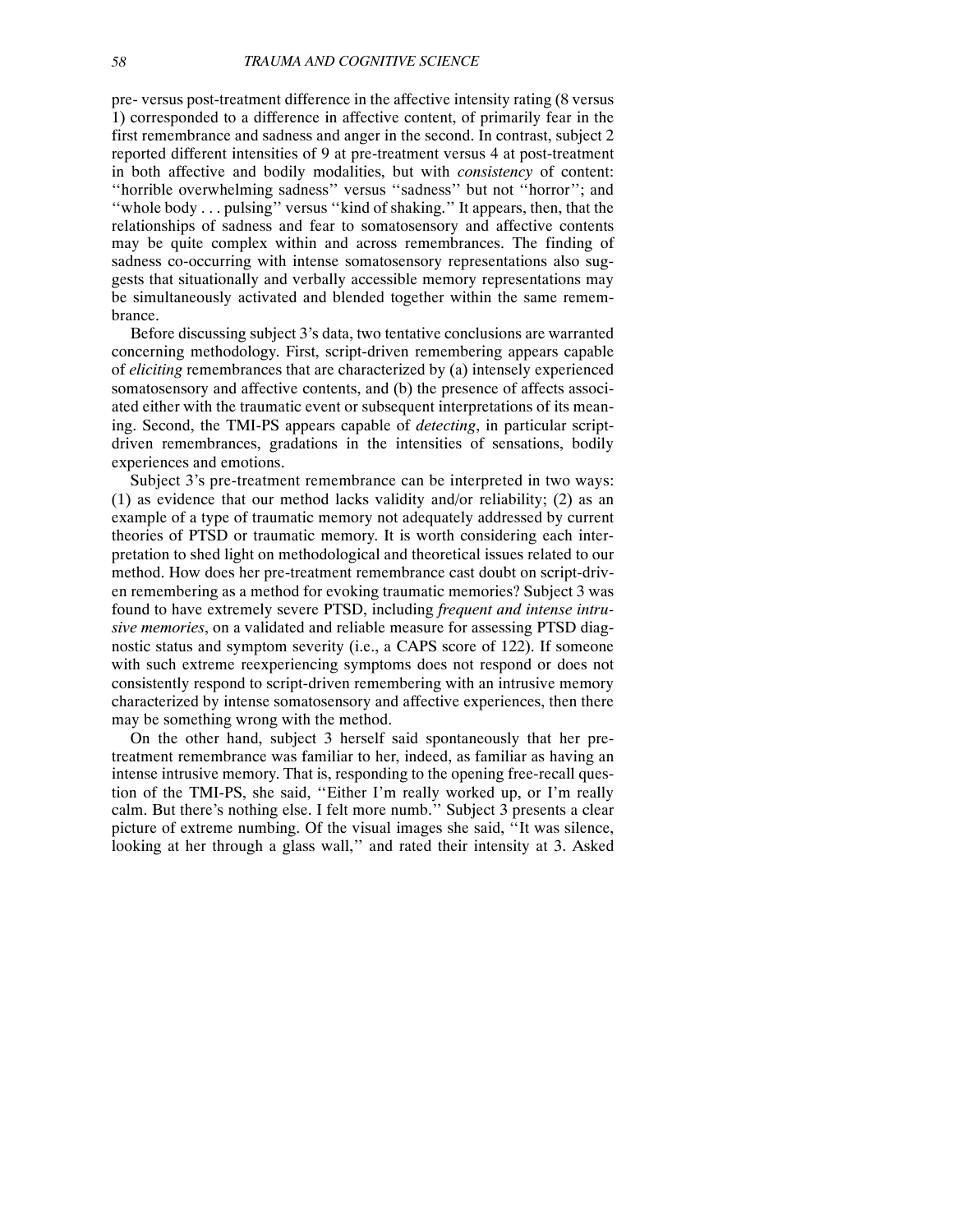what she felt emotionally, she began, "It was like an anti-emotional effect," and gave *zero* as the intensity. For the auditory modality, she rated it a 1 and began, ''Silence. Nothingness.'' If this sort of remembrance is fairly typical for this subject, then at least two possible explanations arise: (1) script-driven remembering may be an effective method for evoking such a remembrance; (2) her numbing may only be *incidentally* related to the procedure, i.e., she was numb before, during and afterward. Only controlled studies with sufficient power to detect such possible effects are adequate to investigate these sorts of remembrances in people who have experienced traumatic events.

However, *it may not be possible* to separate the issue of numb remembrances from the studies required to establish the validity and reliability of script-driven remembering and the TMI-PS. If numb remembrances *are* a type of traumatic remembrance, then their occurrence *despite* the script-driven remembering procedure-a method designed to evoke intense somatosensory and affective representations--might constitute a robust phenomenon measurable by the TMI-PS (or other measures). In that case, subjects who exhibit such remembrances *and* classic intrusive remembrances would not be expected to provide data supporting the test-retest reliability of scriptdriven remembering--but neither should their data be considered evidence of the *un*reliability of script-driven remembering. Clinicians have long noted the tendency of some traumatized people to alternate between intrusive remembrances characterized by intense somatosensory and affective fragments, on the one hand, and highly schematized memories that, when spoken, are superficial narratives devoid of feeling, on the other. Two passages from Breuer and Freud's classic 1893 paper capture this paradoxical situation:

At first sight it seems extraordinary that events experienced so long ago should continue to operate so intensely--that their recollection should not be liable to the wearing away process to which, after all, we see all our memories succumb. . . .

We must, however, mention another remarkable fact . . . *these experiences are completely absent from the patient's memory when they are in a normal psychical state, or are only present in a highly summary form.* (1893, pp. 7 & 10, italics in original)

The dual representation theory (Brewin et al., 1996) offers a clear framework with its two types of memory representations and three processing outcomes. However, it does not clearly articulate a place for numb remembrances among people in the *chronic emotional processing outcome*, the outcome that includes people with PTSD. Thus ''trauma-related scripts'' (Brewin et al., 1996, p. 679) are described as effectively and *continually* preventing the activation of situationally accessible intrusive memories, and only associated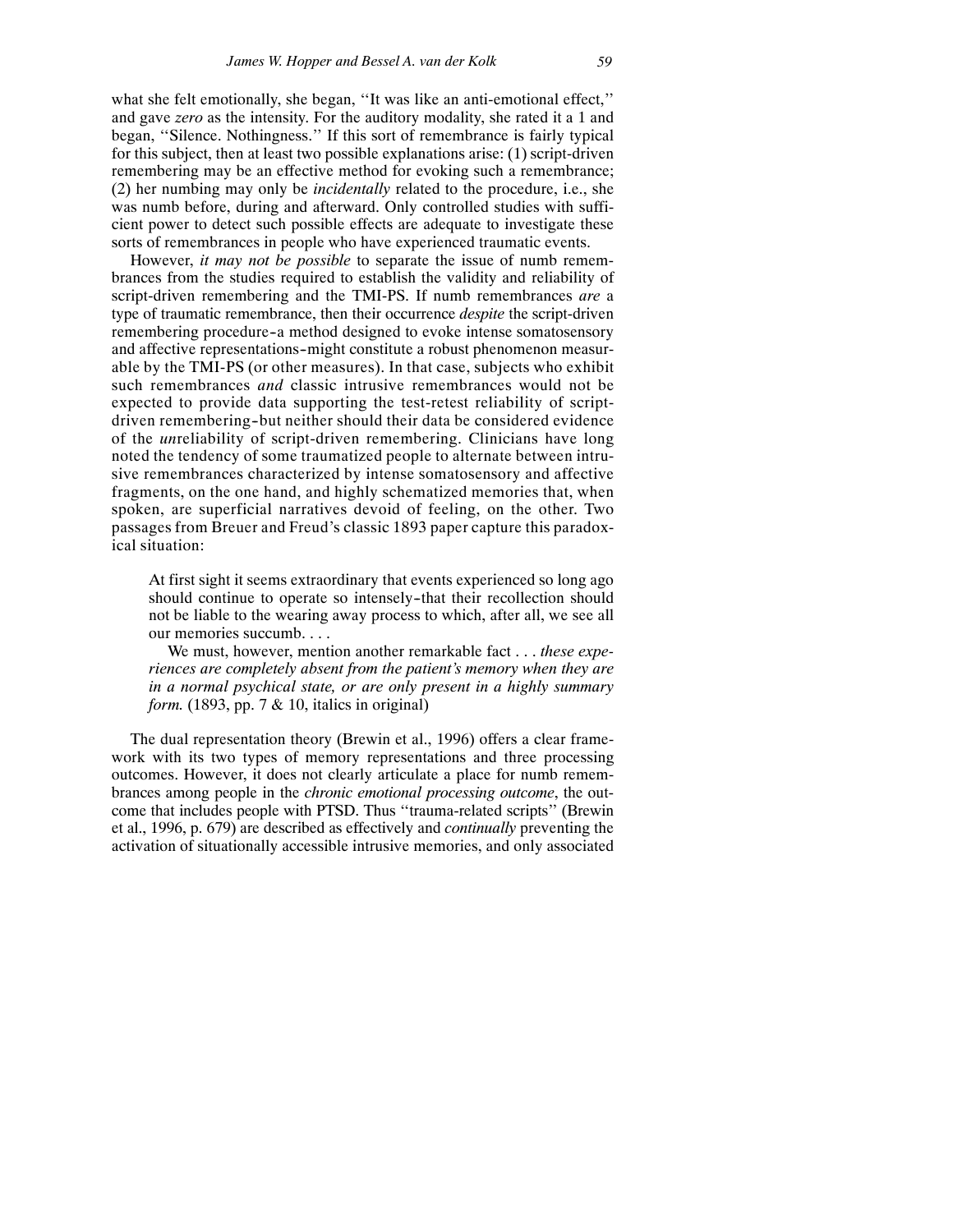with the prematurely inhibited processing outcome. Their theory does not address numbing or dissociative symptoms in detail, and they only propose in passing that numbing or dissociative responses to a specific trauma may be "coded within" situationally accessible memories and reinstated when triggered by an appropriate cue (Brewin et al., 1996, p. 680). In our prior work (e.g., van der Kolk & van der Hart, 1991; van der Kolk & Fisler, 1995), we have focused on relationships between peritraumatic dissociation and later retrieval of intense and intrusive fragmentary memories, but not posttraumatic remembrances characterized by numbing and *lack* of intensity in somatosensory and affective modalities. Therefore, the *possibility* needs to be kept in mind that numb remembrances are a distinct type of traumatic remembrance. Failure to consider this possibility could result in misinterpreting data from such remembrances as indicating the unreliability of script-driven remembering.

## *A Preliminary Taxonomy of Traumatic Memories*

To guard against this potential threat to valid interpretation of data generated by script-driven remembering and the TMI-PS, and to clarify relationships between methodology and theory in the study of traumatic memories, we offer in Table 3 a preliminary taxonomy of traumatic memories. This classification scheme has four major features. First, the framework is organized around the three processing outcomes and the two types of memory systems described in dual representation theory. Second, each processing outcome has different types of remembrances associated with it. Third, the relationship between situationally and verbally accessible memories, and how these are experienced in particular forms of remembrance, delineate the basic phenomenological parameters of the model. Finally, based on our experience with subject 3 (as well as clinical experience and data from other subjects not presented), we conceptualize the chronic processing outcome as encompassing two basic types of remembrance: ''over-aroused remembrance'' and ''under-aroused remembrance.'' While the typical reexperiencing symptoms of PTSD are associated with the ''over-aroused remembrance'' category, subject 3's pre-treatment remembrance belongs to the category of ''under-aroused remembrance.''

At the heart of this preliminary classification system is our conviction that distinguishing the constructs of memories and remembrances is essential for sound research and theory in the study of traumatic memories. *Researchers can only infer the nature of encoded and stored memories for particular traumatic events by evoking and assessing particular remembrances under particular conditions*. Our taxonomy of traumatic memories is admittedly speculative and incomplete, but our main purpose here is to stimulate new empirical and theoretical work. Our goal is to help advance the study of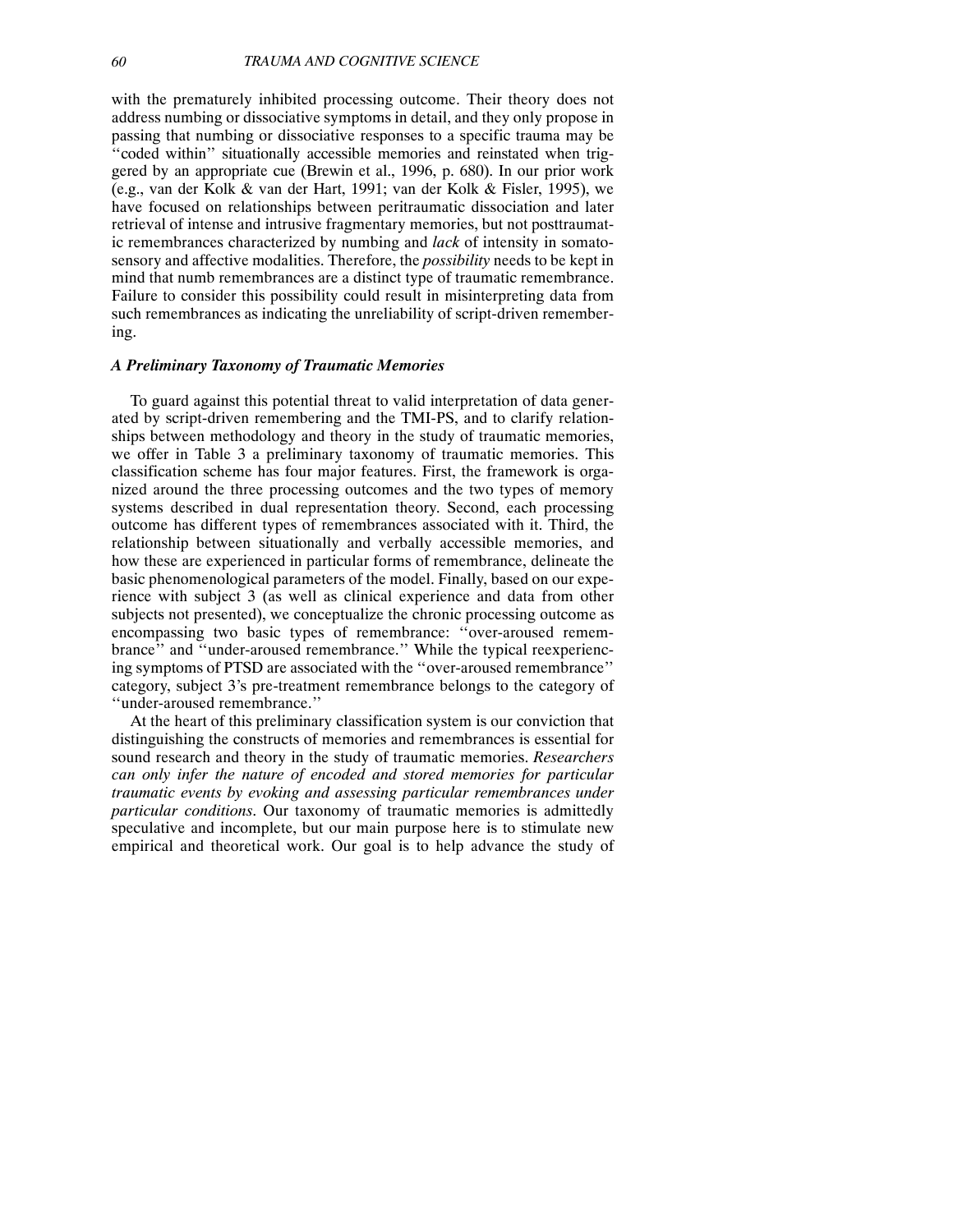## TABLE 3. A Preliminary Taxonomy of Traumatic Memories

| Processing Outcomes and             | Situationally     | Verbally         | Relationship             | Subject             |
|-------------------------------------|-------------------|------------------|--------------------------|---------------------|
| <b>Remembrance Categories</b>       | Accessible        | Accessible       | of SA to VA              | <b>Descriptions</b> |
| 1. Prematurely inhibited processing |                   |                  |                          |                     |
| Superficial remembrance             | suppressed        | schematized      | VAMs dominant            | "I would think of   |
|                                     |                   | "script" with    |                          | it as an event, but |
|                                     |                   | no emotions      |                          | wouldn't allow      |
|                                     |                   |                  |                          | myself to go        |
|                                     |                   |                  |                          | there."             |
| 2. Chronic emotional processing     |                   |                  |                          |                     |
| A. Over-aroused remembrance         | intense and       | suppressed or    | <b>SAMs dominant</b>     | "A reenactment. I   |
| (i.e., typical reexperiencing       | easily accessed   | preoccupation    | or alternating           | was definitely      |
| symptoms of PTSD)                   |                   | with secondary   | dominance of             | there."             |
|                                     |                   | emotions and     | <b>SAMs and VAMs</b>     | "wood               |
|                                     |                   | attributions     |                          | breaking            |
|                                     |                   |                  |                          | and cracking"       |
| B. Under-aroused remembrance        |                   |                  |                          |                     |
| (i.e., numbing and/or               | relatively muted, | relatively       | both relatively          | "anti-emotional     |
| dissociation as chronic             | suppressed, or    | suppressed,      | "shut down"              | effect "numb"       |
| symptoms, responses to              | inaccessible      | schematized      | in context of            | "through a glass    |
| triggers or memories, or            |                   | script, or       | numbing or               | wall"               |
| reexperiencing phenomenon)          |                   | inaccessible     | dissociation             |                     |
| 3. Successful completed processing  |                   |                  |                          |                     |
| Integrated remembrance              | seldom emerges;   | narrative that   | <b>VAMs dominant</b>     | [no data from       |
|                                     | no longer         | integrates event | without suppressing      | current sample]     |
|                                     |                   |                  |                          |                     |
|                                     | overwhelming      | into life story; | <b>SAMs or secondary</b> |                     |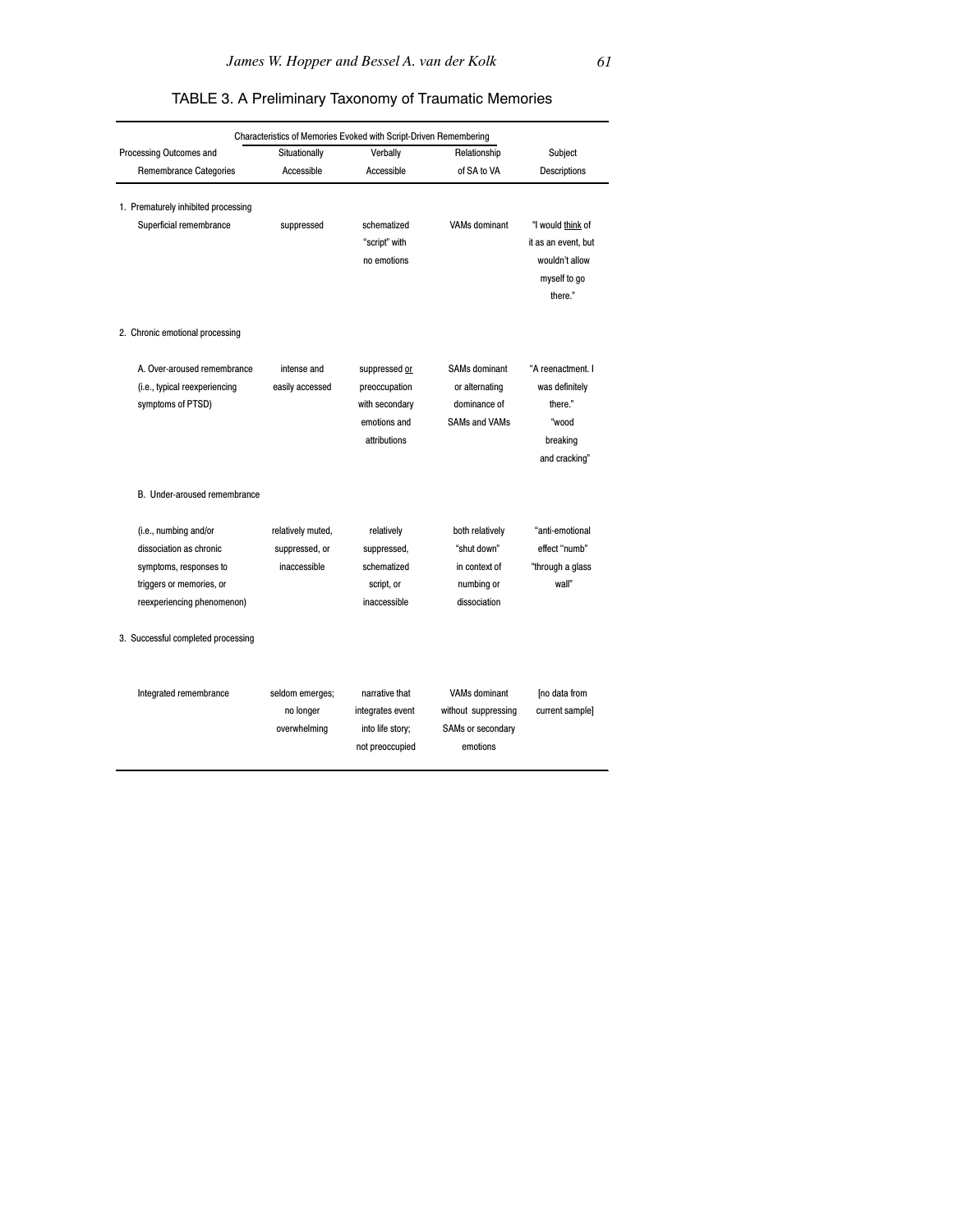traumatic memories, so that it might progress beyond the current ''looseness of definition and use of its major concepts,'' just as the study of non-traumatic memory has since Tulving (1972) made his observation and introduced the distinction between episodic and semantic memory.

## *Methodological Issues and Limitations*

In this section, we critically evaluate script-driven remembering and the TMI-PS as research methods, particularly ways that specific components of each may enhance or threaten validity and reliability in a variety of research contexts.

*Script-Driven Remembering*. A few features of the script-driven remembering method, besides those discussed as strengths above, could have significant effects on characteristics of the evoked memories subsequently assessed with the TMI-PS. These call out for critical appraisal and component analyses, which could help others who adopt this approach to avert unnecessary problems.

The first potential limitation of the method is that the data for making scripts were collected *in writing*, which could reduce subjects' access to nonverbal situationally accessible memory representations. The script construction form does employ a recognition format for selection and inclusion of physiological responses in the written account, increasing the likelihood that these nonverbal representations will be retrieved. (The current version [see Appendix A] explicitly directs subjects to review and circle physiological response items on the second page *before* writing their description.) Still, an interview procedure in which subjects are directed to talk about the traumatic event as if it were happening (Foa, Molnar, & Cashman, 1995; Harvey & Bryant, 1999) could yield more somatosensory and affective representations for incorporation into scripts. However, subjects may not feel comfortable saying key details out loud, and the cases presented here suggest that form-derived scripts can effectively retrieve intense sensory, bodily and emotional representations.

Because the 30-second scripts are designed to end right at the worst part of the memory, researchers must choose between inquiring about (a) the entire remembering experience across both the ''script listening'' and the ''postscript remembering'' periods, (b) only one period, or (c) each period separately. Certainly these two periods are different conditions. Some subjects report experiencing the most intense and vivid sensations and emotions during the script-listening period, while others say things like, ''I had to wait for the tape to end before I could really get into the memory.'' We chose to inquire about the whole experience for two reasons. First, we did not want to overburden subjects by inquiring about both separately. Second, we were not confident in the reliability of recall for the two periods separately (given the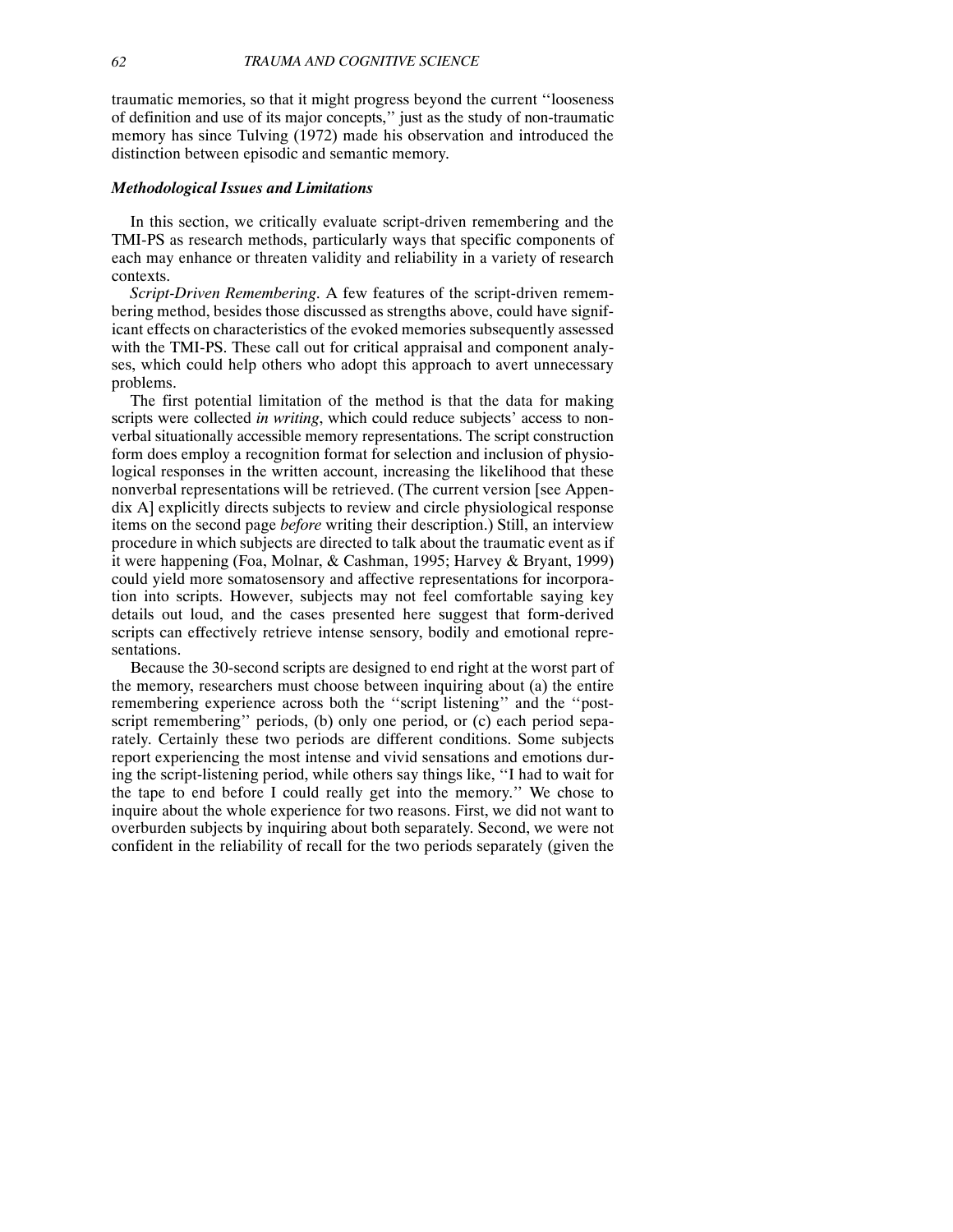longer interview and potential for contamination effects). Finally, shorter tapes with fewer cues provide fewer opportunities for distraction and distortion of memory content or sequencing, and we believed this consideration trumped the two-period problem.

Indeed, the potential for script-driven remembering to introduce suggestion and distortion into memories should be considered very thoughtfully. In some ways, the method is inherently suggestive, from the second-person present-tense language (i.e., ''You are . . .'') to the fact that the script only selectively incorporates somatosensory and affective contents written on the form. Subjects having difficulty accessing situationally accessible memories may write sensations and emotions that they believe they ''probably,'' ''must have" or "should have" experienced during the event. To prevent this, the directions on the script construction form should include instructions not to guess, and researchers can inquire about this after its completion (included in current version; see Appendix A). If a subject's memory is already distorted, the problem could be reinforced or worsened by a script incorporating the errors. Such uncertainties about accuracy are endemic to research on traumatic and many other memories, but this method's potential for reinforcing distortions should be kept in mind and guarded against. Strictly speaking, the scripts provided a "narrative," but only of an unfolding temporal sequence. They did *not* suggest that the subject experience a "narrative memory"-that is, memories organized by meaning propositions that thematically integrate the event with other autobiographical memories. Finally, subsequent playings of the script may suggest sensory, bodily or emotional representations that have been neutralized by desensitization or memory processing. In that sense, a suggestive aspect of script-driven remembering could make it a conservative test of treatment outcome.

Probably a greater threat to validity than suggestion is *habituation to the script*. In general each subsequent playing should be less effective at retrieving situationally accessible memory representations. This could threaten both validity and test-retest reliability. In treatment outcome studies, researchers should use two pre-treatment and two post-treatment assessments, and a matched non-treatment group. Control non-traumatic memories can indicate whether habituation effects differ for traumatic and non-traumatic memories of different kinds (stressful, non-stressful, etc.). However, as demonstrated by subject 3, other factors may mask or counter the habituation effect, including symptomatic responses such as numbing, avoidance or dissociation. Clearly the issue is not simple, and appropriate reliability studies are needed.

Other components of the method might be systematically manipulated to understand better its mechanisms for shaping the characteristics of evoked memories. How might remembrances differ if somatosensory and affective representations were played to subjects *without* initial contextual information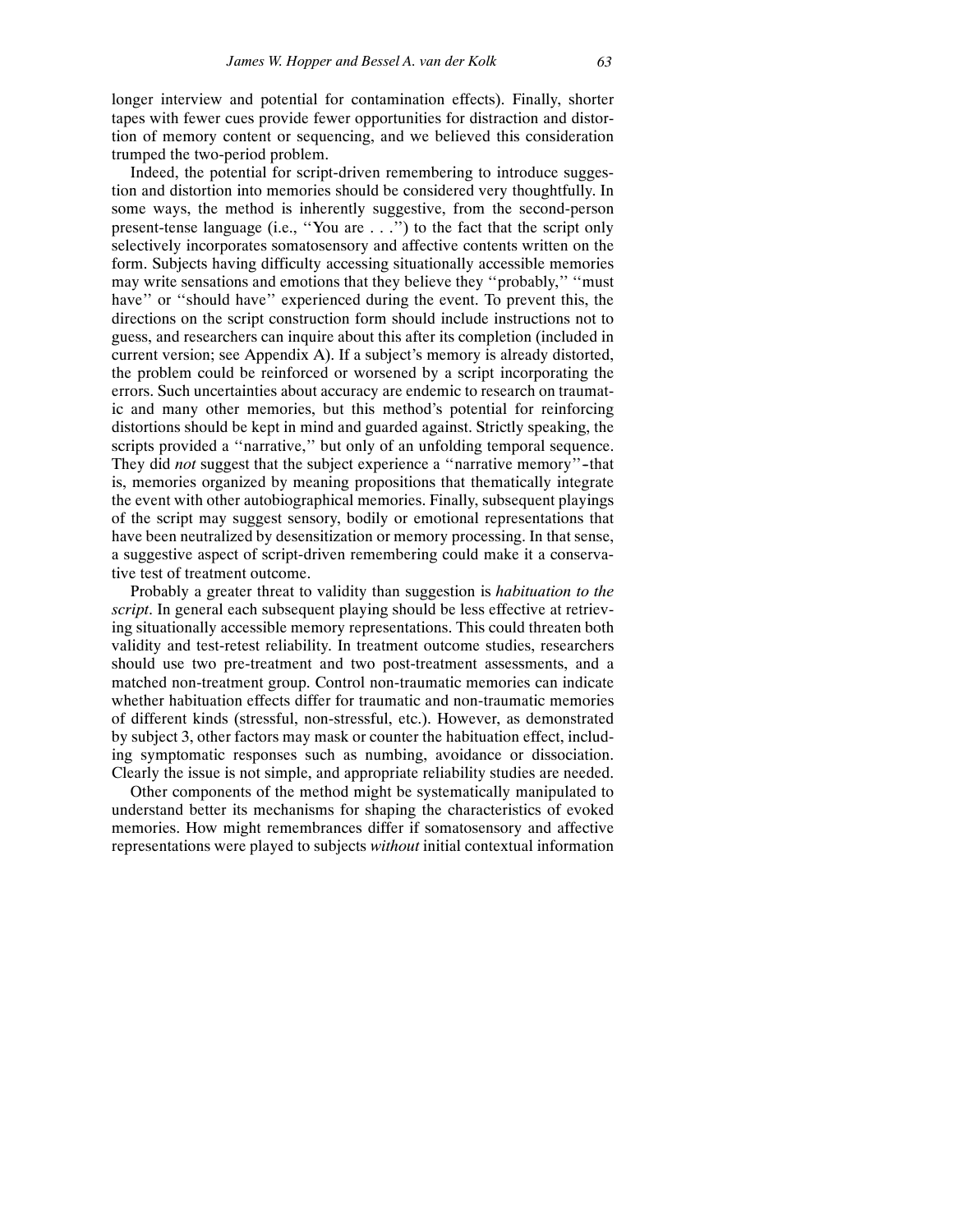(i.e., time and place), *without* a particular order, or both? How might remembrances differ if the script were to suggest an emotion that was *not* named on the script form, but which follows from the event? Indeed, experiments with these dimensions of memory scripts may reveal the extent to which traumatized individuals are vulnerable to suggestion, and their remembrances to distortion.

*Traumatic Memory Inventory-Post-Script Version*. We selected subsets of original TMI items for the TMI-PS, and added three new features. The opening free-recall question was new, and allowed subjects to make unexpected and valuable observations about their memories and how they changed over time. Items focused on the *contents* of somatosensory and affective representations were retained from the original TMI; the modality *intensity* ratings were new. Together these features of the interview provided rich qualitative data and continuous variables that show promise for quantitative analyses.

A closer and more critical look, however, suggests that the language for eliciting intensity ratings should be refined and that a dichotomous ''reliving'' item should be added. We have revised the TMI-PS in light of these issues. We replaced the phrase "intense or vivid" with "intense," because the contents of a modality might be experienced quite intensely but given a lower rating if lacking in clarity of detail. These ratings are now followed by inquiries about remembering versus reliving contents of particular modalities, to better assess a characteristic of some traumatic memories cited in the clinical literature (e.g., van der Kolk & van der Hart, 1991) and assessed by Reynolds and Brewin (1999). (See Appendix B for the revised TMI-PS.)

Three conceptually related TMI-PS items that we retained from the original TMI share limitations that undermine their validity as measures of their respective constructs. These were the questions concerning fragmentation of memory components and capacity to tell the experience as a coherent story and without interruption. The meaning of ''all at the same time'' is not clear in the question, ''Of the components present, did you remember them all at the same time?'' Any memory lasting more than a few moments will necessarily include different sensations and emotions being experienced at different times. Similar lack of clarity characterizes the other two questions, meant to assess for ''narrative memory.'' Thus more valid measures are necessary for investigation of memory fragmentation and narrative incoherence. Fortunately, two studies have been published that used systems for coding the ''utterance units'' of narrated traumatic memories on indices of fragmentation and disorganization, both with positive results. Foa and colleagues' (Foa, Molnar, & Cashman, 1995) study of rape victims with PTSD, the first prospective study of treatment-induced transformations of traumatic memories, found that decreases on indices of narrative memory fragmentation were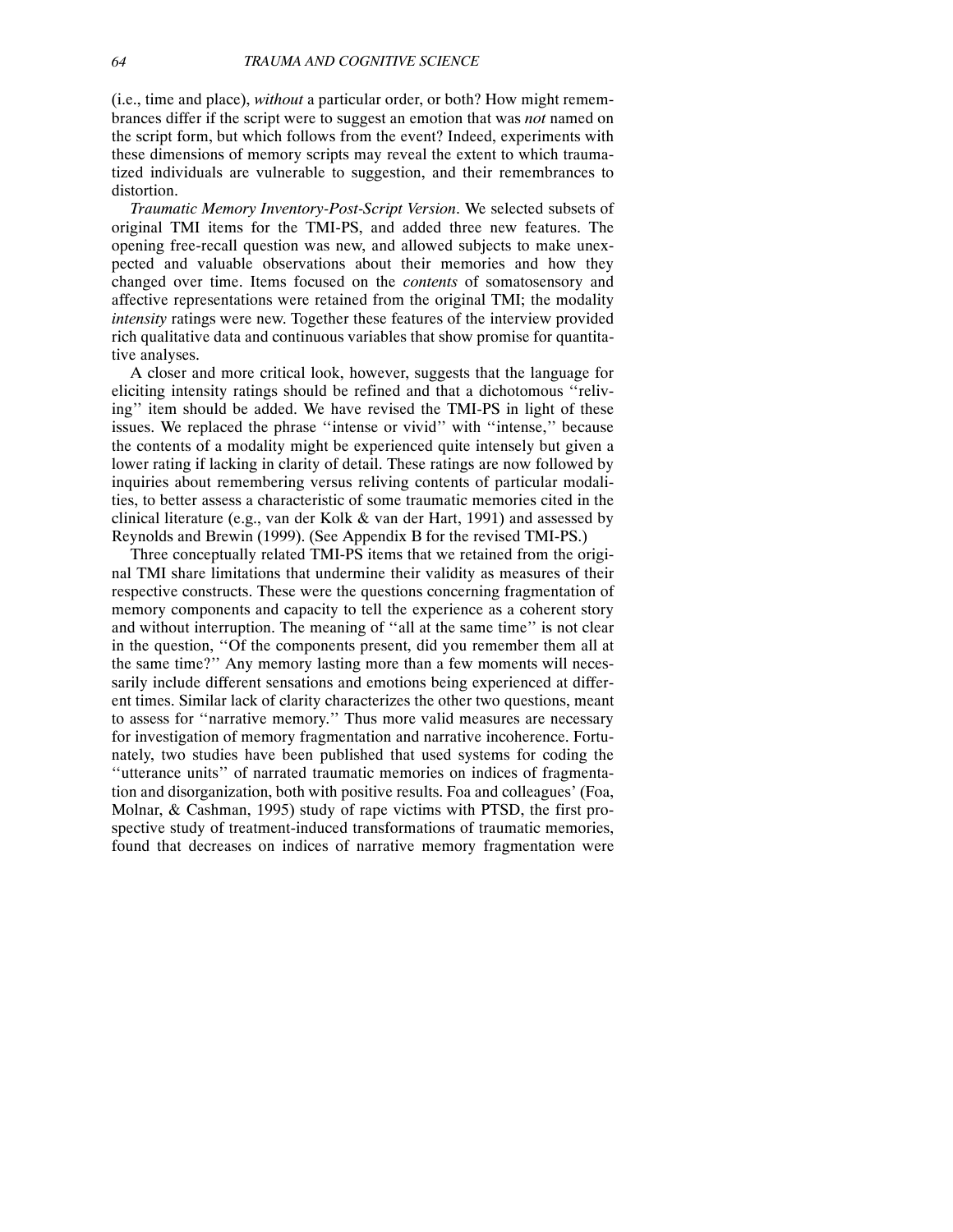highly associated with improvement in PTSD symptoms. Harvey and Bryant (1999), in a study of motor vehicle accident survivors, found greater disorganization in the narratives of subjects with acute stress disorder (ASD) than those without, and significant relationships between disorganized memory structure, severity of ASD, and meeting criteria for the dissociative symptom cluster of ASD. Perhaps before dropping the related TMI-PS questions, subjects who give ''yes'' and ''no'' responses could be compared on fragmentation and disorganization indices derived from their *actual* spoken narratives.

We believe it is important to retain the last two TMI-PS questions. One question asked subjects if their ''response to the memory'' was ''typical'' or "different than" how they usually "respond to a strong reminder." The final question inquired about whether they were ''thinking about or remembering anything else while listening to the tape and/or during the post-tape remembering phase?'' These questions can provide a validity check on the previously collected data, and are potential sources of unexpected information that could spur refinements of methodology or theory. Objective rules should be developed for deciding when to discard TMI-PS data based on answers to these questions.

*Ethical Issues*. For subjects with PTSD and those with prematurely inhibited processing, it is possible that reexperiencing and other PTSD symptoms will be triggered or exacerbated by script-driven remembering. Subjects can find TMI-PS questions about details of their traumatic remembrances quite intrusive and distressing. If researchers are not confident they will be using data on the *contents* of somatosensory modalities (i.e., particular images, sounds, etc.) this information should not be gathered. Fortunately, with its intensity ratings and reliving/remembering items, the TMI-PS can gather valuable data *without* asking about particular sensations and bodily experiences. However, inquiring about particular emotions is less intrusive, and the distinction between primary and secondary emotions, for example fear and sadness, may provide important information about the memory.

## *Future Directions*

A top priority for future research on this method is to determine the validity of script-driven remembering and the TMI-PS as methods for evoking and measuring characteristics of traumatic memories long observed by clinicians. To establish the divergent and convergent validity of script-driven remembering, the TMI-PS and other assessment measures might be used to compare characteristics of remembrances evoked by script-driven remembrance with those evoked by (1) completing a memory assessment questionnaire and (2) narrating the trauma out loud in an interview. Convergent validity could also be assessed by whether changes in pre- and post-treatment script-driven remembrances are paralleled by similar changes in PTSD symptoms. Reliability studies should be informed by an appreciation of individuals'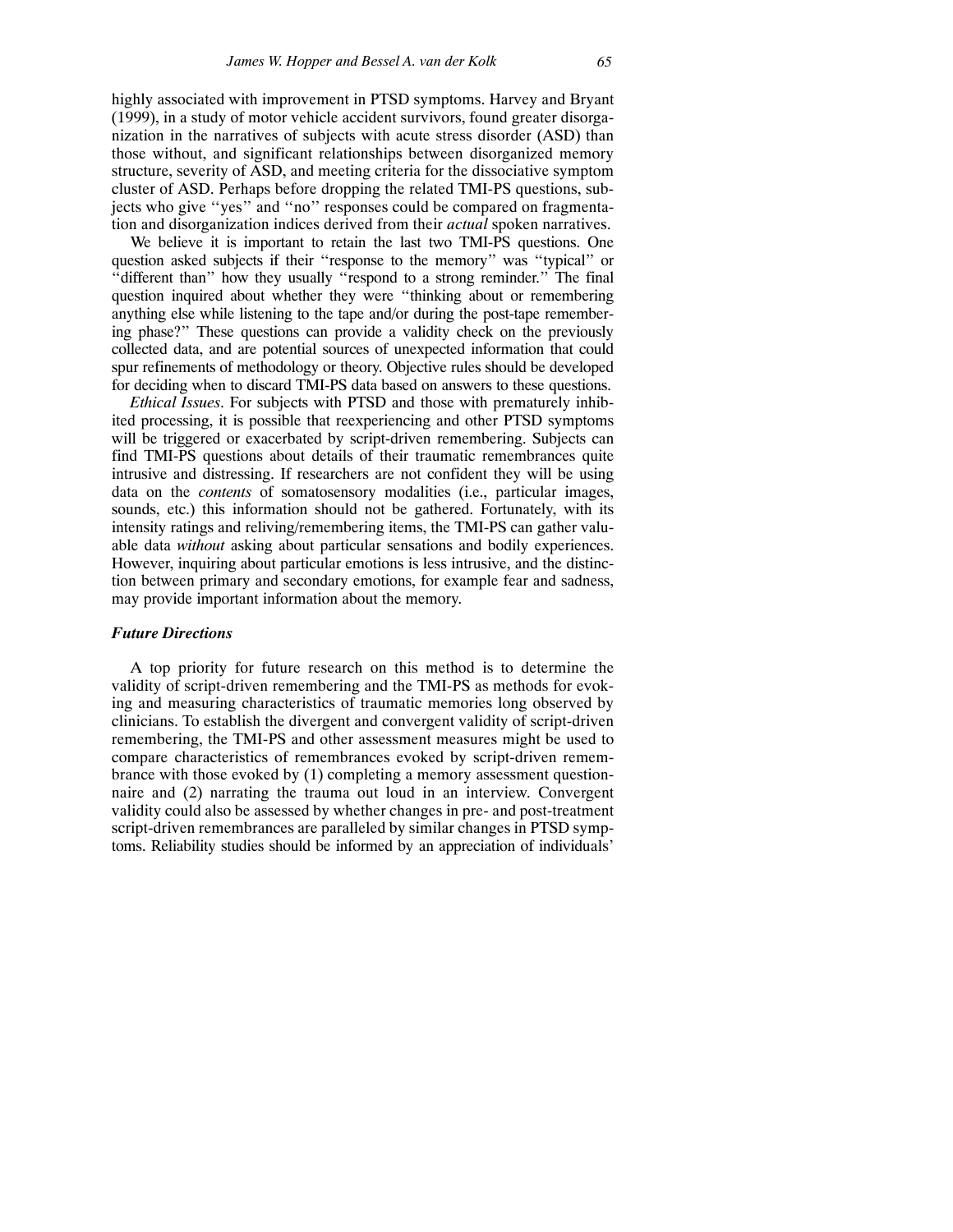potentially complex and variable responses to traumatic reminders. Indeed, for some subjects with PTSD, a reexperiencing response to the first script might be *expected* to lead to an avoidant, numb or dissociative response the second time. To assess for distinct types of traumatic remembrances shaped by such symptoms, we are developing the Responses to Script-Driven Remembering Scale (RSDR) (Hopper, unpublished), a brief structured interview which assesses PTSD reexperiencing, avoidant and numbing symptoms, and dissociative symptoms. Finally, if validity and appropriate indications of reliability are established, the use of this method in prospective studies could significantly advance the study of traumatic memories. Naturalistic longitudinal studies could reveal how experiences of traumatic events lead to the creation of traumatic memories, and treatment outcome studies how traumatic memories can be transformed into more normal memories.

## *CONCLUSION*

In order for the study of traumatic memories to become a mature field, capable of fostering more systematic classification and comprehensive understanding of the varieties of traumatic memories and remembrances, more researchers must draw on clinical *and* scientific experience and knowledge, and employ more integrative methods of retrieval and assessment. We offer this new method as a step in that direction.

## **NOTES**

1. For the purposes of this introduction, ''traumatic memories'' refers to autobiographical memories of events originally encoded under conditions meeting the definition of ''extreme trauma,'' specified under Criterion A for acute and posttraumatic stress disorders (ASD & PTSD), in the *Diagnostic and Statistical Manual of Mental Disorders*, *Fourth Edition* (DSM-IV; APA, 1994). Case data below will address some limitations of this definition.

2. See also Brewin and Andrews' (1998) more recent paper, in which they make the case, in effect, that the barrier between verbally and situationally accessible representations is maintained in part by processes familiar to cognitive psychologists, including not only the commonly cited implicit memory, but also retrieval inhibition and post-retrieval decisional processes.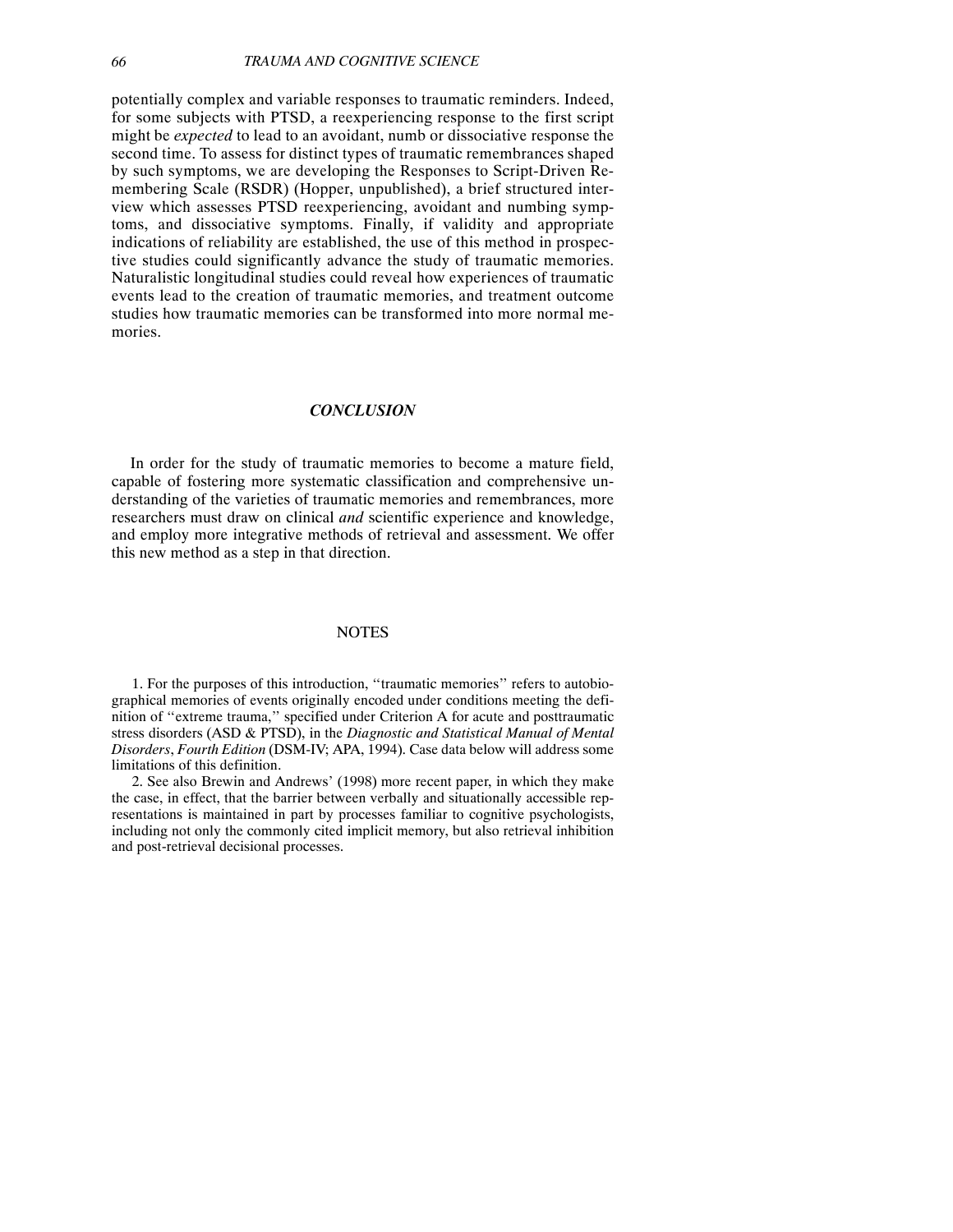## REFERENCES

- American Psychiatric Association. (1994). *Diagnostic and statistical manual of mental disorders* (4th ed.). Washington, DC: Author.
- Blake, D. D., Weathers, F. W., Nagy, L. M., Kaloupek, D. G., Gusman, F. D., Charney, D. S., & Keane, T. M. (1995). The development of a Clinician-Administered PTSD Scale. *Journal of Traumatic Stress*, *8*, 75-90.
- Breuer, J., & Freud, S. (1893). On the psychical mechanism of hysterical phenomena: Preliminary communication. In J. Strachy (Ed. and Trans.) *The standard edition of the complete psychological works of Sigmund Freud* (Vol. 2., pp. 3-17). London: Hogarth Press.
- Brewin, C. R., & Andrews, B. (1998). Recovered memories of trauma: Phenomenology and cognitive mechanisms. *Clinical Psychology Review*, *4*, 949-970.
- Brewin, C. R., Dalgleish, T., & Joseph, S. (1996). A dual representation theory of posttraumatic stress disorder. *Psychological Review*, *103*, 670-686.
- Chemtob, C. M., Tolin, D. F., van der Kolk, B. A., & Pitman, R. K. (2000). Eye Movement Desensitization and Reprocessing. In E. B. Foa, T. M. Keane, & M. J. Friedman (Eds.), *Effective treatments for PTSD*: *Practice guidelines from the International Society for Traumatic Stress Studies* (pp. 139-154). New York: Guilford Press.
- Creamer, M., Burgess, P., & Pattison, P. (1990). Cognitive processing in post-trauma reactions: Some preliminary findings. *Psychological Medicine*, *20*, 597-604.
- Creamer, M., Burgess, P., & Pattison, P. (1992). Reaction to trauma: A cognitive processing model. *Journal of Abnormal Psychology*, *101*, 452-459.
- Foa, E. B., Molnar, C., & Cashman, L. (1995). Change in rape narratives during exposure therapy for posttraumatic stress disorder. *Journal of Traumatic Stress*, *8*, 675-690.
- Harvey, A. G., & Bryant, R. A. (1999). A qualitative investigation of the organization of traumatic memories. *British Journal of Psychiatry*, *38*, 401-405.
- Hopper, J. W. (2000). Responses to Script-Driven Remembering Scale. Unpublished Manuscript.
- Janet, P. (1889). *L'Automatisme psychologique* [Psychological automatisms]. Paris: Félix Alcan.
- Janet, P. (1898). *Névroses et idées fixes* [Neuroses and fixed ideas] (Vols. 1 & 2). Paris: Félix Alcan.
- Janet, P. (1919/1925). *Psychological healing* (Vols. 1& 2). New York: MacMillan. (Original book, *Les médications psychologiques*, published in 1919).
- Koss, M. P., Figueredo, A. J., Bell, I., Tharan, M., & Tromp, S. (1996). Traumatic memory characteristics: A cross-validated mediational model of response to rape among employed women. *Journal of Abnormal Psychology*, *105*, 421-432.
- Lang, P. J., Levin, D. N., Miller, G. A., & Kozac, M. J. (1983). Fear behavior, fear imagery, and the psychophysiology of emotion: The problem of affective-response integration. *Journal of Abnormal Psychology*, *92*, 275-306.
- Lindsay, S., Saqi, S., & Bass, C. (1991). The test-retest reliability of the hyperventilation provocation test. *Journal of Psychosomatic Research*, *35*, 155-162.
- Orr, S. P., Pitman, R. K., Lasko, N. B., & Herz, L. R. (1993). Psychophysiological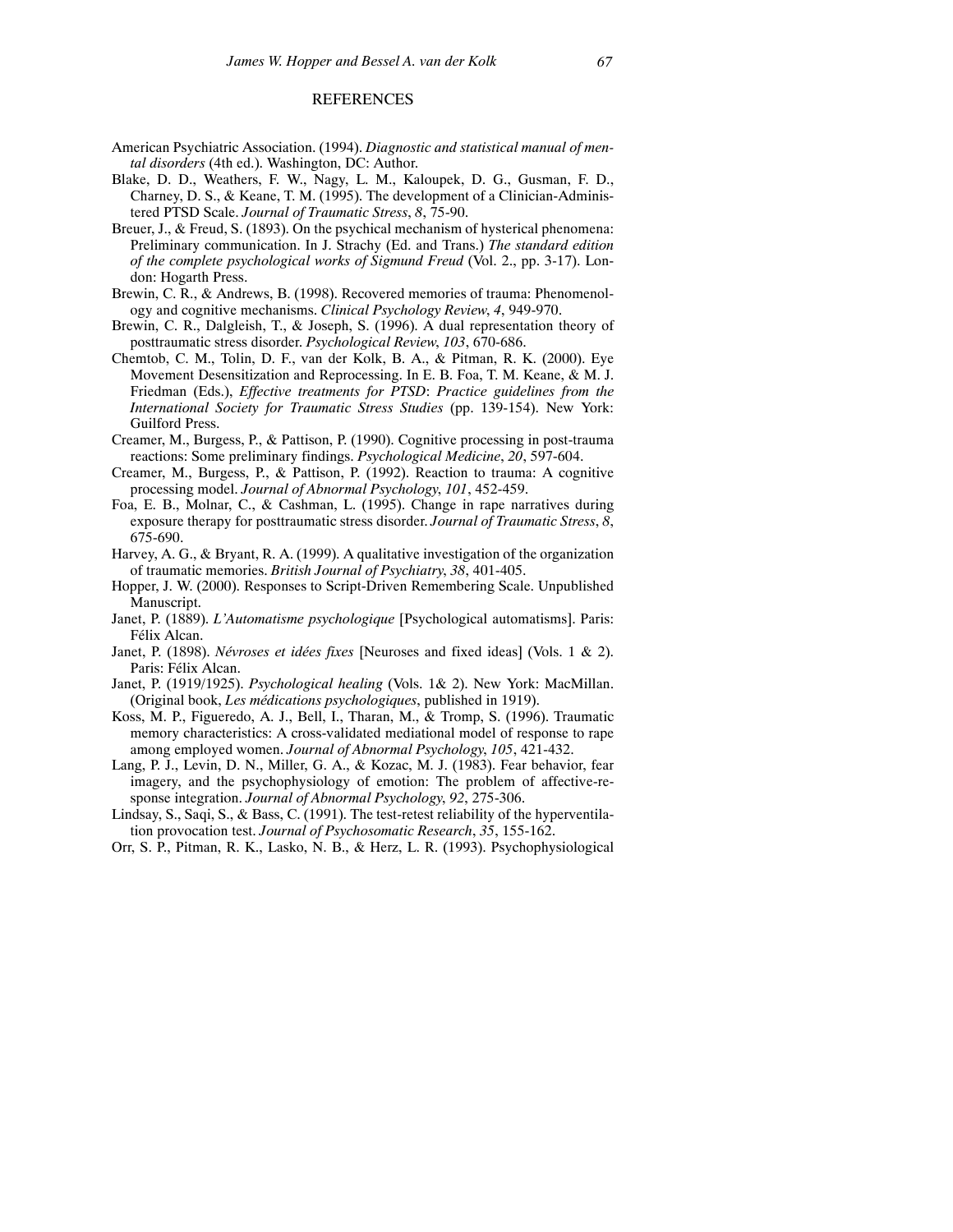assessment of posttraumatic stress disorder imagery in World War II and Korean combat veterans. *Journal of Abnormal Psychology*, *102*, 152-159.

- Pitman, R. K., Orr, S. P., Forgue, D. F., de Jong, J., & Claiborn, J. M. (1987). Psychophysiologic assessment of posttraumatic stress disorder imagery in Vietnam combat veterans. *Archives of General Psychiatry*, *44*, 970-975.
- Rauch, S., van der Kolk, B. A., Fisler, R., Alpert, N., Orr, S., Savage, C., Jenike, M., & Pitman, R. (1996). A symptom provocation study of posttraumatic stress disorder using positron emission tomography and script-driven imagery. *Archives of General Psychiatry*, *53*, 380-387.
- Reiman, E. M., Raichle, M. E, Robins, E., Mintun, M. A., Fusselman, M. J., Fox, P. T., Price, J. L., & Hackman, K. A. (1989). Neuroanatomical correlates of a lactate-induced anxiety attack. *Archives of General Psychiatry*, *46*, 493-500.
- Reynolds, M., & Brewin, C. R. (1998). Intrusive cognitions, coping strategies and emotional responses in depression, post-traumatic stress disorder and a non-clinical population. *Behaviour Research and Therapy*, *36*, 135-147.
- Reynolds, M., & Brewin, C. R. (1999). Intrusive memories in depression and posttraumatic stress disorder. *Behaviour Research and Therapy*, *37*, 201-215.
- Shapiro, F. (1995). *Eye movement desensitization and reprocessing*. New York: Guilford Press.
- Shobe, K. K., & Kihlstrom, J. (1997). Is traumatic memory special? *Current Directions in Psychological Science*, *6*, 70-74.
- Spitzer, R. L., Williams, J. B. W., & Gibbon, M. (1987). *Structured Clinical Interview for DSM-III-R*. New York: New York State Psychiatric Institute, Biometrics Research Department.
- Suengas, A. G., & Johnson, M. K. (1988). Qualitative effects of rehearsal on memories for perceived and imagined complex events. *Journal of Experimental Psychology*: *General*, *117*, 377-389.
- Tromp, S., Koss, M. P., Figueredo, A. J., Bell, I., & Tharan, M. (1995). Are rape memories different? A comparison of rape, other unpleasant, and pleasant memories among employed women. *Journal of Traumatic Stress*, *8*, 607-627.
- Tulving, E. (1972). Episodic and semantic memory. In E. Tulving & W. Donaldson (Eds.), *Organization of memory* (pp. 381-403). New York: Academic Press.
- Tulving, E. (1976). Ecphoric processes in recall and recognition. In J. Brown (Ed.), *Recall and recognition* (pp. 37-73). London: Wiley.
- van der Kolk, B. A., Burbridge, J. A., & Suzuki, J. (1997). The psychobiology of traumatic memory: Clinical implications of neuroimaging studies. In R. Yehuda & A. C. McFarlane (Eds.), *Annals of the New York Academy of Sciences (Vol*. *821)*: *Psychobiology of posttraumatic stress disorder* (pp. 99-113). New York: New York Academy of Sciences.
- van der Kolk, B. A., & Fisler, R. (1995). Dissociation and the fragmentary nature of traumatic memories: Overview and exploratory study. *Journal of Traumatic Stress*, *8*, 505-536.
- van der Kolk, B. A., Hopper, J. W., & Osterman, J. E. (2001). Exploring the nature of traumatic memory: Combining clinical knowledge and laboratory methods. *Journal of Aggression*, *Maltreatment & Trauma 4(8),* 9-31.
- van der Kolk, B. A., & van der Hart, O. (1989). Pierre Janet and the breakdown of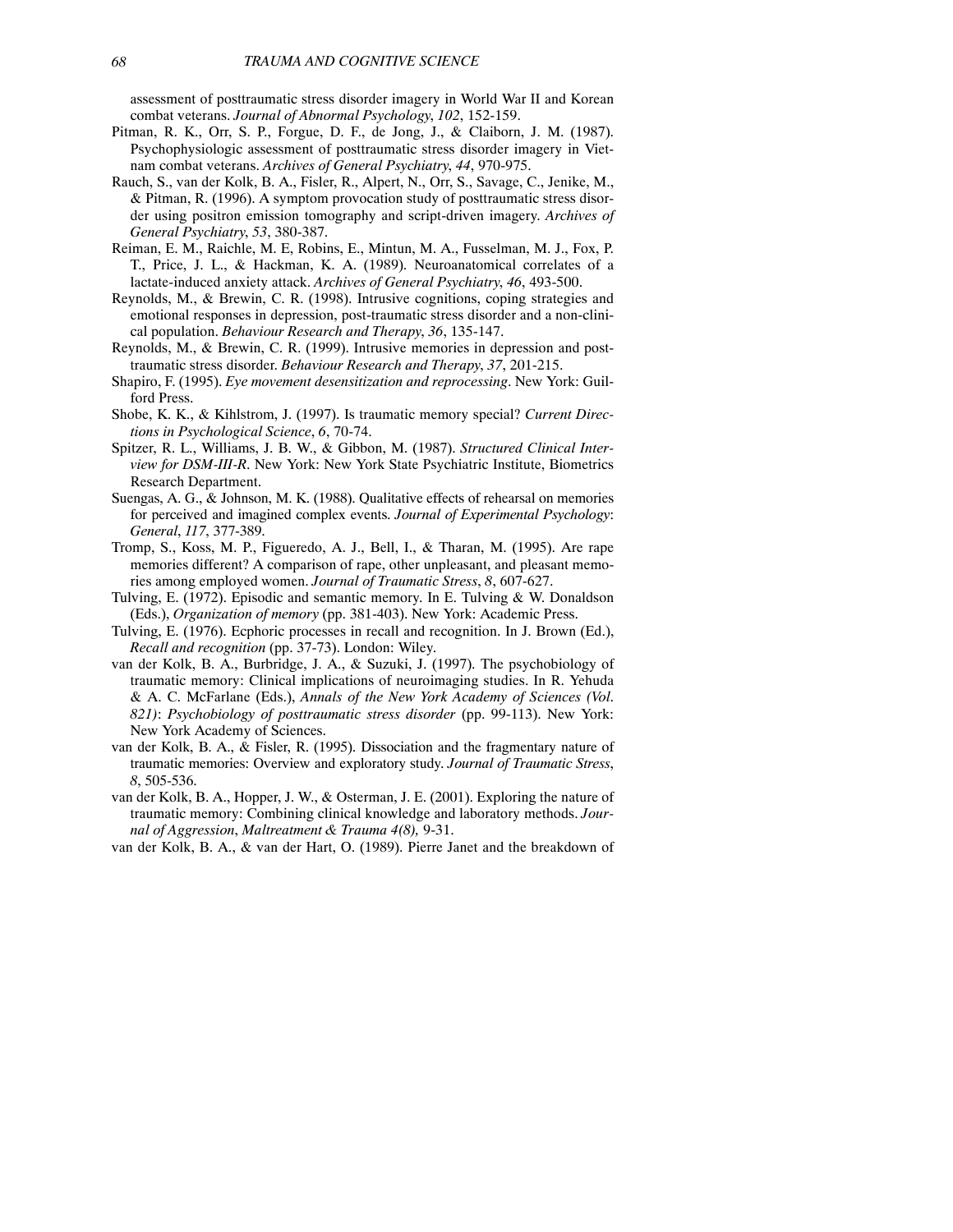psychological adaptation in psychological trauma. *American Journal of Psychiatry*, *146*, 1530-1540.

- van der Kolk, B. A., & van der Hart, O. (1991). The intrusive past: The flexibility of memory and the engraving of trauma. *American Imago*, *48*, 425-454.
- Verburg, K., Pols, H., de Leeuw, M., & Griez, E. (1998). Reliability of the 35% carbon dioxide panic provocation challenge. *Psychiatry Research*, *78*, 207-214.

## APPENDIX A

## Traumatic Scene Form

We would like you to write a description of the most traumatic event you have experienced in your life. We may ask you more detail about this experience later.

If you find it difficult to think of something to write, it may help to close your eyes and imagine yourself back in the situation. Try to generate the same sensations and feelings that you experienced at the time. While the image is vivid in your memory, jot down the details of the scene and the sensations you experienced at the time. Also, on the next page are bodily experiences you may have had; please circle any that apply.

Describe the traumatic situation. Include such details as *when* it happened (age and date), *where* you were, *who* was there (names), *what* you were doing, how things looked, what you heard, what you were feeling, etc. Please *do not guess* or include anything about which you are not *positive.*

Please write things in the orderthey happened, and include bodily sensations from the next page at the appropriate times (turn to that page first). Continue your description on the reverse side of this page if necessary.

**Listed below are a number of bodily sensations that people may experience in various situations. Please circle all of the responses that you experienced in the situation you described, and include several in your description.**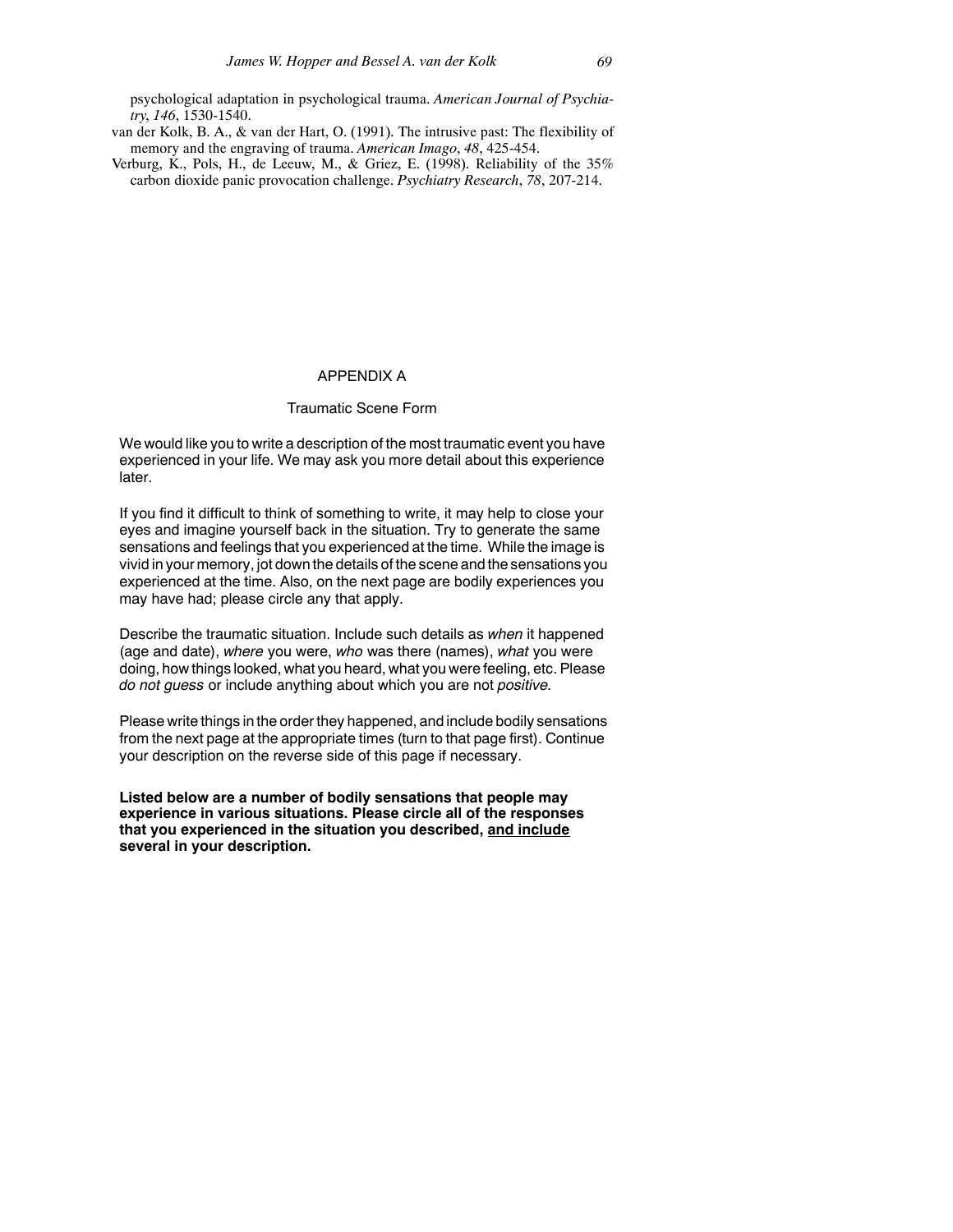## APPENDIX A (continued)

| heart stops            | breath faster         | whole body shakes                 |
|------------------------|-----------------------|-----------------------------------|
| heart pounds           | breath slower         | eye twitches                      |
| heart beats slower     | pant                  | eyes burn                         |
| heart skips a beat     | shallow breathing     | eyes wide open                    |
| heart races            | labored breathing     | eyes water                        |
| heart quickens         | gasping for air       | body feels heavy                  |
| feel sweaty            | feel tense all over   | feel hot all over                 |
| palms are clammy       | feel relaxed all over | blood rushing to head             |
| beads of perspiration  | tension in forehead   | arms and legs warm<br>and relaxed |
| sweat pours out        | clenched fist         | flushed face                      |
| feel warm              | tension in back       | head pounds                       |
| nauseous               | grit my teeth         | feel restless                     |
| stomach is in a knot   | clenched jaw          | jittery                           |
| butterflies in stomach | tension in the arms   | calm                              |
| cramps in stomach      | tightness in face     |                                   |
| constriction in chest  | hands trembling       |                                   |

## APPENDIX B

Traumatic Memory Inventory -- Post-Script Version

Hopper and van der Kolk, 2000

Subject ID: Contract Interviewer: Contract Basessment: Contract Interviewer:

*When you remembered the traumatic experience today, how did you remember it?* (Listen for subject's report, and write below. Ask follow-up clarifying questions sparingly, and record them as well.)

*Memories can have a variety of components. They may include visual images, physical sensations, sounds, etc. The next questions are about these possible components of your memory.*

| Int | Re |                                                                                         |
|-----|----|-----------------------------------------------------------------------------------------|
|     |    | Were there visual images? Y N (Visual) What did you see?                                |
|     |    | Were there physical sensations? Y N (Bodily) What did you<br>feel in your body?         |
|     |    | Were there smells? Y N (Olfactory) What did you smell?                                  |
|     |    | Were there sounds? Y N (Auditory) What did you hear?                                    |
|     |    | Were there emotions? Y N (Affective) How did you feel<br>emotionally?                   |
|     | N. | Were there thoughts about the situation? (Cognitive) What<br>did you remember thinking? |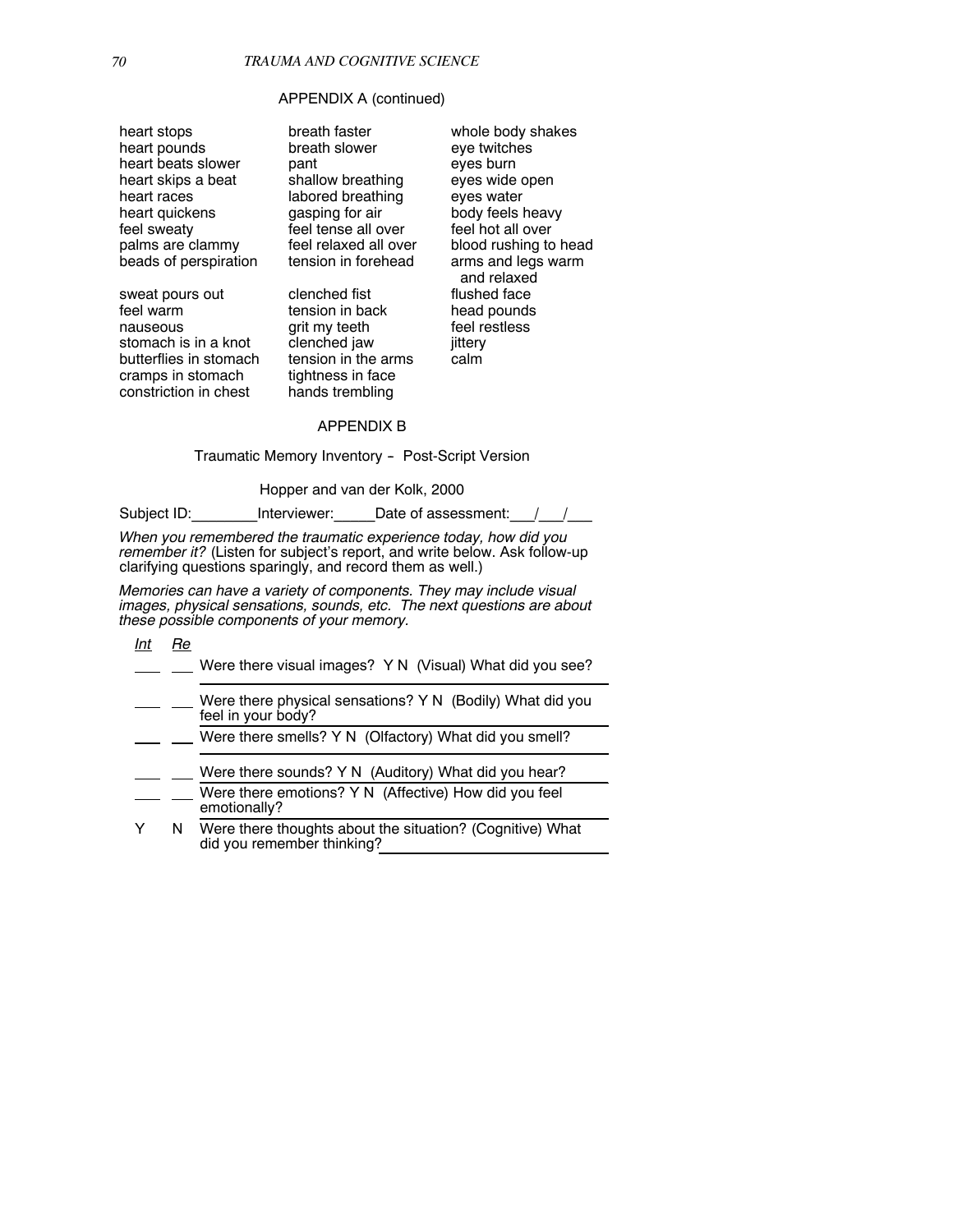- Y N Components together? Of those components present, did you remember all of them at the same time?
- Y N As a story? (Narrative) Could you tell it to someone as a coherent story?
- Y N Would you be able to talk about what happened today, without being interrupted by associated feelings or perceptions?

Explain

I'm going to ask you two questions about some components of the memory. First, I will ask you to rate their intensity, with 0 being not at all present, and 10 being the most intense possible.

Now, I'm going to ask you whether you *re-lived* any images, sensations, etc., as opposed to just remembering them. For example, you may have felt like you were hearing the *same* sound *all over again*, or just *remembering* hearing that sound. Do you understand the difference?

| Summary: | <b>Intensity</b> | <b>Reliving</b> | <b>Coherence</b>          |
|----------|------------------|-----------------|---------------------------|
|          | Visual           |                 | Y N Components together   |
|          | Tactile          |                 | Y N Narrative             |
|          | Olfactory        |                 | Y N Without interruptions |
|          | <b>Auditory</b>  |                 |                           |
|          | Affective        |                 |                           |
|          | Cognitive        |                 |                           |

**Was your response to the memory today a typical response for you, or was it different than how you usually respond to a strong<br><b>reminder?** Typical Not typical How? (Listen for subject **Typical Not typical How?** (Listen for subject's report, and write below. Ask follow-up clarifying questions sparingly, and record them as well.)

**Were you thinking about or remembering anything else while listening to the tape and/or during post-tape remembering phase?** (Listen for subject's report first. . .)